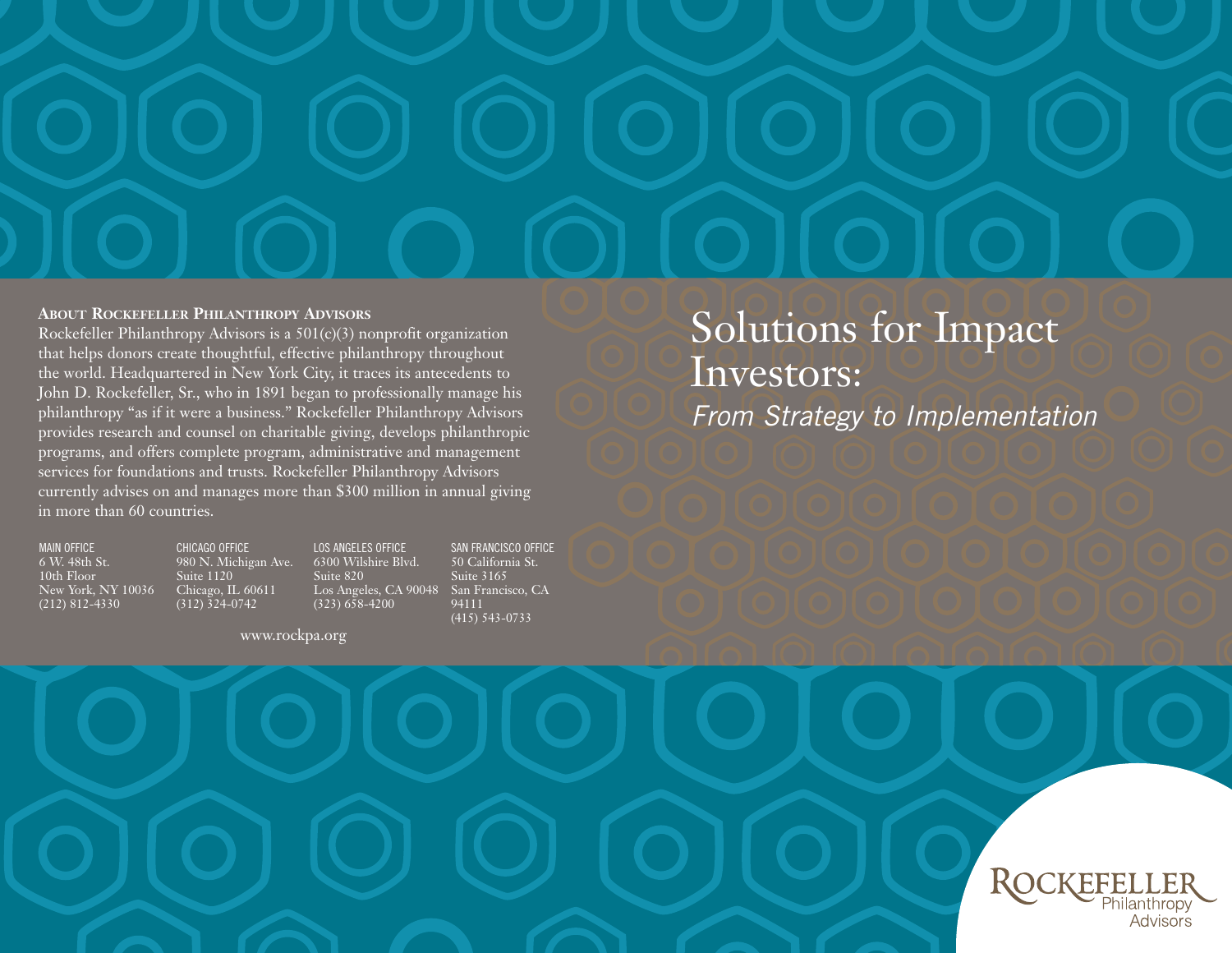Major support for this publication was made possible by grants from KL Felicitas Foundation and the Rockefeller Foundation.



Additional underwriting was provided by The Betsy and Jesse Fink Foundation, Legacy Works, the Flora Family Foundation and the Woodcock Foundation.





The Betsy and Jesse Fink **FOUNDATION** 





*Edited by* Lisa Kleissner Lauren Russell Geskos

Solutions for Impact Investors: *From Strategy to Implementation*

> Steven Godeke Raúl Pomares

> > with

Albert V. Bruno Pat Guerra Charly Kleissner Hersh Shefrin

© November 2009, Rockefeller Philanthropy Advisors

ISBN 978-1-61658-210-4



This publication was printed with soy-based ink on 100% post-consumer waste paper fiber, made with wind-generated electricity by a Forest Stewardship Council certified printer.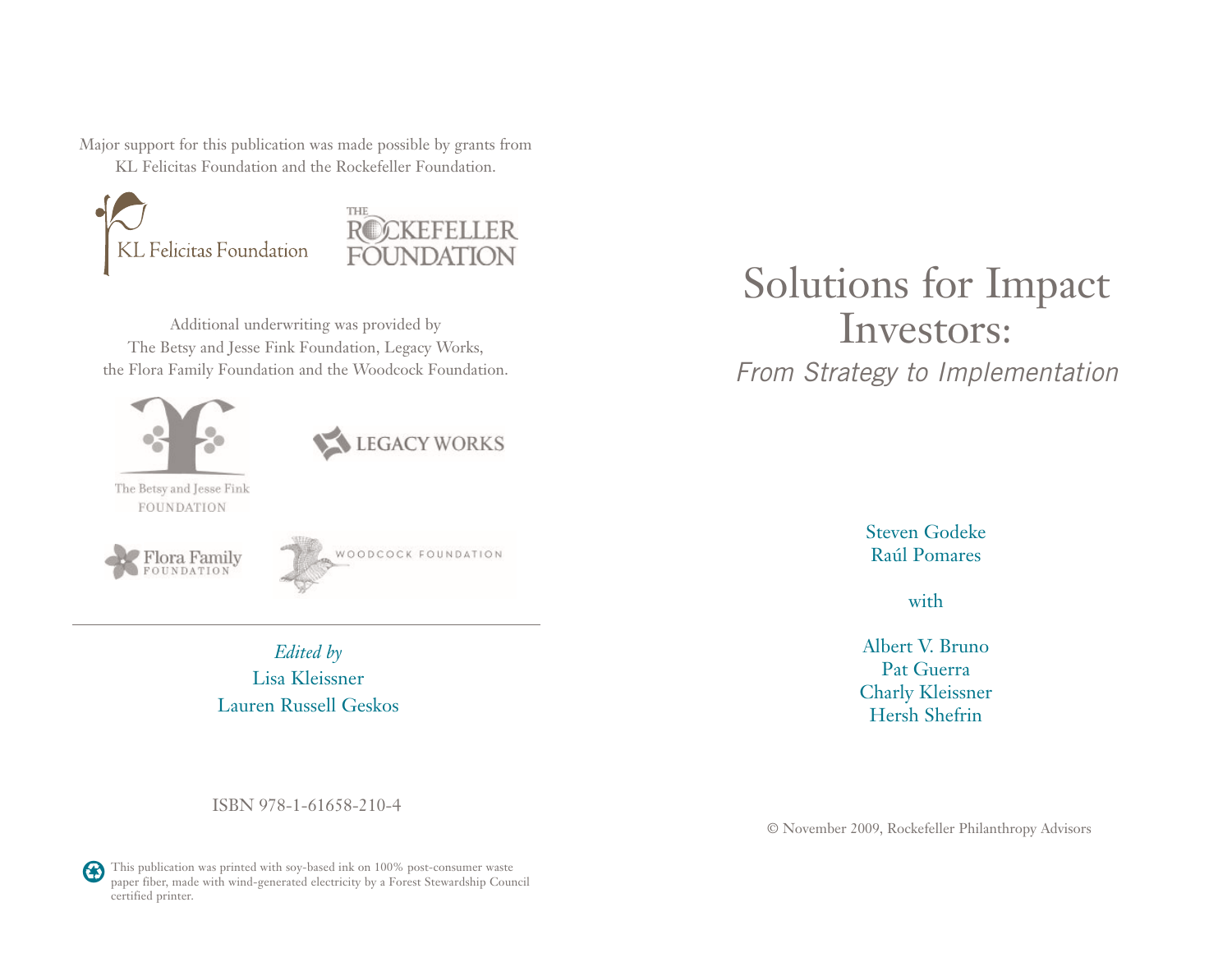#### table of contents

5 Foreword & Acknowledgements

9

**Chapter 1: Introduction** From Strategy to Implementation Impact Investor Categories: Commercial and Philanthropic The Target Audiences Publication Goals B e y o n d t h e Tyr a n ny o f O R Uncertainty and Risk Behavioral Finance and Impact Investing Challenges Ahead The Impact Investing Cycle Harnessing the Genius of AND

2 3 **Chapter 2: Articulating Mission and Values** T h e R o a d M a p Applying the Road Map/Articulating the Mission RSF Social Finance KL Felicitas Foundation Calvert Social Investment Foundation Impact First, Financial First and Blended Transactions

3 1 **Chapter 3: Creating Impact Themes** Impact Investment Theme Selection Selecting the Right Partners and Advisors Impact Investor Resources

3 7 **Chapter 4: Defining Impact** Impact Investing Tools & Tactics Active Ownership Strategies Screening Impact First Investments Financial First Investments Guarantees Articulating An Impact Investment Thesis

2

Meyer Memorial Trust's Geographic Impact Thesis Evolution To More Direct Impact Beyond Rational Man: Incorporating Behavioral Finance in Impact Investing Market Failures and Impact Investing

**Chapter 5: Developing an Impact Investing Policy** Asset Allocation Basics F.B. Heron Foundation's Mission-Related Investment Approach Asset Allocation and the Impact Investor Relationship Between Risk & Return Measuring Financial Risk Correlation: Diversifying Asset Classes to Reduce Risk Microfinance and Correlation Asset Class Framework Mapping Impact Themes to Asset Classes Applications Across Impact Themes Developing the Investment Policy Statement Portfolio Process Overview

5 5

7 9 **Chapter 6: Generating Deal Flow** Building the Transaction Pipeline Direct Versus Funds Strategy Fund Investment Selection Criteria Current Universe of Impact Investment Funds Impact Investment Profile Template E+Co People & Planet Notes Neuberger Berman Socially Responsive Equity Zouk Cleantech Europe II UNEP FI's Environmental and Social Responsibility Observatory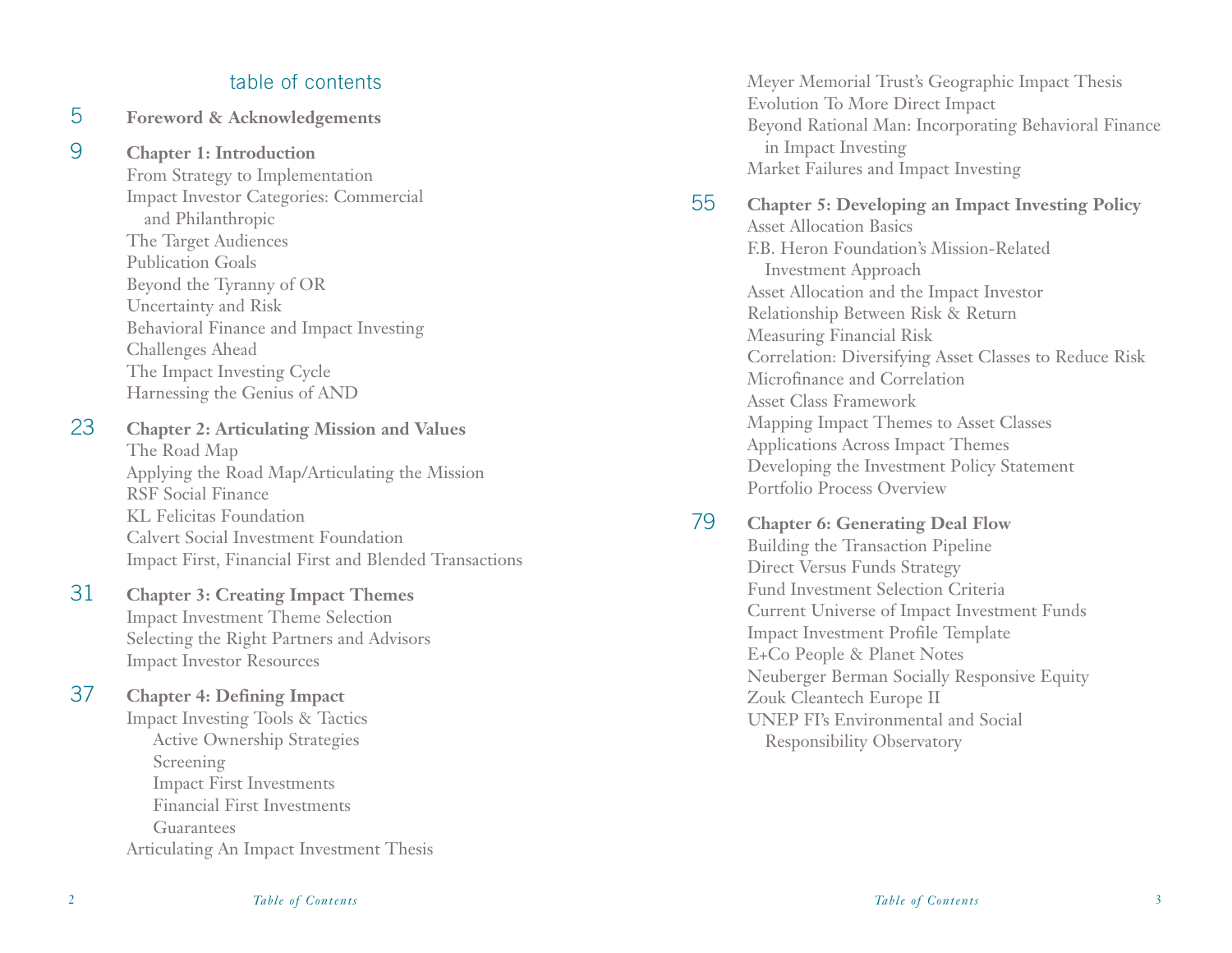# 95 **Chapter 7: Analyzing Deals**

Due Diligence of Impact Investments Investment Processes Pico Bonito Investment Process Triodos Sustainable Trade Fund Case Study Dial 1298 For Ambulance Case Study

115 **Chapter 8: Evaluating Impact** Defining and Measuring Impact Core Beliefs for Impact Assessment Beartooth Capital One Family's Approach to Microfinance and Impact Creating Structural Change for Measuring Impact

123 **Conclusion: Coming Full Circle Using the Impact Investing Cycle**

#### 128 **Appendices:**

Impact Investment Profile Summary Selected Bibliography About the Authors Important Disclosures

#### foreword

Since we p<br>
Related Int<br>
landscape<br>
economic<br>
part a resu<br>
and environ Since we published *Philanthropy's New Passing Gear: Mission-Related Investing* in early 2008, the investment and philanthropic landscape has changed dramatically. Despite the global economic volatility we have seen in the past year, and perhaps in part a result of it, interest in impact investing — creating social and environmental impacts in addition to investment returns has grown significantly. Investors are creatively challenging the status quo in order to address major problems such as poverty, climate change and the inequality between rich and poor.

While organizations serving the needs of investors and philanthropists interested in this approach have begun to multiply, and new tools are being developed to provide insights into how people and markets interact, barriers still exist. There is a clear need for established best practices and for practical guidance in developing an asset allocation framework; sourcing investment opportunities; performing due diligence on managers and opportunities; understanding the behavioral and external factors that motivate investment decisions; analyzing risk and return from a financial, social and environmental perspective; as well as measuring and benchmarking the performance and impact of these types of investments.

The pathways to scaling social and environmental innovation are also changing. Collaborations among the public, private and social sectors have proliferated as governments have responded to the current financial crisis and sought to find innovative means to address these challenges. While philanthropy has always relied on other sectors to co-create and sustain social change, the fact remains that governments and traditional philanthropy do not have sufficient funds to address the world's most serious problems. Commercial capital and the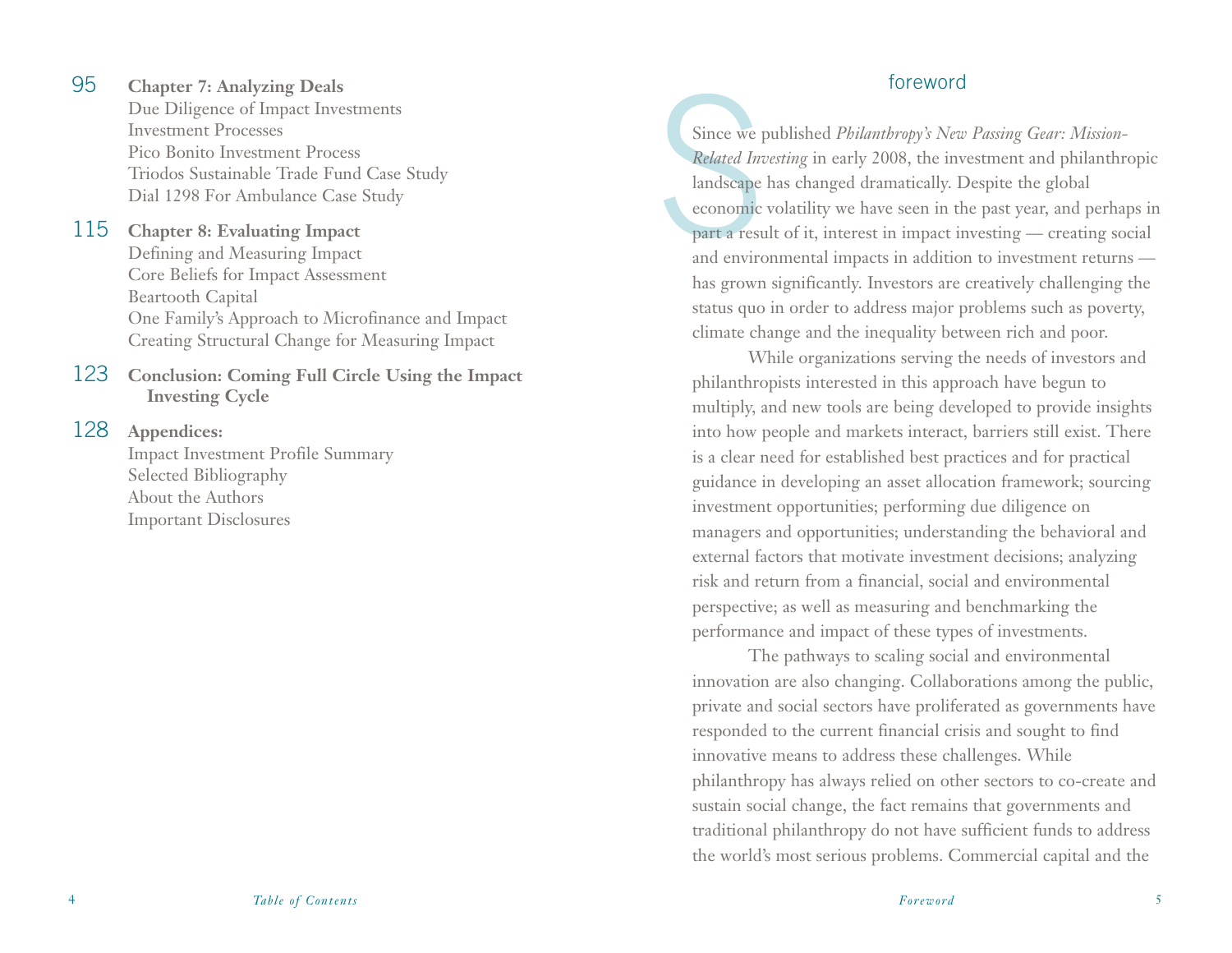tremendous power of market forces will have to be part of the solution.

*Solutions for Impact Investors: From Strategy to Implementation* aims to increase the rigor with which impact investors frame their investment decisions and demonstrate the integration of impact investing across asset classes. In conjunction with the team of academics and practitioners who have produced this monograph, Rockefeller Philanthropy Advisors highlights some of the areas in which behavioral economics and innovative organizational and legal structures can be applied to the discipline of impact investing. By describing best practices in transparency, disclosure and rigorous decisionmaking, we also hope to bridge the divide between traditional and social purpose investing.

We believe impact investing will continue to play a central role in creating positive social change. The need for impact and rigor will become more, rather than less important. Underlying factors such as wealth creation, vast generational transfers of wealth, efficiency and leverage will remain. Impact investors are continuing to build the field by doing a better and innovative job of generating positive social change as well as devising ways to leverage more of their assets toward these efforts. We hope you will be inspired by these tools and stories to seek out opportunities to apply impact investing to bring more capital to bear on addressing the pressing social and environmental challenges of our time.

> Kevin P.A. Broderick *Chair, Board of Directors*

Melissa A. Berman *President & CEO Rockefeller Philanthropy Advisors*, October 2009

### acknowledgements

The installation of the contract of the contract of the contract of the contract of the contract of the contract of the contract of the contract of the contract of the contract of the contract of the contract of the contra The authors wish to thank everyone who helped inform and inspire this publication. We especially extend our gratitude to our advisory council — a passionate group of impact investors, academics and practitioners. This guide would not have been possible without their invaluable input and support.

- Doug Bauer, Executive Director, The Clark Foundation;
- Antony Bugg-Levine, Managing Director, the Rockefeller Foundation;
- Mark Campanale, Director, Halloran Philanthropies;
- Sam Collin, Charity Adviser, EIRIS Foundation;
- Lisa Hagerman, Director, More for Mission Campaign Resource Center;
- Al Hammond, Senior Entrepreneur, Ashoka;
- Pamela Hartigan, Director, Skoll Centre for Social Entrepreneurship at Oxford Said Business School;
- Harry Hummels, Professor of Economics and Business Administration at Universiteit Maastricht;
- Steven Lydenberg, Chief Investment Officer, Domini Social Investments and Vice President of the Domini Funds;
- Preston D. Pinkett III, Vice President, Social Investment Program, Prudential Financial;
- Meir Statman, Glenn Klimek Professor of Finance at Santa Clara University;
- Georgette Wong, Principal, Correlation Consulting; and
- David Wood, Director, The Institute for Responsible Investment at the Boston College Center for Corporate Citizenship.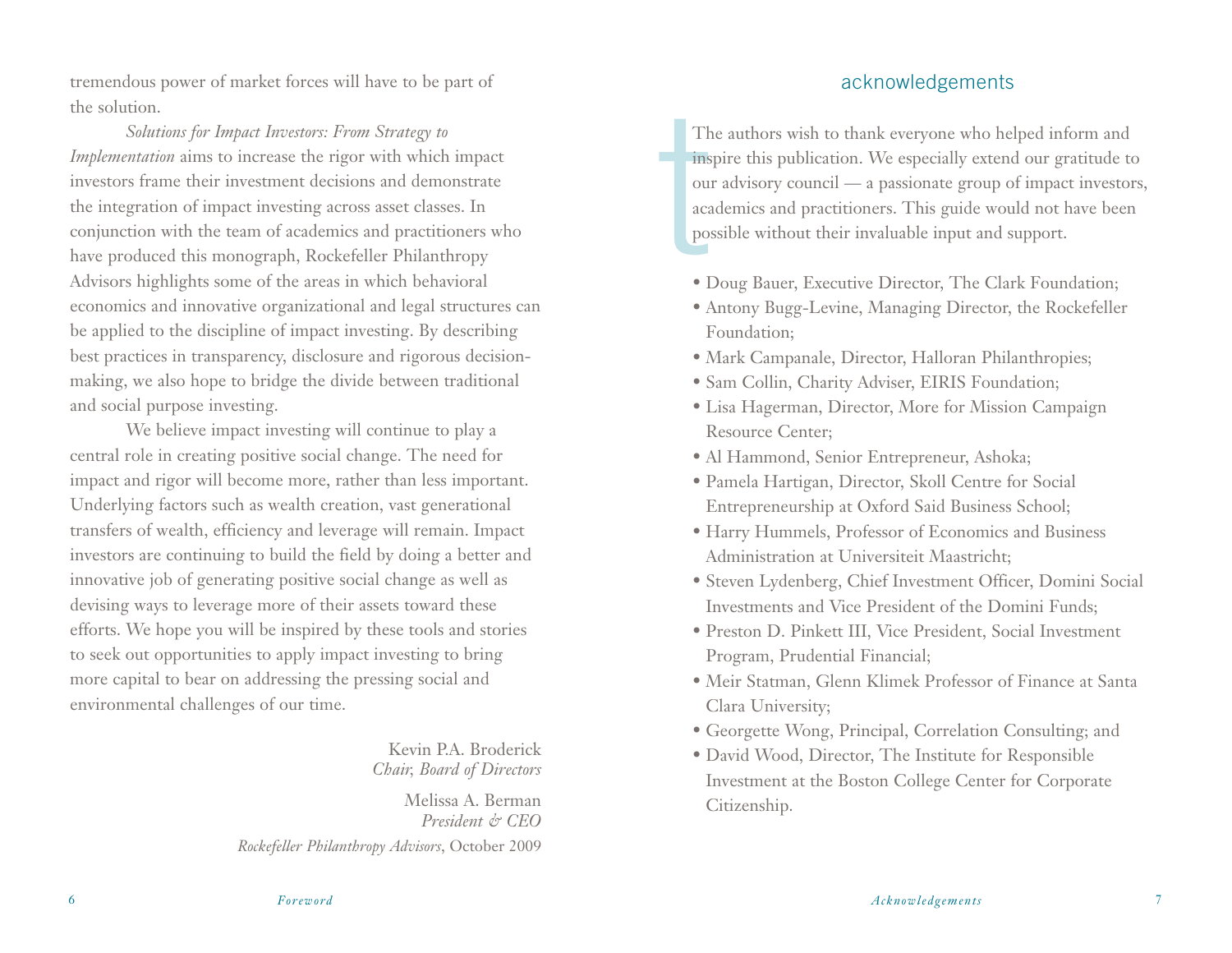We also wish to thank the following colleagues who helped develop case studies and review the text: Shari Berenbach, Melissa Berman, Candi Deschamps, Julian Himes, Koert Jansen, Robert Katz, Tracy Palandjian, Carl Palmer, Luther Ragin, Jr., Ravi Shankar, Gary Schick, Don Shaffer, Gary Sprague, Doug Stamm, Bill Tarr, Joan Trant, Brian Trelstad and Rosa Wang.

Hasani Sinclair served as lead researcher for the impact investment profiles featured in this guide and on RPA's Web site; and Rob Steiner contributed to the final format and content of these profiles.

The authors received strong editorial support from Lisa Kleissner and Lauren Russell Geskos. The book was beautifully designed and produced by Art270. Patricia Holland Design contributed to the design of many of the graphics.

We would like to extend special thanks to Charly and Lisa Kleissner from the KL Felicitas Foundation; Antony Bugg-Levine and Brinda Ganguly from the Rockefeller Foundation; Russ Hall and Alan Marty from Legacy Works; Jesse Fink from the Betsy and Jesse Fink Foundation; Stuart Davidson from the Woodcock Foundation; and Steve Toben from the Flora Family Foundation. Without their enthusiasm and support, this publication would not have been possible. We are grateful for their commitment to impact investing and to broadly disseminating its potential to as wide an audience as possible. This work also builds on the pioneering work of the F.B. Heron Foundation.

Finally, please let us know what you think. Please send any comments or feedback to info@rockpa.org. We hope you find the guide useful and meaningful to the important work of moving more capital into impact investments.

*— The Authors*

# Chapter 1: Introduction

From Strategy to Implementation: How can our investments make a difference? How can we maximize our impact?

*"Impact Investing seeks to generate social and environmental impacts in addition to financial returns."*

impacts<br>As we lo<br>of the cu<br>investing<br>solutions<br>scale and<br>problem As we look out at the challenges facing the world and the limits of the current resources addressing them, we see impact investing playing a central role in bringing forward real solutions. We believe impact investing can create social good at scale and begin to address some of the world's most pressing problems where commercial markets and donor-based programs have not. The sharp dichotomy between profit-maximizing financial investment and "give-it-away" charity is gradually losing its edge. Jed Emerson, Managing Director of Integrated Performance at Uhuru Capital Management, has used the term "Blended Value Investing" to describe this combination of investment and philanthropy. He concisely framed the concept in the following:

*"There is an idea that values are divided between the financial and the societal, but this is a fundamentally wrong way to view how we create value. Value is whole. The world is not divided into corporate bad guys and social beroes.*"<sup>1</sup>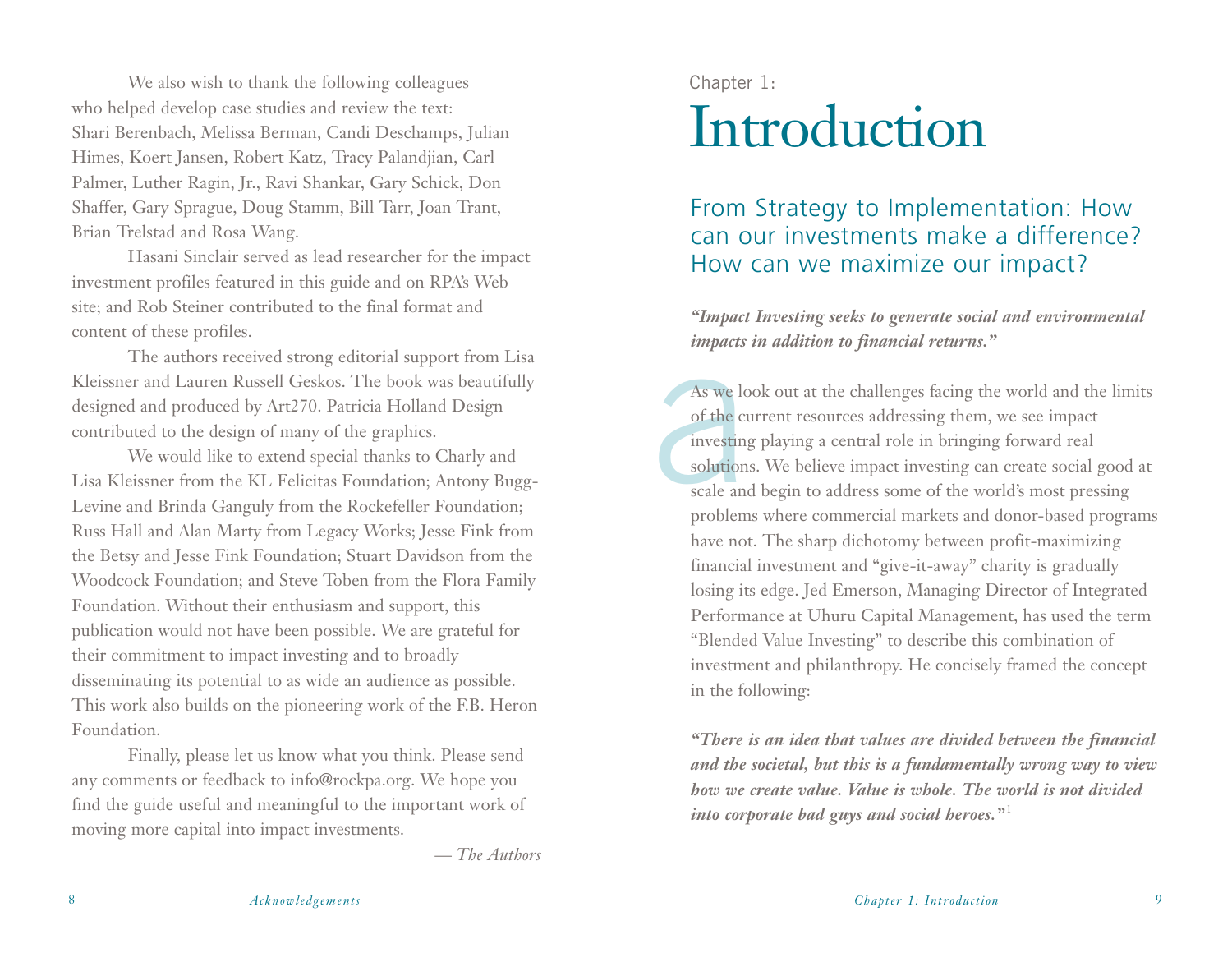However, if we want to ensure that our good intentions create real impact, these aspirations must be supported by a well-considered investment strategy and a rigorous execution process. Impact investors are now able to execute strategies across a range of asset classes, risk-adjusted financial returns and impact themes — these investors face the challenge of selecting outstanding impact investments directly or indirectly through the appropriate funds which, in turn, evaluate and select the impact investments. Given the growing opportunities in today's marketplace, these strategies can and should be driven by an impact investor's dual goals of addressing specific social and/or environmental impacts while seeking an appropriate level of investment return. Our team of academics and impact investment practitioners set out to explore the structures and processes impact investors can use to tighten the link between investment decision-making and generation of impact. We have chosen the broader term "impact investing" in this monograph since its relevance extends to individual and institutional investors in addition to philanthropic investors such as foundations where mission-related investment would describe this activity.

As we seek to create impact and investment return simultaneously, the framing is critical. By clarifying our definitions of investment and impact, we can better understand some of the assumptions and views people bring to this field.

*Impact: a meaningful change in economic, social, cultural, environmental and/or political conditions due to specific actions and behavioral changes by individuals, communities and/or society as a whole.* 2

*Investment: the choice by an investor to risk his or her assets with the goal of a financial gain in the future.*

Are these two objectives at cross-purposes? Must we sacrifice return in order to generate impact, or conversely, must we dilute impact to gain additional financial return? Is there a middle ground between creating dependencies through grantmaking and sacrificing long-term sustainability to achieve short-term financial returns? Or can pursuing both objectives result in enhanced financial returns with a meaningful impact?

# Impact Investor Categories: Commercial and Philanthropic

Impact investors can approach the question of financial return and impact very differently. Traditionally, impact investors such as US-based public pension funds have been restricted to making only market-rate investments due to their understanding of their fiduciary responsibilities. Similarly, a foundation's charitable status may drive it to make below-market impact investments. High net-worth individuals and families may use multiple avenues to pursue their impact investment objectives. In the recent impact investing report by the Monitor Institute, 3 the authors coined the terms "Financial First" and "Impact First" to describe this distinction:

*1. Financial First Investors seek to optimize financial returns with a floor for social/environmental impact. This group tends to consist of commercial investors who search for sub-sectors that offer market-rate returns while yielding some social/environmental good.*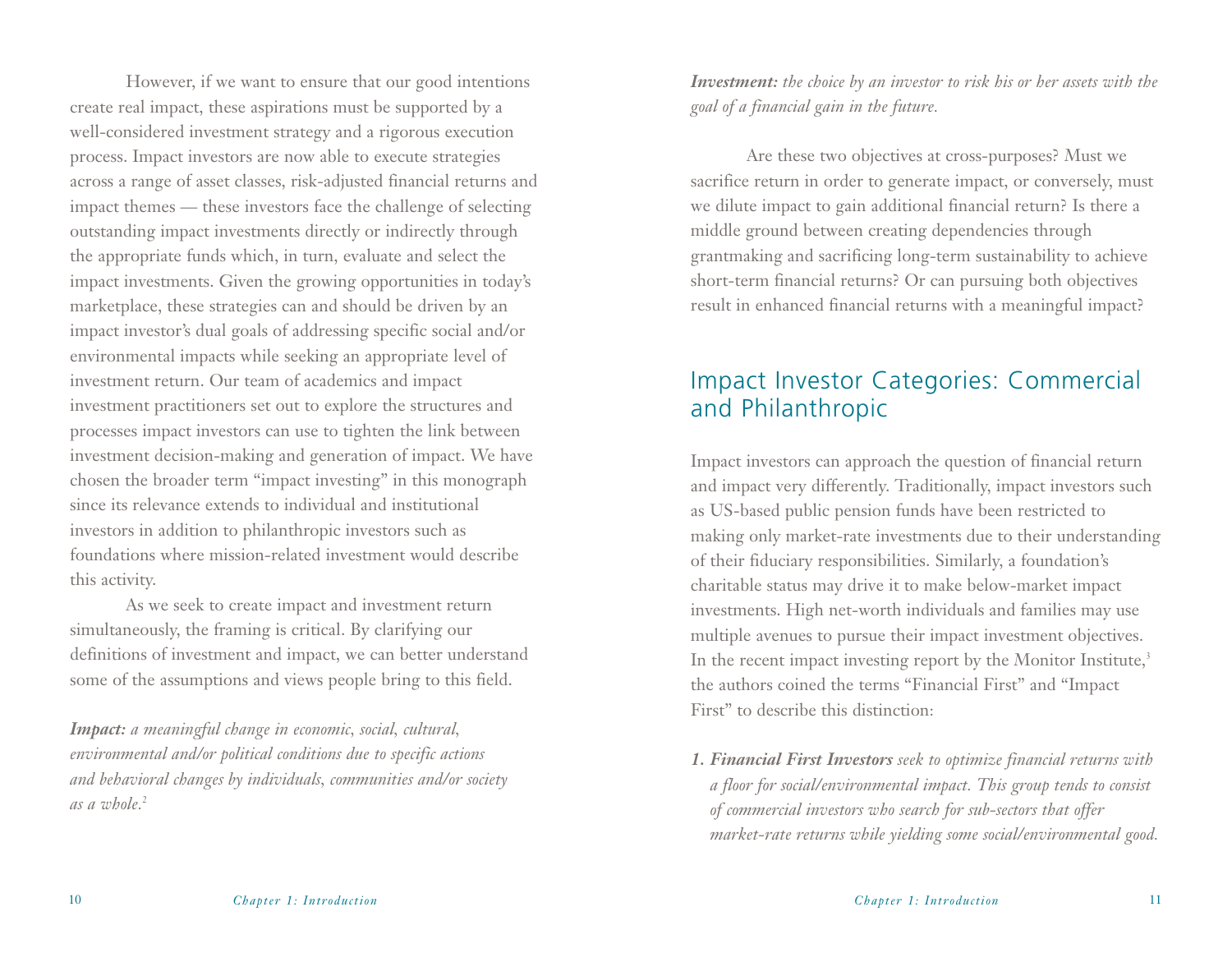*These investors may be driven by fiduciary requirements as in the case of pension plans.*

*2. Impact First Investors seek to optimize social or environmental returns with a financial floor. This group uses social/environmental good as a primary objective and may accept a range of returns, from principal to market-rate. This group is able to take a lower than market-rate of return in order to seed new investment funds that may be perceived as higher risk, or to reach tougher social/ environmental goals that cannot be achieved in combination with market-rates of return.*

Looking across the universe of impact investors, it is important to keep this distinction in mind in order to understand the investment opportunities specific impact investors will pursue. However, investors may also make both financial first and impact first investments. This clear separation between financial returns and impact may be less appropriate for investors who use a broader, more integrated approach including both financial and non-financial factors — when evaluating their investment opportunities.

## The Target Audiences

*Solutions for Impact Investors: From Strategy to Implementation* is written from the perspective of the impact investor supplying the capital rather than the enterprises using the capital. Our expected audience includes investors who may have already made impact investments, but have not yet connected these investments to their overall investment strategy, and traditional investors who have not made impact investments and struggle

with how impact investing can be integrated into pre-existing asset allocation and portfolio management models. While we acknowledge the important role which grant-based philanthropy can play in furthering social and environmental goals, it is not the focus of this monograph. Interested readers include:

- Philanthropic investors seeking to enhance their knowledge of social, mission-related and program-related investments;
- Individual investors (e.g., high net-worth individuals);
- Institutional investors (e.g., pension fund managers); and
- Advisors (wealth management advisors, investment advisors and family trust advisors) seeking to provide their clients with impact investment opportunities.

# Publication Goals

In writing this monograph, our main goal is to provide impact investors with tools to tighten the link between their investment decisions and impact creation. Our intent is threefold: to attract more capital to impact investing; to assist impact investors as they move from organizational change to executing and refining their impact investment decision-making process; and to narrow the gap within foundations between program professionals and investment professionals thereby contributing to a mutual understanding and implementation of a portfolio approach to impact investing.

Additionally, we intend to help break down the barriers making it difficult to identify opportunities in impact investing. To this end, we provide examples throughout the monograph and at www.rockpa.org/impactinvesting of impact investment opportunities in most major asset classes.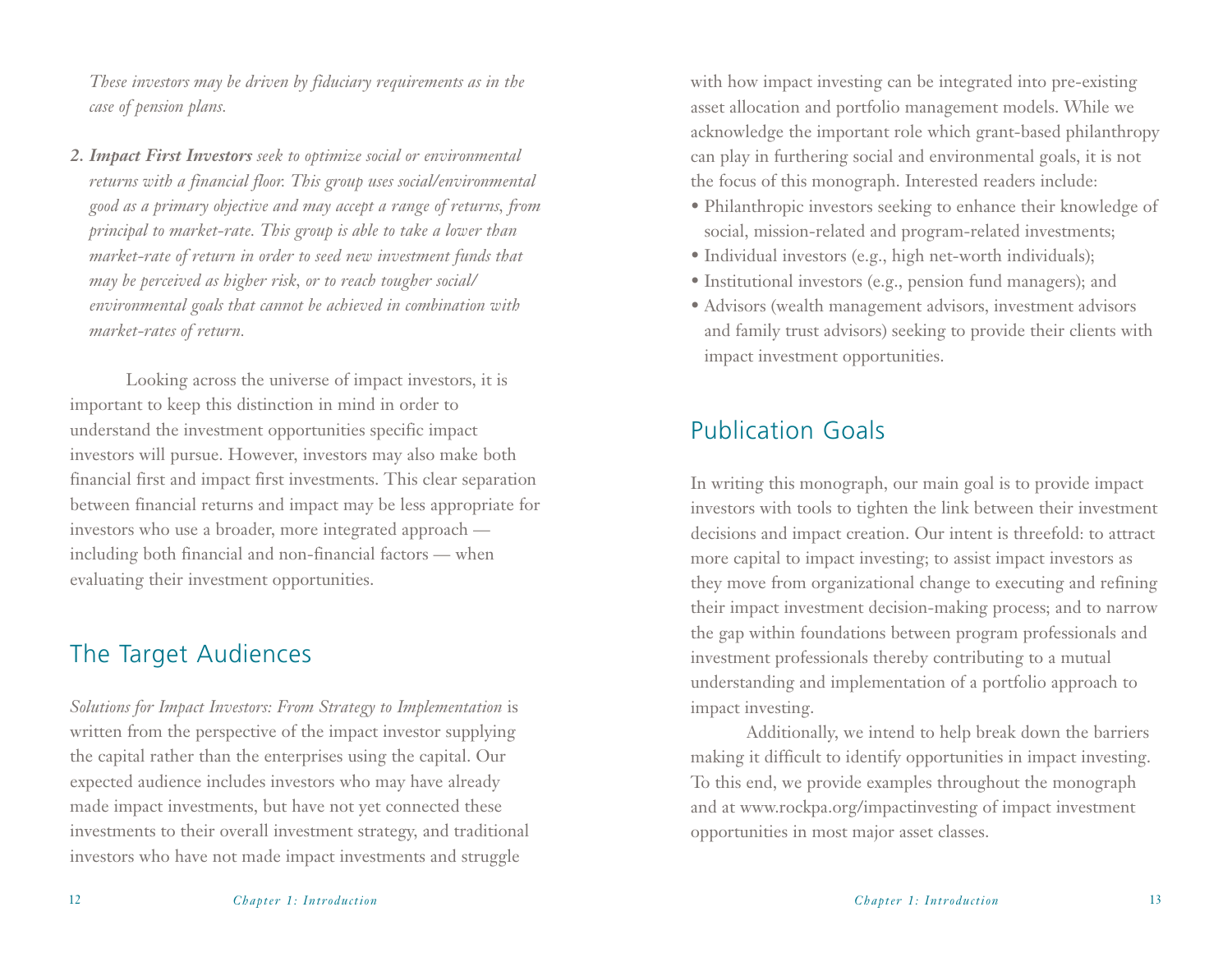While we understand the important role that impact investors can play in providing financial capital, we also want to acknowledge the wide range of non-financial resources needed to address the world's problems. Our intent with this monograph is not to provide a comprehensive list of investments across asset classes nor any type of investment advice with regard to the selected profiles. We strongly encourage the reader to conduct their own assessment and evaluation for risk and suitability before considering any investment.

# Beyond the Tyranny of OR

In the business bestseller, *Built to Last,* <sup>4</sup> author Jim Collins emphasizes the importance of companies avoiding what he called the "Tyranny of OR" and encouraged them to harness the "Genius of AND" when making business decisions. He cites some of the characteristics of *Built To Last* companies:

- Purpose beyond profit AND pragmatic pursuit of profit;
- Clear vision & sense of direction AND opportunistic experimentation;
- Audacious goals AND incremental evolutionary progress;
- Selection of managers steeped in the core activities of the firm AND selection of managers that induce change; and
- Investments for the long-term AND demands for short-term performance.

We believe successful impact investing is based on moving beyond a similar false assumption that investors must choose between social and environmental impact OR financial return. Specifically, we believe that an impact investor can benefit from:

- Creating new impact-related processes AND operating within strict investment policy discipline;
- Optimizing for environmental & social impact AND applying the rigor of investment management tools;
- Investing in new markets & asset classes AND maintaining exposure to traditional investment strategies;
- Embracing new business models AND adhering to recognized financial theory;
- Evaluating impact performance AND subjecting investments to recognized financial benchmarks; and
- Expanding the scope and scale of philanthropic capital AND maintaining adherence to fiduciary responsibilities.

Throughout this monograph, we illustrate how the impact investor can embrace the Genius of AND to successfully develop and execute a rigorous approach, utilizing existing portfolio theory and investment discipline.

# Uncertainty and Risk

The generation of investment returns and impact requires us to take actions we hope will deliver positive social and financial returns in the future. Whether making a loan or funding a program, this desired future outcome is subject to risk. We must understand that both investing and generating impact operates under uncertainty. Given this uncertainty, we need to stay alert to both the societal changes we seek and the changing investment environment and formulate clear investment policies to express our risk preferences and ensure well-informed and focused investment decisions.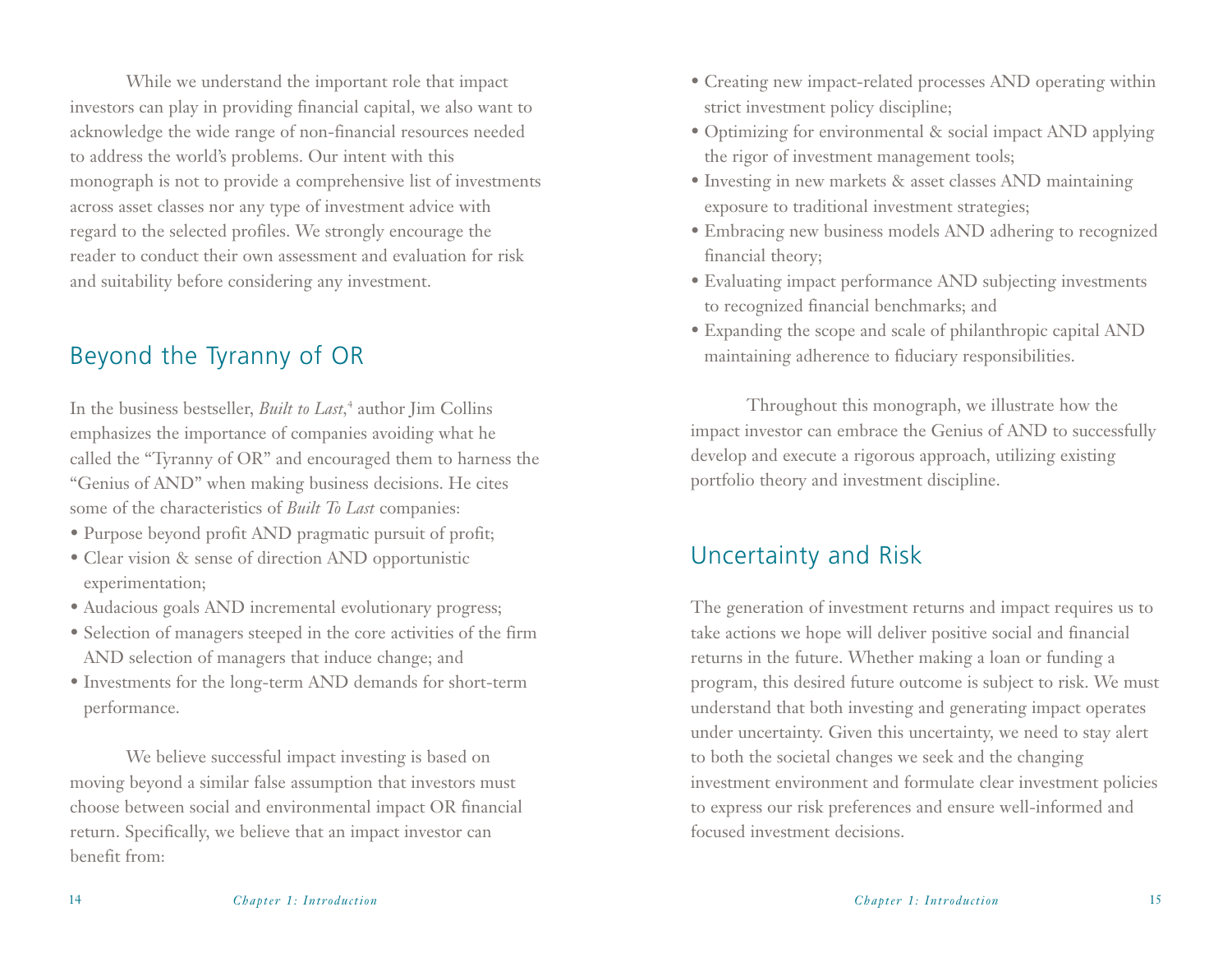# Behavioral Finance and Impact Investing

In addition to embedding impact investing within the traditional investment framework of risk and return, we would like to explore how elements of behavioral finance can be applied to the discipline of impact investing. Traditional finance uses models in which people are self-interested and rational. While this framework is appealingly simple, evidence from psychology, economics and finance indicates that both assumptions are unrealistic. People can be altruistic and less than fully rational. With the study of rationality, the behavioral finance literature emphasizes that both investors and managers of firms deal with the real world complexity of financial markets by relying on rules of thumb known as heuristics. These influences typically cause investors and managers to be subject to specific biases. These biases seem to contradict Adam Smith's concept that an "invisible hand" efficiently allocates resources in competitive markets. This invisible hand conclusion is derived under special conditions in which externalities and public goods are absent and information is freely available to all. We now understand that these are unrealistic conditions and that the presence of externalities, public goods and imperfect information can lead to inefficiencies known as market failures.

Impact investors can also make mistakes, accepting tradeoffs whereby they misjudge either the social benefits generated by the investment or its full costs. In this regard, the lessons of behavioral finance apply as much to impact investors as to others. Here are a few lessons from behavioral finance that impact investors might keep in mind:

- Recognize your cognitive limitations;
- Making the absolute best decision is an unrealistic goal. Economics Nobel laureate Herbert Simon pointed out that

most of us 'satisfice' rather than optimize, meaning that we are content with decisions that achieve some goal with which we shall be satisfied, rather than delaying a decision until we find the absolute best alternative;

- Recognize that you, and others, will be relying on rules of thumb to make your decisions; and
- Recognize that the challenge is to find sensible rules of thumb. Indeed, one goal of this monograph is to provide sensible heuristics for impact investing.

Throughout the monograph we highlight behavioral finance issues, how they affect investment decisions, and how these issues can be addressed in the context of impact investing. Along with specific guidelines, we also provide general suggestions for mitigating bias. Finally, we help investors develop a menu of sensible behavioral finance questions to assist in the investment evaluation process.

# Challenges Ahead

Translating impact investing from a concept into action raises several challenges we wish to address:

- How do impact investors formulate a strategy to support their mission and values and then find the appropriate investment opportunities to realize that strategy?
- How are impact investors' intentions to create financial returns and a social or environmental impact captured in the evaluation and selection of impact investing opportunities?
- **•** What is the appropriate operating framework for evaluating impact investing options?
- Given the broad universe of potential impact investments, how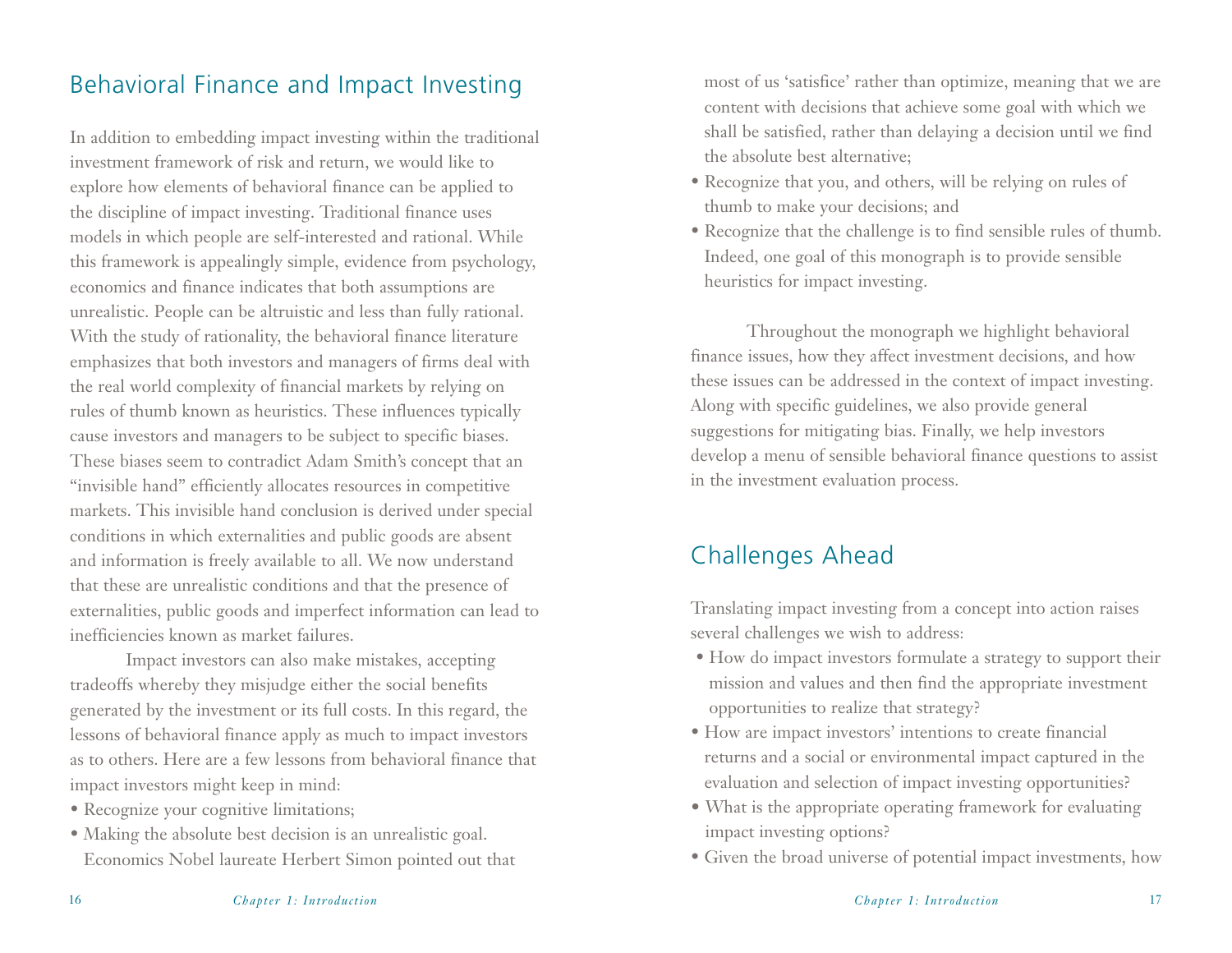can impact investors most efficiently and effectively make these investment decisions?

- How can investments be made at sufficient financial scale without diluting the impact?
- How can organizations develop an impact investing policy to address strategic and governance issues?
- What are the organizational changes needed to implement impact investing and how can impact investors select the right advisors and partners?
- What are the appropriate legal structures for impact investing vehicles?
- How can impact investors evaluate the trade-off between a focus on specific impact themes and the need to apply portfolio diversification and asset allocation tools most effectively?
- How can impact investors integrate aspects of behavioral finance?

To provide a framework in which impact investors can move toward action, we separate impact investing into two distinct activities:

(1) Establishing an Impact Investing Strategy; and

(2) Implementing and Maintaining an Impact Investing Strategy.

| <b>Establish Strategy</b>                     |                                          |                                | <b>Implement and Maintain Strategy</b>                        |                                 |                         |                           |  |
|-----------------------------------------------|------------------------------------------|--------------------------------|---------------------------------------------------------------|---------------------------------|-------------------------|---------------------------|--|
| Articulate<br><b>Mission</b><br>and<br>Values | Create<br><b>Impact</b><br><b>Themes</b> | <b>Define</b><br><b>Impact</b> | <b>Develop</b><br>Impact<br><b>Investing</b><br><b>Policy</b> | Generate<br>Deal<br><b>Flow</b> | Analyze<br><b>Deals</b> | Evaluate<br><b>Impact</b> |  |

#### **The Impact Investing Cycle**

We first outline how an impact investor can develop a strategy and then translate that strategy into concrete implementation steps. In this split between strategy and execution, we see the Impact Investing Policy as the critical link. The Impact Investing Policy is the tangible result of establishing an Impact Investing Strategy. It explicitly articulates hypotheses, or theories of change, about how the investment will generate a social and/or environmental impact. To date, these assumptions have not typically been rigorously defined, and investors have relied on loose theories of change in order to support their investments. Most impact investors have expended considerable effort in developing and articulating their mission and are now focusing on the execution steps of generating deal flow, analyzing deals and monitoring. However, the initial analysis or investment thesis about how a specific investment will create impact remains underdeveloped. We also draw upon developments in asset allocation and behavioral finance to provide deeper insight into the impact investing theses in specific sectors and to serve as tools for assisting impact investors in making prudent investment decisions. All of these steps continuously inform the Impact Investing Policy and often result in adjustments to and adaptations of portions of the Impact Investing Policy including asset allocation, definition and evaluation of impact.

To help illustrate these concepts, we have selected the following three organizations for their work in impact investing across missions, values, impact themes and levels of engagement. They act as direct investors, make investments through third parties, and in the case of RSF Social Finance and the Calvert Foundation, structure products for other impact investors.

• **RSF Social Finance** (www.rsfsocialfinance.org) is a 501(c)(3) public foundation originally established in 1936 to support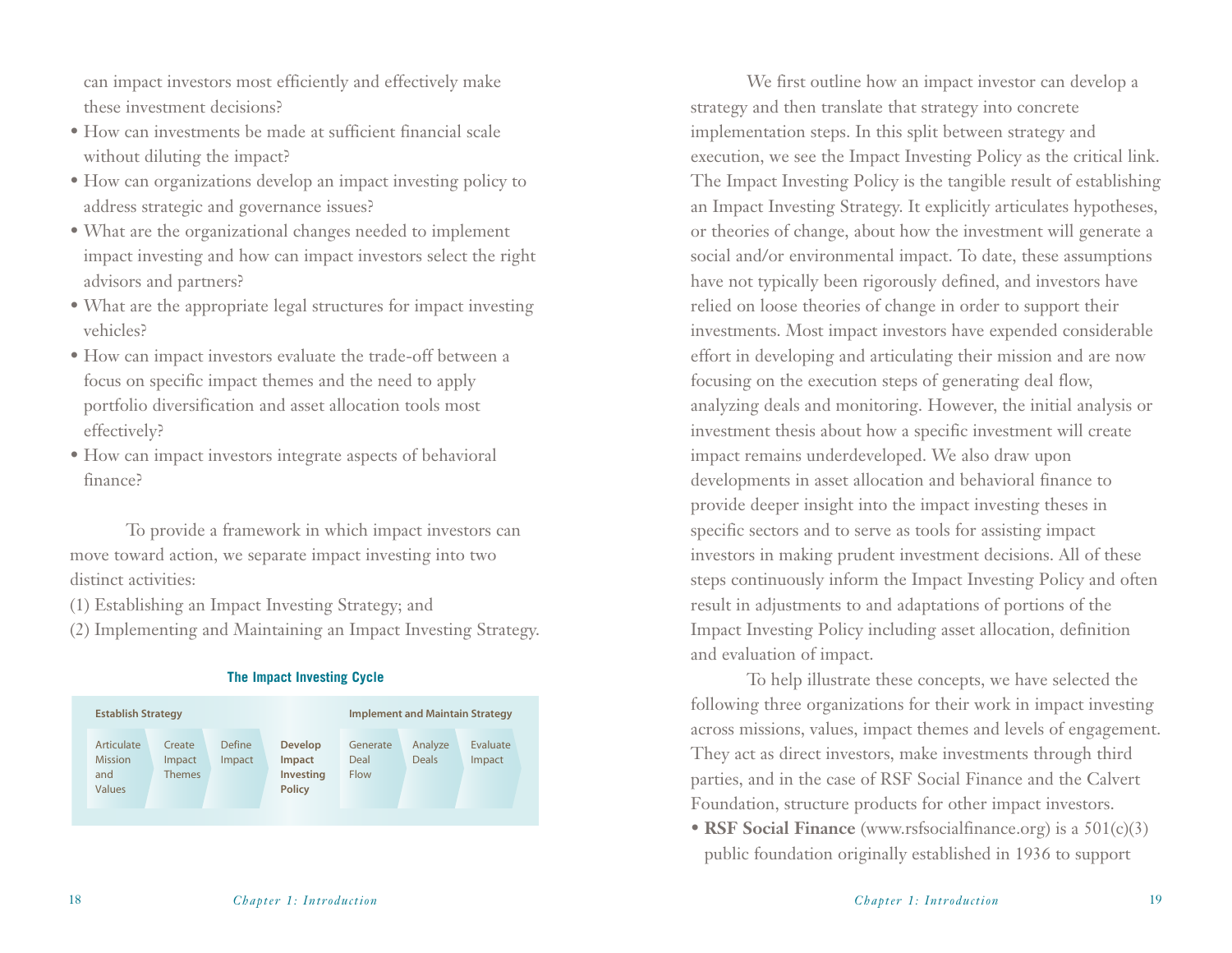projects inspired by the work of social philosopher Rudolf Steiner. Today, RSF's mission is to transform the way the world works with money by providing innovative investing, lending and giving services that address key issues in the areas of Food & Agriculture, Education & the Arts, and Ecological Stewardship.

- **The KL Felicitas Foundation** (www.klfelicitasfoundation.org), a California-based private family foundation, was established by the Kleissner family in 2000 with the following mission: to enable social entrepreneurs and enterprises worldwide to grow sustainably, with an emphasis on rural communities and families; and advocate the foundation's sustainability, mission, and social investment strategy.
- **The Calvert Social Investment Foundation** (www.calvertfoundation.org), a 501(c)3 non-profit corporation, was launched in 1988 with the support of the socially responsible mutual fund company, Calvert Group Ltd. and several major foundations. Calvert Foundation's mission is to maximize the flow of capital to disadvantaged communities in order to foster a more equitable and sustainable society. Calvert Foundation's goal is to end poverty through investment.

# Harnessing the Genius of AND

Today, the field of impact investing has all of the necessary pieces in place for investors to create and execute innovative solutions to address critical social and environmental issues. The intent of this monograph is to provide an effective and persuasive toolkit that pulls together all of these financial and non-financial pieces. Impact Investors are successfully

harnessing the Genius of AND to effect real change across impact themes ranging from community-based water projects in the developing world to improving education in the US. We hope to inspire you to roll up your sleeves and take on the hard but rewarding work of impact investing and make its promise a reality.

<sup>1</sup> www.blendedvalue.org

<sup>2</sup> "McKinsey's Approach to Learning for Social Impact," Discussion Paper, Draft June 2009.

<sup>3</sup> Freireich, Jessica and Katherine Fulton, "Investing for Social & Environmental Impact," Monitor Institute, 2009.

<sup>4</sup> Collins, James C. and Jerry I. Porras, "Built to Last: Successful Habits of Visionary Companies," 1997.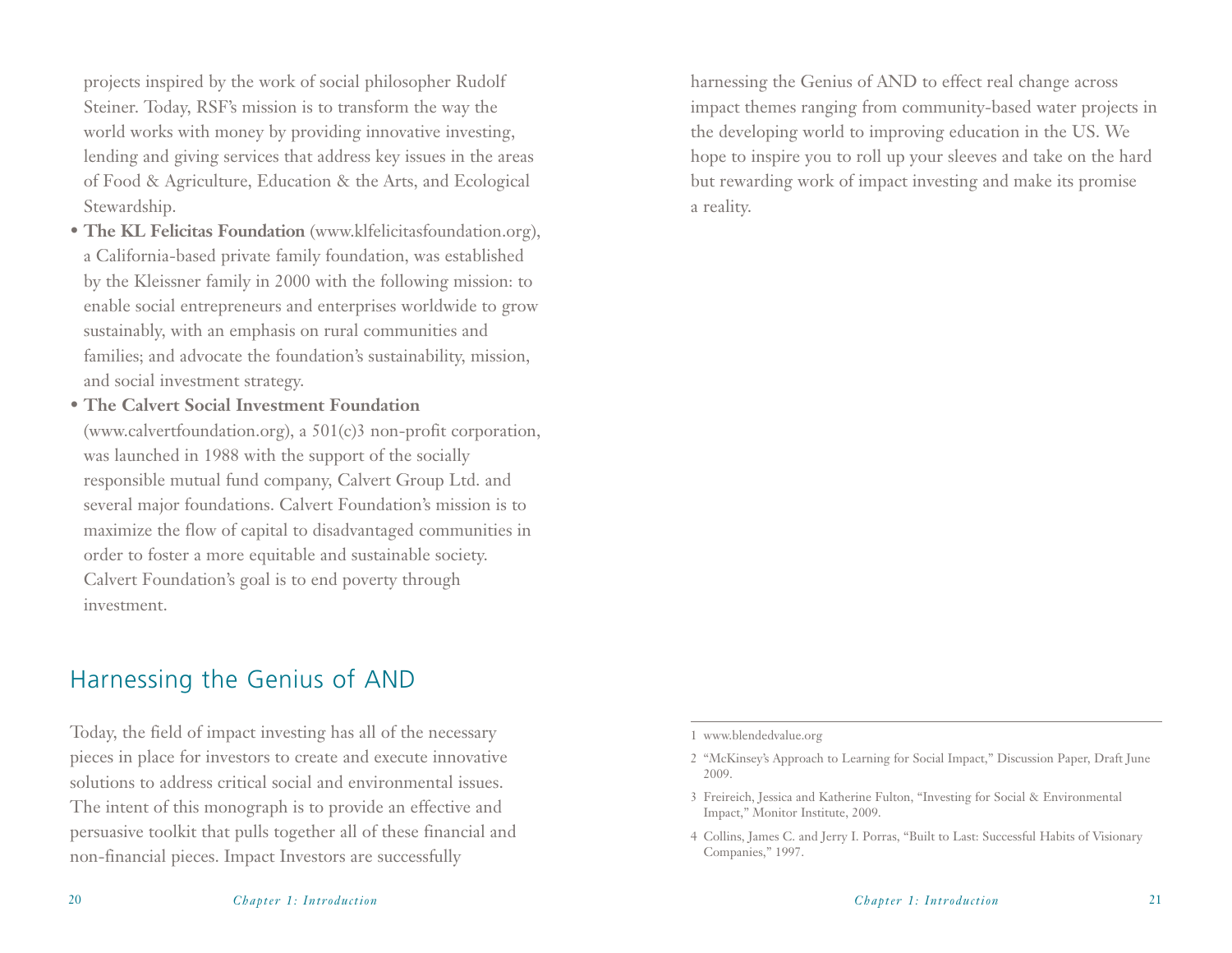#### Chapter 2:

# Articulating Mission a n d Va l u e s

|                                               | <b>Establish Strategy</b>                |                                |                                                               |                                 |                         |                           |  | <b>Implement and Maintain Strategy</b> |  |
|-----------------------------------------------|------------------------------------------|--------------------------------|---------------------------------------------------------------|---------------------------------|-------------------------|---------------------------|--|----------------------------------------|--|
| Articulate<br><b>Mission</b><br>and<br>Values | Create<br><i>Impact</i><br><b>Themes</b> | <b>Define</b><br><i>Impact</i> | <b>Develop</b><br>Impact<br><b>Investing</b><br><b>Policy</b> | Generate<br>Deal<br><b>Flow</b> | Analyze<br><b>Deals</b> | <b>Evaluate</b><br>Impact |  |                                        |  |

# Road Map

The<br>
Your in<br>
your po<br>
Rocket<br>
donors<br>
the wo<br>
Philon Your impact investing strategy should be firmly aligned with your personal or institution's core values and mission. Reflecting Rockefeller Philanthropy Advisors' own mission of helping donors create thoughtful, effective philanthropy throughout the world, the following questions were developed as a Philanthropic Road Map to assist donors in structuring their goals and missions. We have adapted this Philanthropic Road Map to become the Impact Investing Roadmap. This tool can help you clarify your motivations, select impact themes, determine your approach to these issues and structure your actions. Consider the following questions as a way to determine your current position and clarify assumptions before formalizing an impact investing strategy.

Motivation: Why are you interested in impact investing? Some answers include: seeking an enhanced financial return while

2 3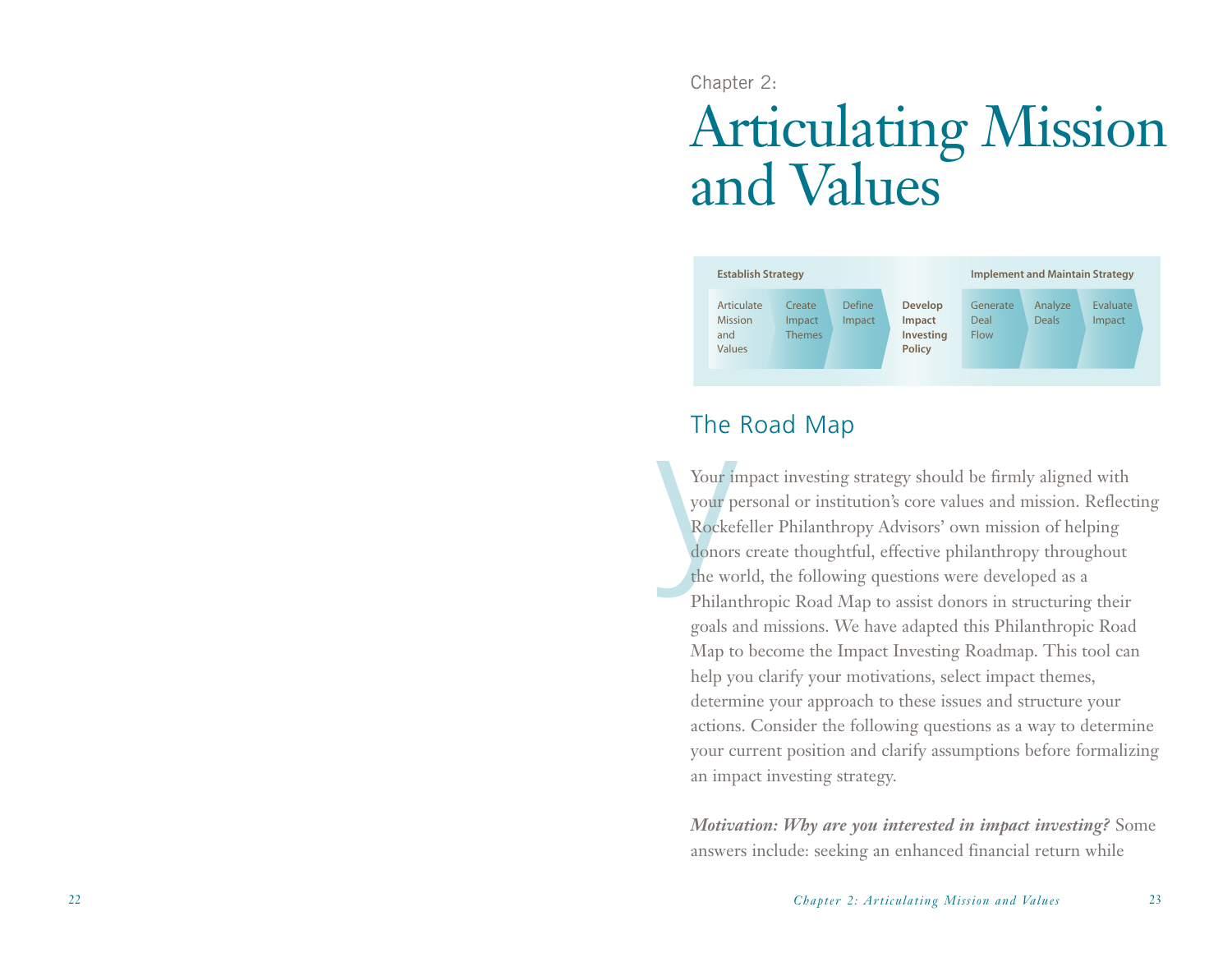making positive social and/or environmental impacts; heritage; expression of values; leaving a legacy; affiliations; causes; involving younger generations; environmental awareness; social change; making a difference; giving back; creating a vehicle for working with your family; exploring your interests; using your talents and skills for a different purpose; supporting the people and institutions important to you.

*Issues: What issues will your impact investing address?* Do you want to address widespread global problems such as poverty, disease or climate change, or would you rather focus on specific or domestic issues like literacy, local education or affordable housing? Geographic choices must also be made as well as decisions about how you can best effect change — through leaders, institutions or both?

*Approaches: The How and When of Your Theory of Change. What is your strategy to make this change happen?* Is it

through policy, advocacy, research, grassroots or a national versus local campaign? What problem are you trying to solve and how do you solve it? What organizations, institutions and partners should be involved? Where are the gaps? Do you want to support philanthropic efforts or attract commercial capital? How will you assess progress? How will you implement the strategy?

*Involvement: The Who. How would you like to be involved in and manage your impact investing?* Hands-on management, formal or informal management structures, collaborative or independent?

*Evaluation: What is your time horizon and level of engagement?* What is your tolerance for risk? How do you define success or progress toward your goal?

The complete Impact Investing Road Map should identify your motivations and issues, define your goals and approaches for key issues, and select the appropriate types of investments. It will become part of your Impact Investing Policy. Based on this Road Map, you will be in a position to see and assess results, and adjust as needed. Your mission and values can then be operationalized through the appropriate legal structures and investment vehicles.

# Applying the Road Map/Articulating the Mission

We first present how RSF Social Finance, the KL Felicitas Foundation and The Calvert Social Investment Foundation developed their missions, created their impact investing philosophies and identified their impact investing themes. We also note how they approach financial first and impact first transactions and select their partners and advisors. We then highlight how they have translated their strategies into concrete impact themes in order to reflect their theories of change. And finally, we share how they are applying tools such as asset allocation and portfolio theory to deal generation, due diligence, portfolio monitoring and a customized evaluation process to fine tune their strategies over time.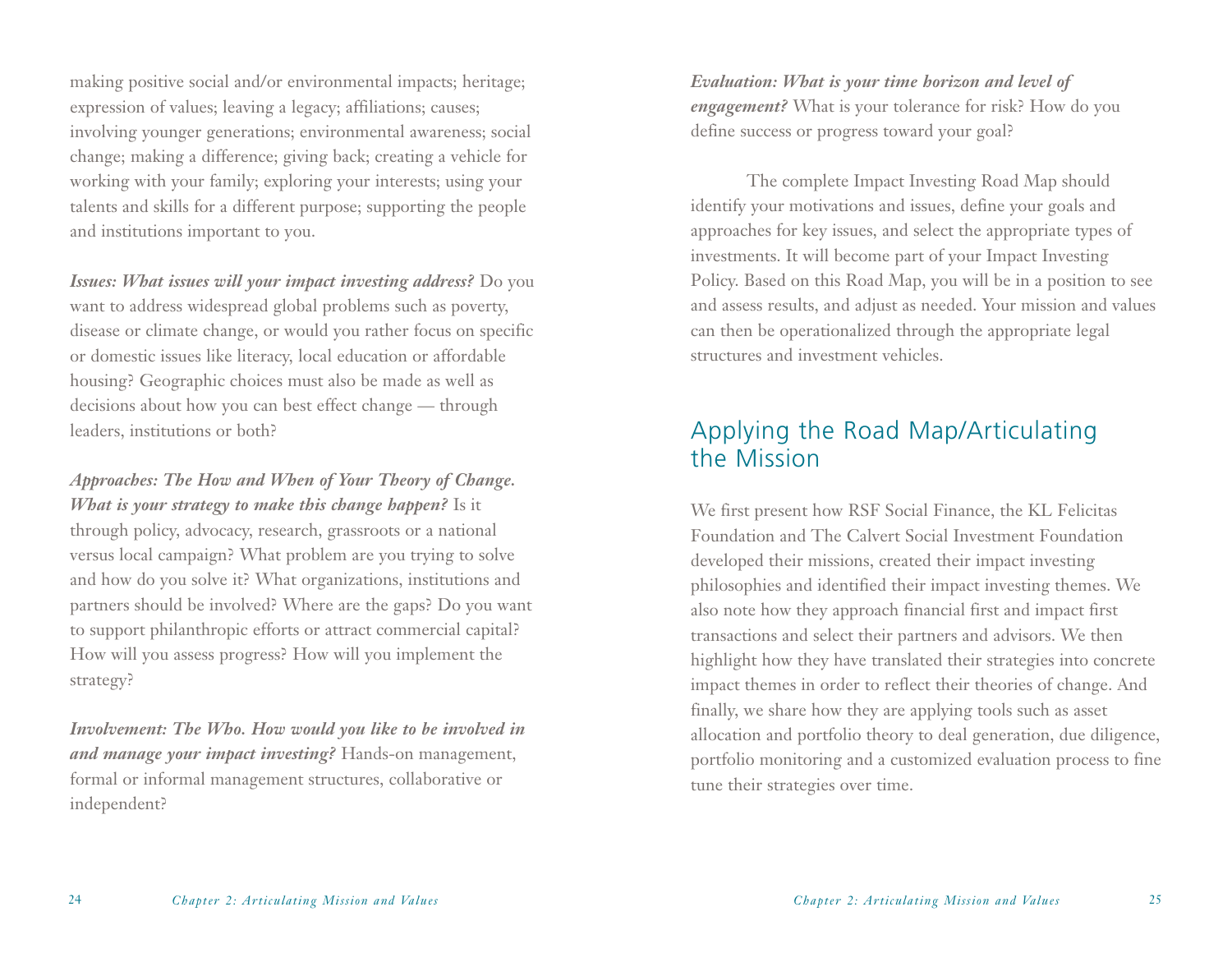# RSF Social Finance

RSF Social Finance (RSF) was incorporated in 1936 and until 1983 engaged exclusively in fundraising and charitable giving to organizations inspired by the work of Austrian social philosopher Rudolf Steiner. In 1984, RSF began providing direct loans to organizations that likewise supported Steiner's insights on associative economics and social renewal. Then, in the late 1990s, RSF expanded its mission to serve a broader range of clients with compatible values and intentions, including those engaged in non-profit and for-profit social enterprise. Today, RSF offers investing, lending and philanthropic services. RSF strives to create innovative financial vehicles that not only generate deep social and environmental impact, but also foster community among participants. RSF currently has more than 1,000 clients and \$130 million in consolidated assets, and has made over \$190 million in loans and over \$90 million in grants since 1984.

RSF frames all of its work in terms of an overarching purpose to transform the way the world works with money. This purpose is informed by the following set of core values: **Spirit:** The primary role of money is to serve the highest intentions of the human spirit.

**Trust:** People are best served by financial transactions that are direct, transparent and personal, based on long-term relationships.

**Interdependence:** Economic success will be defined by social and ecological impact, not by financial results alone.

**Community:** Networks and associations will be increasingly important in the circulation of money.

**Innovation:** A deeply entrepreneurial culture is required to generate breakthrough ideas at the intersection of social change and finance.

**Equality:** All those seeking to align their values and their money will have access to opportunities for investing, lending and giving.

With regard to impact investing, RSF offers funds designed to serve a range of individual and institutional investors. The funds include a core lending program of short-term notes supporting non-profit and for-profit social enterprises; a mezzanine debt fund providing growth capital for for-profit social enterprises; and a program-related investment (PRI) fund designed for foundations wishing to invest in PRIs but lacking the in-house capacity to do so.

## KL Felicitas Foundation

The KL Felicitas Foundation (KL Felicitas) founders, Charly and Lisa Kleissner, first became interested in sustainability, mission and social investments as a way to break down the "value/ethic firewall" between their personal and business lives. Impact investing is a logical extension of their core beliefs. It enables the foundation to use a wide range of investment vehicles to support social enterprises, including grants, social loans, loan guarantees and private equity. Impact investing also allows family foundations like KL Felicitas with assets of approximately \$10 million to maximize their impact by augmenting annual grantmaking with the effects of an investment strategy aligned with their mission. The Kleissners apply the following approach/values to their personal lives and work including their role as trustees of the foundation: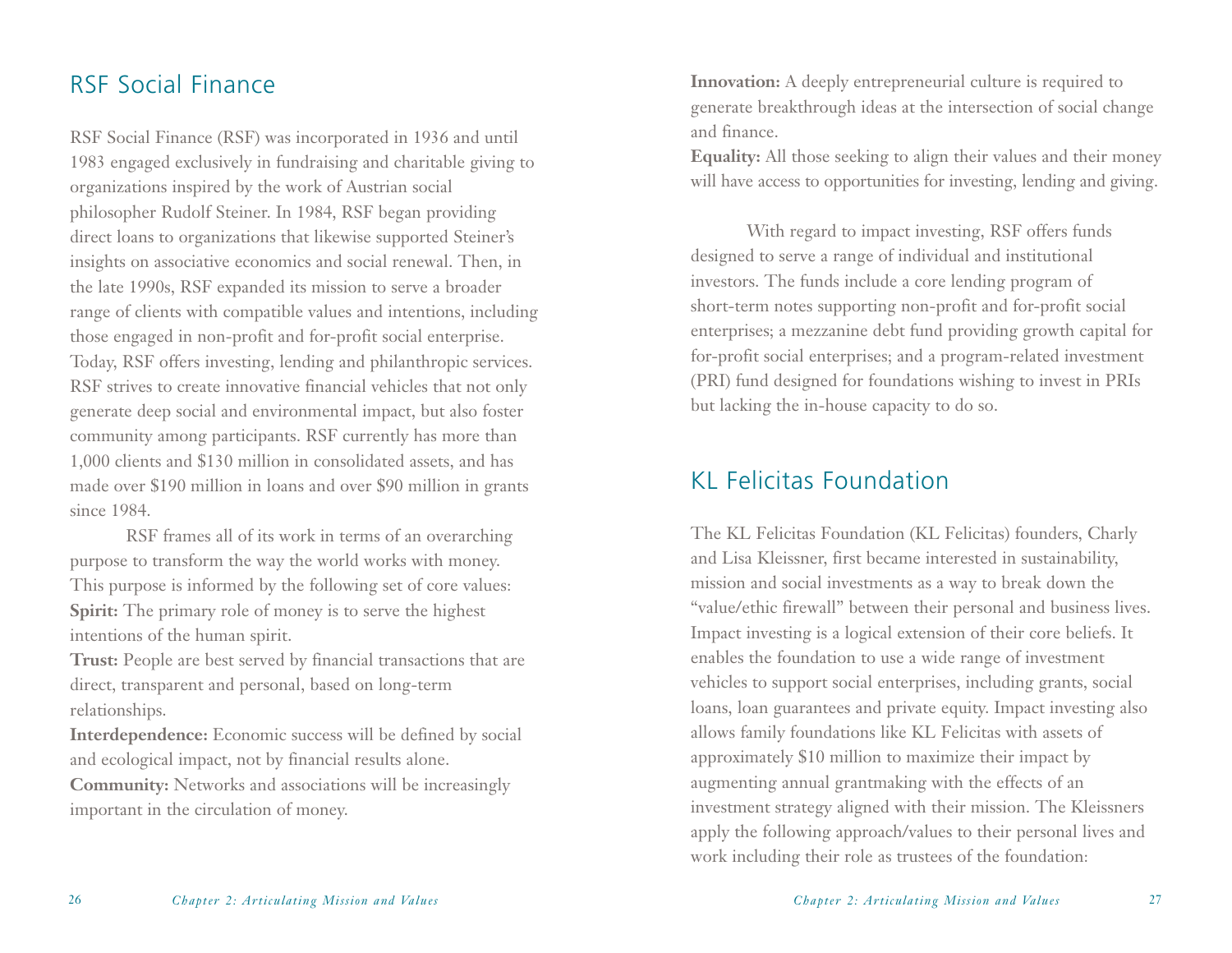- Commitment to high touch;
- Belief that a grass-roots approach is more successful and sustainable than a top-down approach;
- Belief that systemic societal problems can be addressed most effectively through cross-sector partnerships, market forces and/or hybrid solutions;
- Commitment to leverage as many aspects of the foundation's structure and activities as possible; and
- Commitment to considering the holistic impact of everything they do.

# Calvert Social Investment Foundation

The Calvert Social Investment Foundation (Calvert Foundation) was launched in 1988 with the mission of maximizing the flow of capital to disadvantaged communities. Although it was launched with the support of Calvert Group, Ltd., and major national foundations, Calvert Foundation operates as an autonomous non-profit entity. Calvert Foundation's investment philosophy is to provide investors a modest financial return while generating a high social impact. The foundation is able to provide needed capital to underserved markets while seeking to control risk for investors. Calvert Foundation places loans primarily with affordable housing lenders and developers, small business lenders, microfinance institutions and other community development organizations that have a track record of success. Calvert Foundation operates three main programs:

#### **Community Investment Notes:**

Calvert Foundation issues Community Investment Notes (Notes), which are senior, general recourse obligations of the foundation paying investors a below-market fixed interest rate. Investors accept this below-market interest rate in exchange for supporting the positive social impact generated by Notes proceeds. These proceeds are invested in a diversified pool of high credit-quality non-profit financial intermediaries, federallyinsured community development banks and credit unions, affordable housing developers, marketable fixed income securities, microfinance institutions, fair trade cooperatives, and for-profit social enterprises. As of year-end 2008, Notes sales exceeded \$158 million to more than 4,600 investors.

#### **Community Investment Partners:**

Community Investment Partners (CIP), Calvert Foundation's business services unit, offers consulting, analysis, asset management and capital markets solutions to institutional and individual investors who wish to create or enhance their community investment programs, and to organizations wanting to raise capital through non-traditional distribution networks. At year-end 2008, CIP was servicing 26 clients, representing an additional \$66 million in community investment assets under management.

#### **Calvert Giving Fund:**

The Calvert Giving Fund, Calvert Foundation's socially responsible donor-advised fund, provides donors opportunities to: make tax-deductible donations to the Giving Fund; invest their donated assets in the Calvert Group socially-screened mutual fund Notes, or alternative socially responsible instruments; and recommend donations to non-profit organizations around the world. Calvert Giving Fund was launched in 2000, and at year-end 2008 had net assets of over \$26 million from 413 donor-advisors.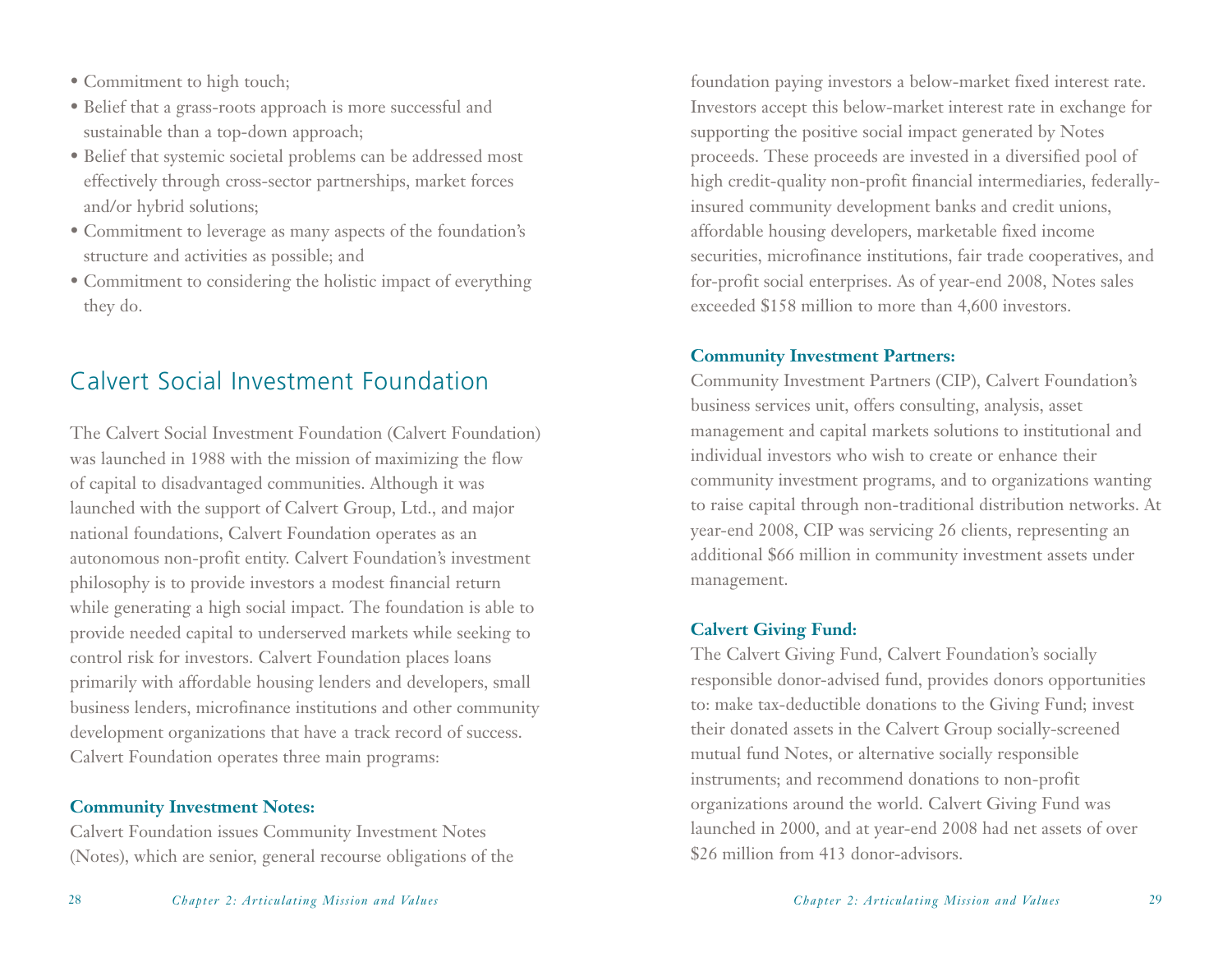# Impact First, Financial First and Blended **Transactions**

As demonstrated by RSF, KL Felicitas and Calvert Foundation, impact investors can have distinct approaches to the question of financial return and impact. Calvert and RFS offer impact first only investments to their clients. KL Felicitas utilizes all three types of investments in their portfolio — impact first, financial first and blended transactions.

In some circumstances, investors with different return requirements will co-invest in the same enterprise or project. In these collaborative deals, it makes sense for the financial first and impact first investors to combine capital to fund the transaction. This type of structure is also widely used by the public sector to attract capital into particular target programs or industries (e.g., the US Federal Government's Low Income Housing Tax Credit or the International Finance Corporation's risk-sharing structures with private investors). In these structures, the impact first investors must be very clear as to how their subsidy of financial first investors is increasing the overall impact and capital of the project and not just de-risking the deal for the commercial investors.

KL Felicitas supports the view that many systemic approaches to social issues require a partial subsidy in the form of a grant or a PRI. In these deals, the partial subsidy often reduces the risk for the financial first investment in a partner organization. These types of hybrid investments should ideally achieve an impact that could not otherwise be accomplished.

#### Chapter 3:

# Creating Impact Themes



# Impact Investment Theme Selection

Impace<br>
Once yo<br>
of impace<br>
themes i<br>
be a simple and<br>
time and<br>
opportune Once your organization has defined its mission and target areas of impact, you will face the challenge of translating impact themes into investment themes. At first glance, this appears to be a simple exercise, but it may ultimately require significant time and research. The gears of impact and investment opportunity must be tightly aligned if your impact investments are to be successful. Our team has reviewed the universe of possible social, environmental and blended impact themes investors and fund managers might pursue. In many instances, funds aim for social and/or environmental impact in more than one of these areas. This is by no means a comprehensive list, but some of the more common themes which we have found impact investors organized around include:

- Climate Change;
- Energy;
- Water;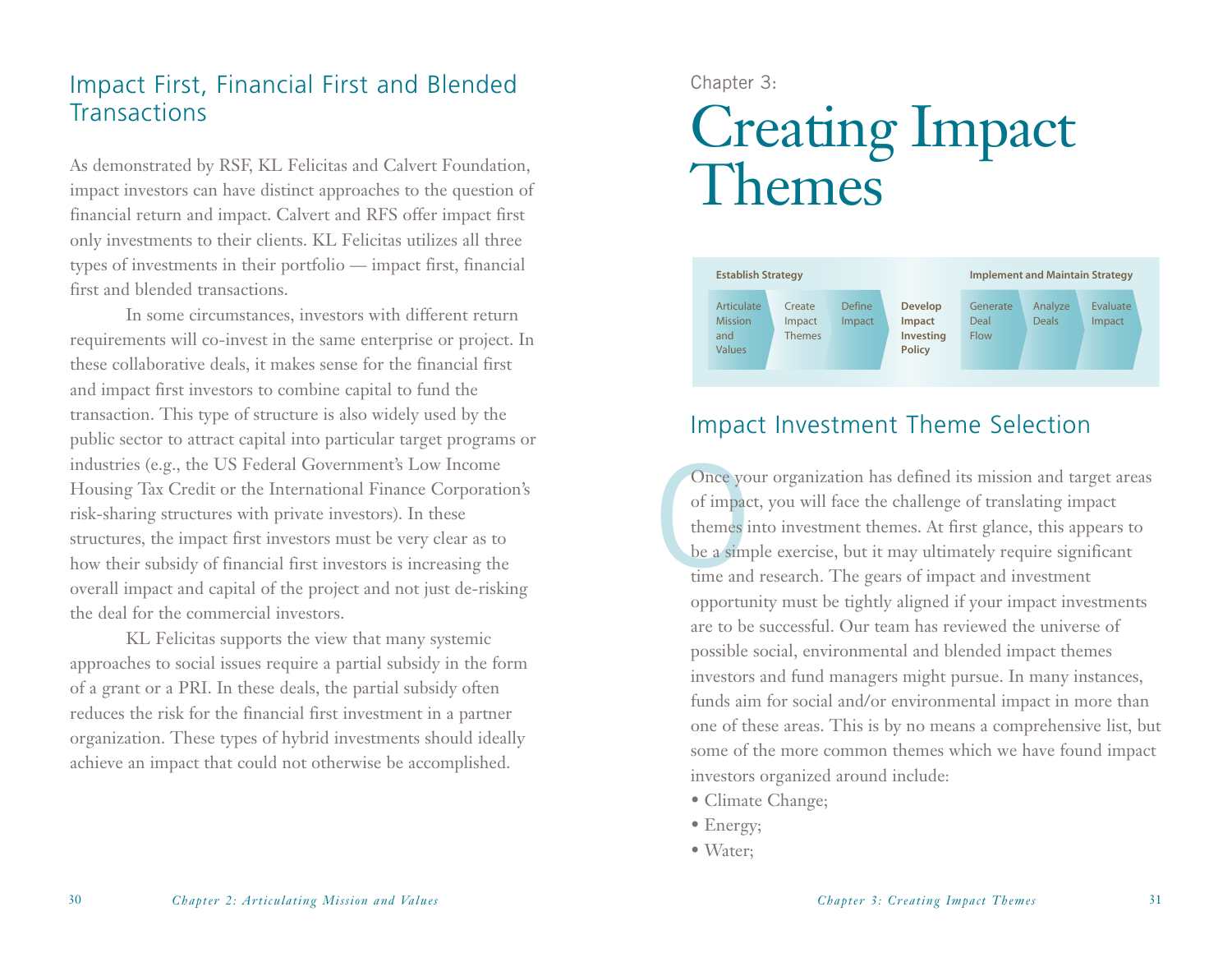- Community Development;
- Social Enterprises;
- Health & Wellness;
- Sustainable Development; and
- Education.

The impact themes RSF, KL Felicitas and Calvert Foundation have used to define their impact investment activities provide insight into how impact investors are translating impact goals into investment themes. Even among these impact investors, there is a clear diversity of impact themes. The integration of impact themes across investment asset classes is presented in Chapter 5.

#### **RSF Social Finance:**

RSF's impact themes are derived from its three impact focus areas: Food & Agriculture; Education & the Arts; and Ecological Stewardship. Food & Agriculture supports diversification, region-first approaches and sustainable practices. Education & the Arts invests in initiatives that address the intellectual, emotional, aesthetic and social needs of children and adults. Fine arts and performing arts include investments that foster spiritual awareness or increase access to learning and the arts for all communities; entrepreneurship, job training, consumer education and other awareness-building programs; and handicrafts produced and distributed according to fair trade principles. Ecological Stewardship promotes energy- and ecoefficiency; green building materials and green consumer products; ecological remediation and restoration, land conservation and land trusts; and environmental legal defense.

#### **KL Felicitas Foundation:**

KL Felicitas Foundation's mission is to enable social entrepreneurs and enterprises worldwide to grow sustainably, with an emphasis on rural communities and families. These social enterprises can be for-profit ventures, non-profit ventures, or hybrid ventures that combine the passion and aspiration of a social/environmental mission with the discipline, innovation and determination commonly associated with a for-profit business. These social enterprises should have one or more of the following characteristics: (1) they provide goods and services for the poor or disadvantaged, and/or (2) they employ people from the poor or disadvantaged, and/or (3) they are majority owned by the poor or disadvantaged communities. KL Felicitas's definition of social enterprise is broad and not limited to particular impact themes like healthcare, education or water. Therefore, its investments are spread across a range of impact themes.

#### **Calvert Foundation:**

Calvert Foundation seeks to use investment as a tool to end poverty. Calvert Foundation's capital is placed with local intermediaries who enable individuals, families and whole communities to work their way out of poverty. In the US, Calvert Foundation finances community development financial institutions, affordable housing developers and other local social enterprises. Overseas, the foundation reaches microfinance institutions, fair-trade cooperatives and other community development initiatives.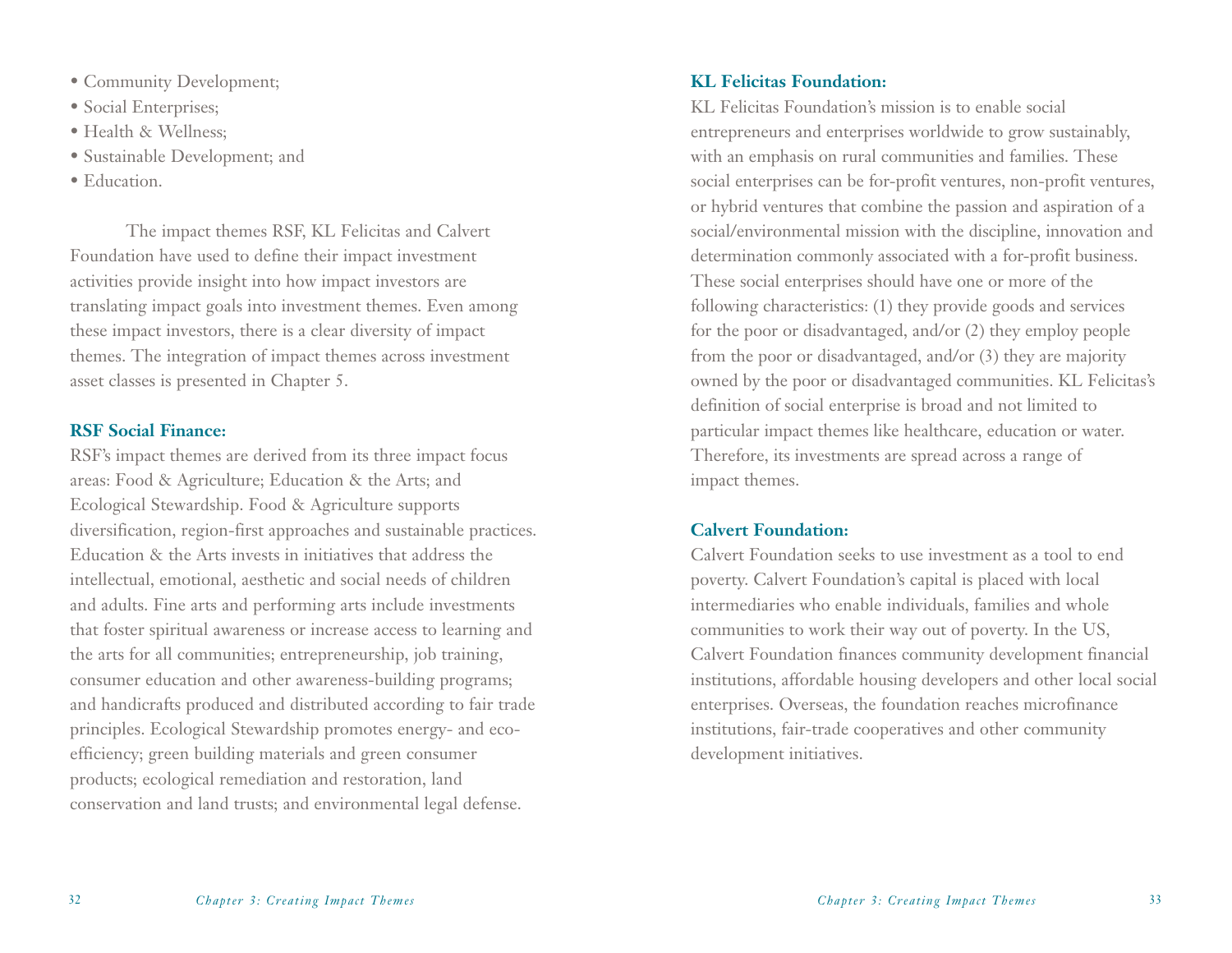# Selecting the Right Partners and Advisors

Building the right team to execute an impact investing strategy is critical to your success. While other sectors of investment management such as tax, legal and portfolio management have become increasingly specialized, you may find that impact investing falls between the insulated fields of philanthropy and investment. Several barriers exist for the efficient delivery of impact investment advisory services:

- Impact investing requires active ownership, and there are typically several layers of intermediaries between the asset owner (donor, trustee, individual, institution) and the ultimate deployment of the capital;
- Disconnect between long-term investment objective of impact investors and investment consultants who are evaluated on a short-term basis;
- Lack of consensus on how to define and measure social and environmental impact with most consultants either using a "you-know-it-when-you-see-it" approach, or deferring judgment on social and environmental issues to their clients;
- Advisors typically focus on select assets rather than offering services across all asset classes;
- Lack of existing investment infrastructure means significant cost associated with research and due diligence of impact investments, particularly for international strategies; and
- Lack of consensus and/or understanding between investor and advisors on impact thesis.

At present, the relationship between impact investors and their financial advisors follows two distinct models:

• The financial advisor may also be the impact investment advisor; or

• Impact analysis is provided separately by a specialist and must be coordinated with traditional financial advisors' workflows.

Despite these challenges, new service providers have emerged to provide solutions due to the pioneering efforts of impact investors throughout the field. These new service providers include institutional consulting firms, global asset management firms, private banks, specialized product providers, boutique advisory practices and thematic research providers along with peer networking and collaborative investor groups of impact investors. These impact advisory service providers are helping to break down the barriers and build the field of impact investing.

### Impact Investor Resources:

*Investors should also seek out resources and networks created for impact investors which focus on specific impact themes and investment vehicles.*

#### **Impact Investor Resources:**

- Blended Value (www.blendedvalue.org)
- Boston College Institute for Responsible Investment (www.bcccc.net)
- Carbon Disclosure Project (www.cdproject.net)
- Certified B Corporation (www.bcorporation.net)
- Charity SRI (www.charitysri.org)
- CleanTech Venture Network (www.cleantechnetwork.com)
- ClearlySo (www.clearlyso.com)
- Community Development Bankers Association (www.communitydevelopmentbanks.org)
- Community Development Venture Capital Alliance (www.cdvca.org)
- Community Investing Center Database (www.communityinvestingcenterdb.org)
- Confluence Philanthropy (www.confluencephilanthropy.org)
- Corporate Impact Reporting (www.iosreporting.org)
- Creative Capitalism (creativecapitalismblog.com) *continued*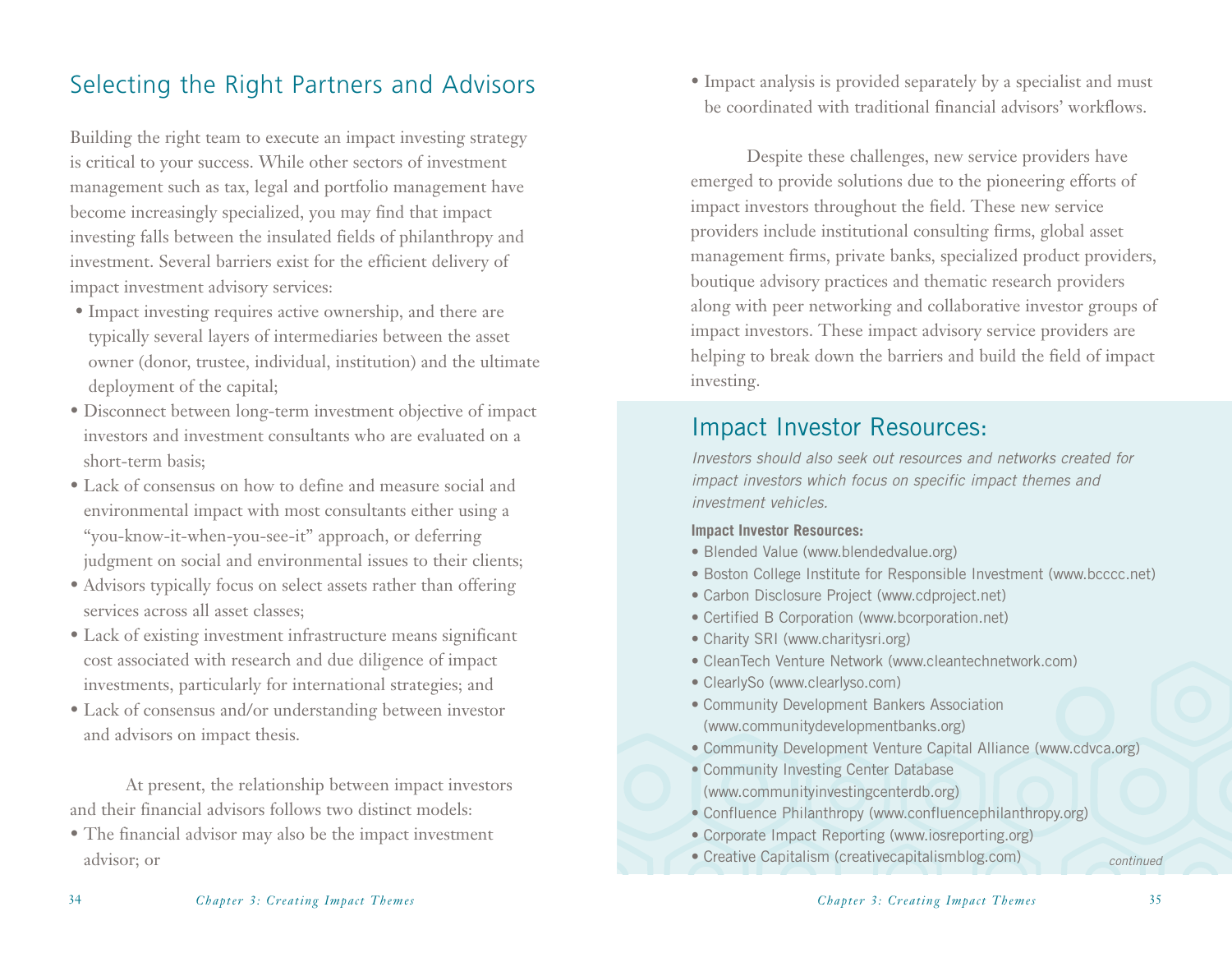- Environmental Defense Fund Innovation Exchange (www.innovation.edf.org/home.cfm)
- Global Impact Investing Network (www.globalimpactinvestingnetwork.org)
- GreenBiz.com (www.greenbiz.com)
- Greentech Media (www.greentechmedia.com)
- Impact Reporting and Investment Standards (www.iris-standards.org)
- Initiative for a Competitive Inner City (www.icic.org)
- Institutional Investors Group on Climate Change (www.iigcc.org)
- International Association of Microfinance Investors (www.iamfi.com)
- Investors Circle (www.investorscircle.net)
- Microcapital (www.microcapital.org)
- MIX Market Microfinance Information Platform (www.mixmarket.org)
- More for Mission The Campaign for Mission Investing (www.moreformission.org)
- New Economics Foundation (www.neweconomics.org)
- New Energy Finance (www.newenergyfinance.com)
- NextBillion.net (www.nextbillion.net)
- PRI Makers Network (www.primakers.net)
- Principles for Responsible Investment (www.unpri.org)
- Research Initiative on Social Entrepreneurship (www.riseproject.org)
- Responsible Investor (www.responsible-investor.com)
- Responsible Property Initiative (responsibleproperty.net)
- Rockefeller Philanthropy Advisors (www.rockpa.org);
- Social Enterprise Innovation Network (www.pontifices.org)
- Social Finance (www.socialfinance.uk.org)
- Social Funds (www.socialfunds.com)
- Social Investment Forum (www.socialinvest.org)
- Social ROI: A Social Entrepreneurship Blog (www.socialroi.com)
- Social Venture Network (www.svn.org)
- Stanford Social Innovation Review (www.ssireview.org)
- Symbiotics (www.symbiotics.ch)
- The Nature Conservancy (www.nature.org)
- The UNEP Finance Initiative Asset Management Working Group (www.unepfi.org)
- Triplepundit (www.triplepundit.com)
- Xigi.net (www.xigi.net)

### Chapter 4:

# Defining Impact

| <b>Establish Strategy</b>                            |                                          |                                |                                                        |                                 |                         |                    | <b>Implement and Maintain Strategy</b> |  |
|------------------------------------------------------|------------------------------------------|--------------------------------|--------------------------------------------------------|---------------------------------|-------------------------|--------------------|----------------------------------------|--|
| <b>Articulate</b><br><b>Mission</b><br>and<br>Values | Create<br><i>Impact</i><br><b>Themes</b> | <b>Define</b><br><b>Impact</b> | <b>Develop</b><br>Impact<br>Investing<br><b>Policy</b> | Generate<br>Deal<br><b>Flow</b> | Analyze<br><b>Deals</b> | Evaluate<br>Impact |                                        |  |

Imp<br>
inv<br>
imp<br>
out<br>
the<br>
step<br>
acti Impact investors generally make assumptions about how their investments can translate into desired social or environmental impacts. Some of these assumptions are explicit in terms of outputs while others are implicit. These impact investment theses are also known as theories of change and describe the step-by-step process through which a particular investment activity will translate into a desired outcome. In *Philanthropy's New Passing Gear: Mission-Related Investing*, we defined five distinct tools impact investors can use. Each has its own impact investment thesis. The first tools of active ownership strategies and screening are values-based tactics. The other three — financial first investments, impact first investments and guarantees — have specific social and environmental impacts and represent the majority of the impact investing we will outline in this monograph. For each of the tools, we have included the related impact investment thesis or theory of change.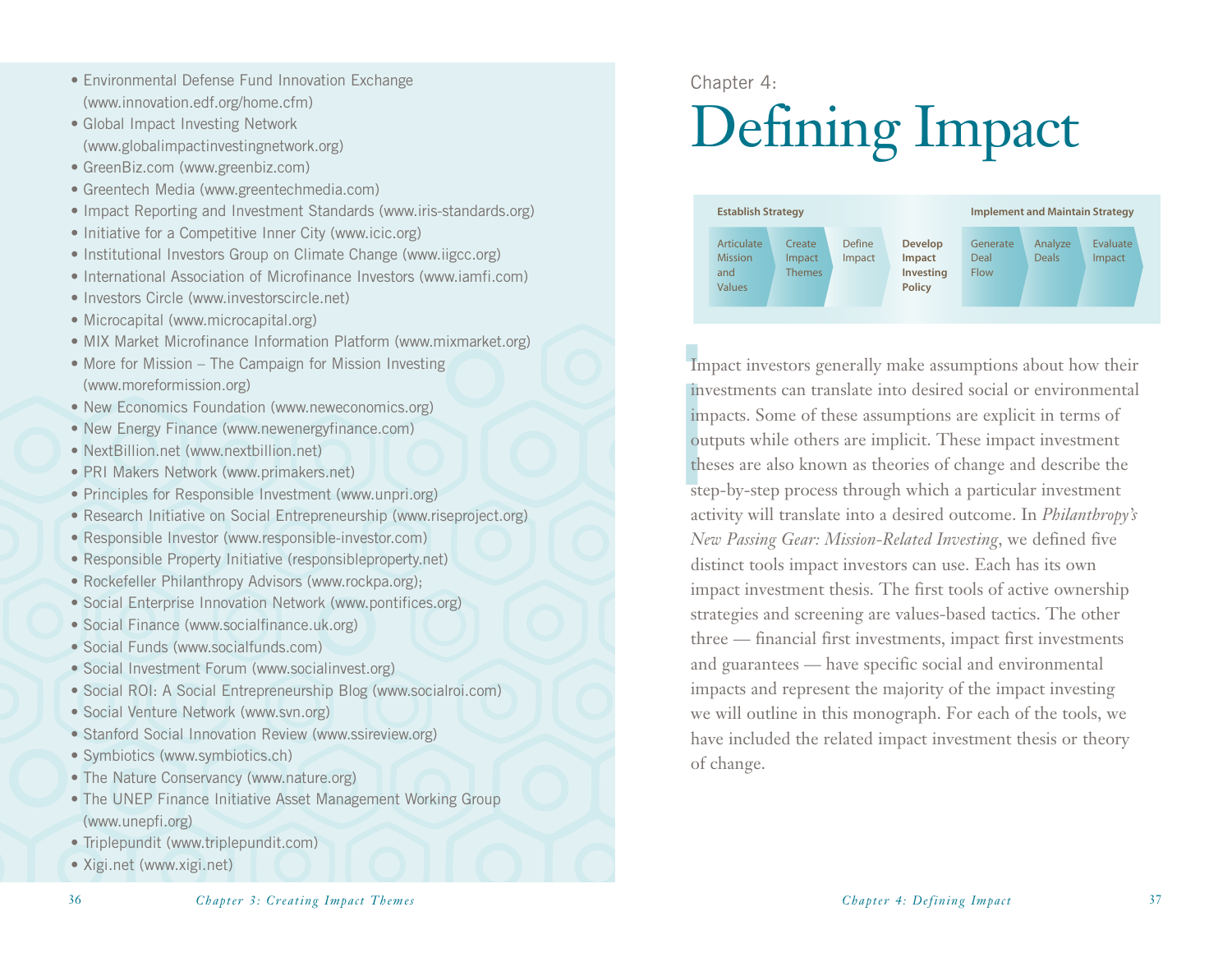# Impact Investing Tools & Tactics

#### **Active Ownership Strategies**

As a long-term owner and fiduciary of holdings in publiclytraded securities, you have the ability to influence corporate behavior and further your desired impact through proxy voting, shareholder resolutions and informal shareholder engagement with the corporate management of the companies you hold in your portfolio. Many companies have changed their policies and practices on a host of issues important to impact investors, not only because of market forces, but also because their shareholders demanded change.

*Impact Investment Thesis:* Constructively engaging with the management of publicly-traded companies through proxy voting, shareholder resolutions and engagement will cause companies to stop undesired activities or begin desired activities of importance to a specific impact investor and to the company's array of stakeholders.

#### **Screening**

Screening is the practice of buying and selling publicly-traded securities based on the evaluation of impact criteria that reflect your personal or institution's values. Your investment decision may be to avoid certain companies (negative screening) or to support particular companies (positive or best-in-class screening). The ultimate goal of screening is for your portfolio to reflect your values and mission, mitigate risks and use your investment capital to encourage or discourage specific corporate behaviors. 5

*Impact Investment Thesis:* The buying and/or selling of a publiclytraded security will cause companies to stop undesired activities or start desired activities.

Active Ownership Strategies and Screening can also create market signals about the specific companies and set the terms for public debate of corporate behaviors. These tactics can be accomplished at low cost and may be fully leveraged by partnering with other investor groups.

#### **Impact First Investments**

Impact first investments can be made by foundations as well as public sector and high net-worth impact investors. Some impact investments made by US foundation impact investors are categorized as program-related investments (PRIs). 6

*Impact Investment Thesis:* The investment will directly generate specific desired outcomes (e.g., units of housing created, land preserved or children immunized). The subsidy enables an additional outcome that would otherwise not be possible.

#### **Financial First Investments**

Financial first investments create a risk-adjusted rate of return in addition to creating specific desired outcomes. For example, public and private pension funds, along with insurance companies and other institutional investors, are increasingly seeking to attract capital to underserved urban markets and build assets in low-income communities. These programs target financial first returns against established financial benchmarks in addition to generating social and environmental benefits.

*Impact Investment Thesis:* The investment will generate specific desired outcomes similar to impact first, but without subsidy.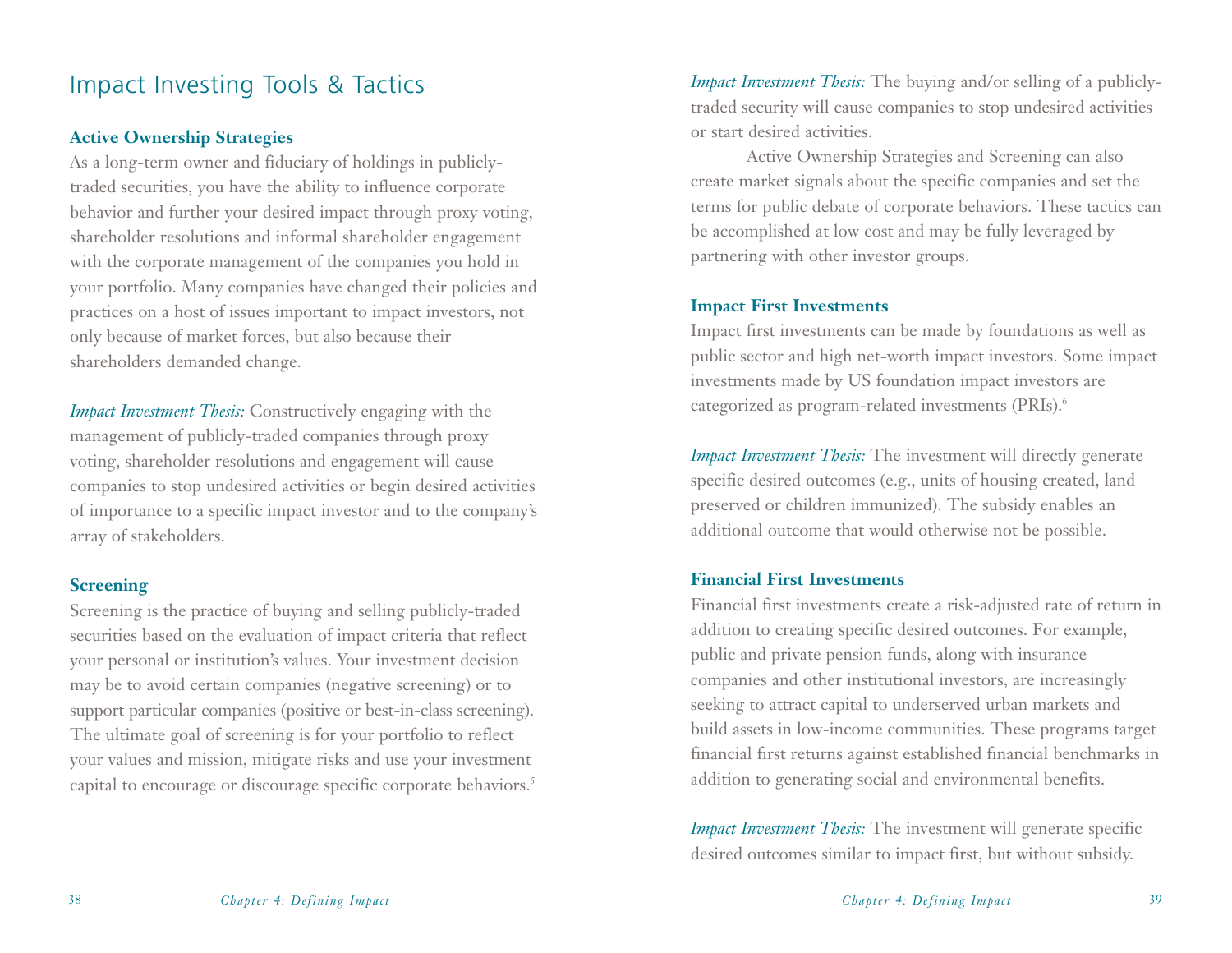#### **Guarantees**

Guarantees are another important tool impact investors use to mitigate the credit risk created by an organization when it receives a loan from a bank or other lending institution. You can use your assets as collateral to provide security (guarantee) to an organization based on this collateral. Unlike other impact investments, a guarantee may not require upfront deployment of cash by the impact investor. Through guarantees, an investor can create more impact by leveraging his guarantee with additional capital from other investors. For example, a recent partnership between the Nairobi-based Alliance for a Green Revolution and South African-based Standard Bank exemplifies the power of guarantees. By committing \$10 million to cover potential losses in a targeted loan portfolio, the Alliance induced Standard Bank to commit \$100 million in loans to farmers in Africa who would otherwise be unable to access finance.

*Impact Investment Thesis:* The investment will generate specific desired impacts and additional leverage.

## Articulating An Impact Investment Thesis

As the industry of impact investing coalesces, and global investors begin to organize and coordinate more effectively, standard frameworks for structuring and articulating an impact investment thesis are developing. In the meantime, pioneers in the field have developed their own approaches to articulating impact investment theses. These tend to remain quite subjective and specific to the context of the investor's motivations. However, they provide structures that other investors can draw on in developing their own approach. For example, RSF Social

Finance has developed distinct impact criteria for evaluating potential loans through its Core Lending program:

#### **Core Lending Impact Criteria**

- Product generates major shift in consumer preferences.
- Manufacturing processes utilizes sustainable energy use, waste management, etc.
- Supply chain seeks highest values alignment possible.
- Employee practices strives for high positive impact; includes profit/ownership sharing.
- Community maintains strong presence beyond token contributions.
- Governance Structure allows entrepreneurs' values to stay intact.
- The entrepreneur is committed to changing the rules and practices of an entire industry.

For Calvert Foundation's Community Investment Note, potential borrowers must have an explicit focus on serving lowincome communities and individuals, or on providing financial services to individuals without access to traditional sources of capital. Borrowers must be engaged in community development initiatives that help expand opportunities, promote job growth, develop small business and promote homeownership in underserved areas. The foundation lends to organizations that work in both urban and rural settings, in the US and abroad.

The Calvert Foundation's Global Impact Ventures (GIV) funds allow donor advisors to invest in funds that have private debt and/or equity stakes in social enterprises, innovative nonprofits and microfinance institutions. Many of them provide unique "gap-filling" financing — channeling capital to markets that cannot get financing from traditional commercial sources.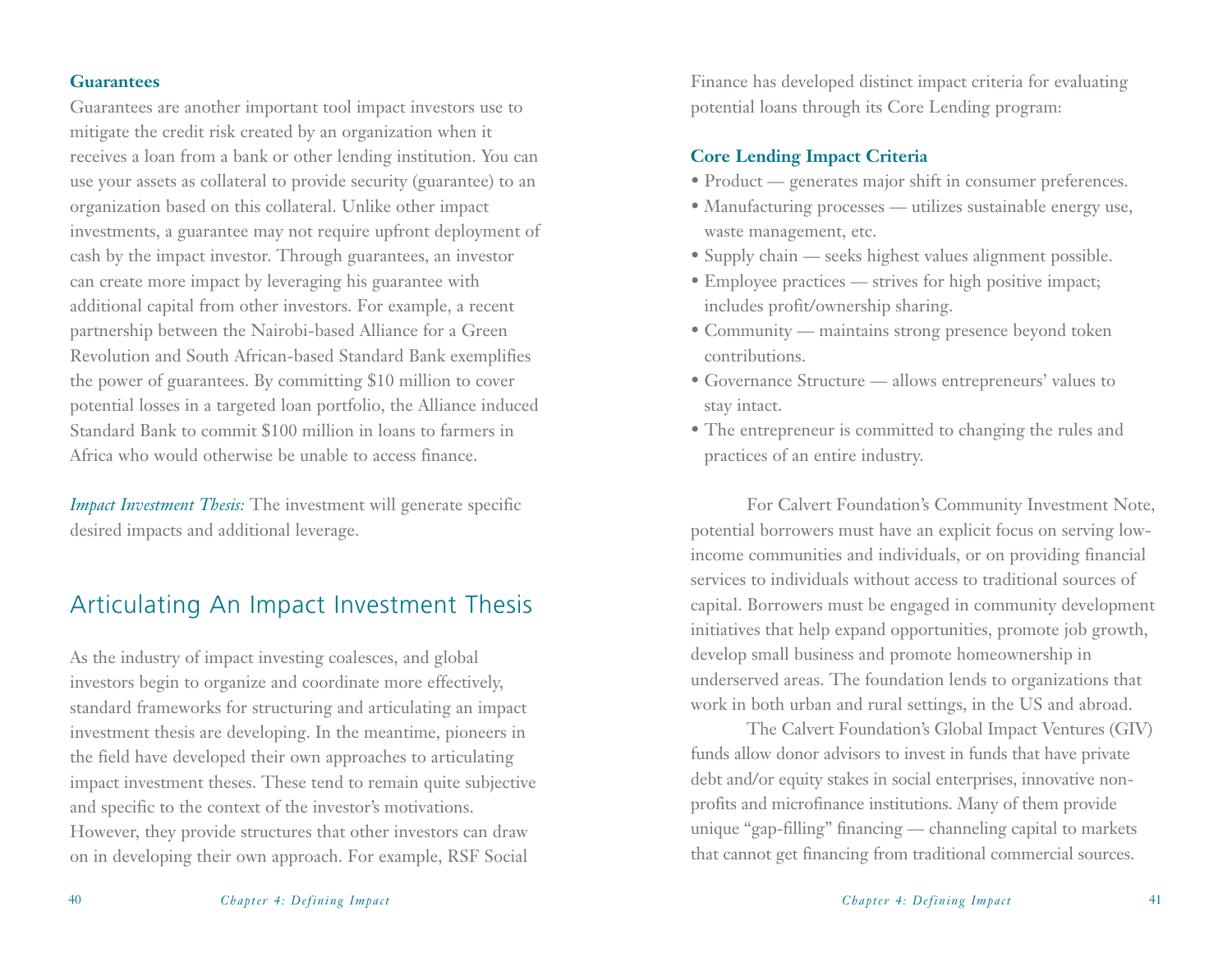This funding helps organizations scale, and in many instances allows them to develop their business models to the point where more traditional financing becomes available to them.

# Evolution To More Direct Impact

RSF's donor-advised fund offering has evolved over time to create opportunities for more direct impact investments. Prior to 2004, RSF provided interest rate returns to donor-advised

# Meyer Memorial Trust's Geographic Impact Thesis

Meyer Memorial Trust (MMT) was created by the late Fred G. Meyer who built the chain of retail stores bearing his name throughout the Pacific Northwest. MMT is a private, independent foundation with the stated mission "to invest in people, ideas and efforts that deliver significant social benefit to Oregon and southwest Washington." MMT operates three programs: Strategic Initiatives, Grants and Program-Related Investments. MMT has developed and documented an effective means to prioritize its impact investing opportunities. As illustrated at right, MMT uses a multi-tiered geographic model to define its impact thesis. MMT adopted this model in 2008 and applies it to their investment analysis as they expand their impact investment portfolio. MMT prioritizes investments having direct environmental, social or economic impact (ES&I) within the state of Oregon, the MMT's service region. MMT then recognizes the ES&I impact benefits that investments may offer the Pacific Northwest and beyond. MMT gives lower priority to investments creating no impact (benefit or harm) in its stated mission areas. Finally, MMT seeks to understand, avoid and over time eliminate any investments deemed to directly harm or operate in a manner contrary to the

funds based on RSF's cost of capital, as is typical for many nonprofit intermediaries. Beginning in 2004, RSF designed a traditional socially-responsible investment (SRI) program (i.e., screening and active ownership strategies) by contracting with several SRI asset managers within three portfolios — Equity, Fixed Income and Cash. Investments were primarily in public equity, public debt and cash, making it difficult to determine the degree to which investments were aligned with RSF's mission and theory of change. In 2005, RSF moved to a more directly managed SRI program with one institution providing expertise

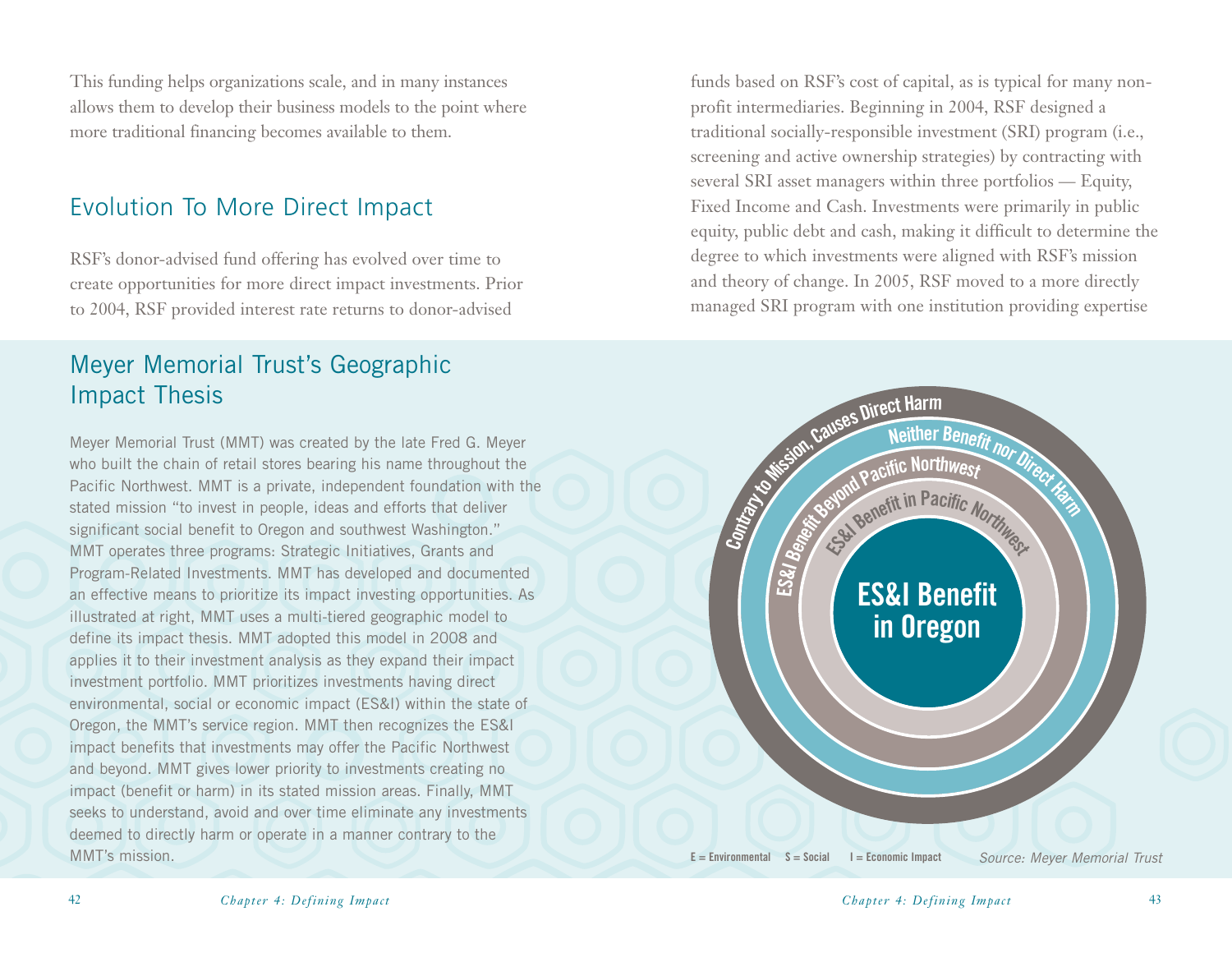in the field of screening, advocacy and solutions-based impact investing. Nevertheless, as investments were still primarily in public equity, public debt and cash, it remained difficult to determine the impact being generated.

Following a strategic review in 2007, RSF designed and implemented a more direct and transparent donor-advised fund investment program in order to achieve the deepest possible social impact through these investments. As part of this new program, RSF expanded its holdings in private equity and private debt vehicles, and modified its due diligence process to include more extensive analysis of potential investees' social impact. Donor-advised fund accounts are now invested in three portfolios called Impact, Liquidity and Transformation, all of which aim to reduce unnecessary levels of intermediation while continuing to meet rigorous diversification, risk and return criteria. Within the Liquidity Portfolio, for example, RSF has begun the process of transferring all money market and commercial paper investments into deposits at the highest-performing community development and environmental banks in the country. Within the Impact Portfolio, RSF invested in Beartooth Capital, a private real estate fund that generates strong financial returns through the restoration and protection of ecologically important ranch land. (See Case Study in Chapter 8.) This investment contributed both to RSF's goal of making more direct investments as well as diversifying the portfolio through the addition of real assets. Going even further toward direct investing, the Transformation portfolio is designed to make direct venture and debt investments in enterprises that seek to solve the most pressing social and environmental issues of core importance to RSF and its clients. RSF believes that by pursuing more direct investment opportunities, it will be better able to

ensure mission alignment and report on the concrete social and environmental impacts of its investments.

#### **KL Felicitas Foundation**

KL Felicitas initially used negative screening as its impact investing strategy, but soon realized that the impact was indirect, unleveraged and unaligned as well as nearly impossible to measure. At the same time, they made the strategic decision to hire a team of advisors rather than rely on any one consultant or firm to provide full services. This approach brought together the best possible team from multiple disciplines (e.g., family coach, family office manager, tax advisor, philanthropic advisor and investment advisor). In addition to providing the desired 'checks and balances,' this approach fosters high engagement by all team members.

The Kleissners began to explore philanthropy more deeply and were introduced to Jed Emerson's thoughts on blended value investments. Participation in The Philanthropy Workshop West (www.tpwwest.org) and the Global Philanthropy Forum (www.philanthropyforum.org) further exposed them to international investment and grant opportunities. A key turning point in the process occurred when the foundation merged its impact investing policy with its asset allocation strategy and formalized the deal flow process. KL Felicitas organizes its impact investing activities into four categories: Sustainability Investments, Mission-Related Investments, Program-Related Investments and Social Component Investments. It is important to point out that the Kleissners are not only engaged in impact investing in their family foundation, but are actively doing impact investing with the assets of their Family Limited Partnerships and Charitable Remainder Trusts as well.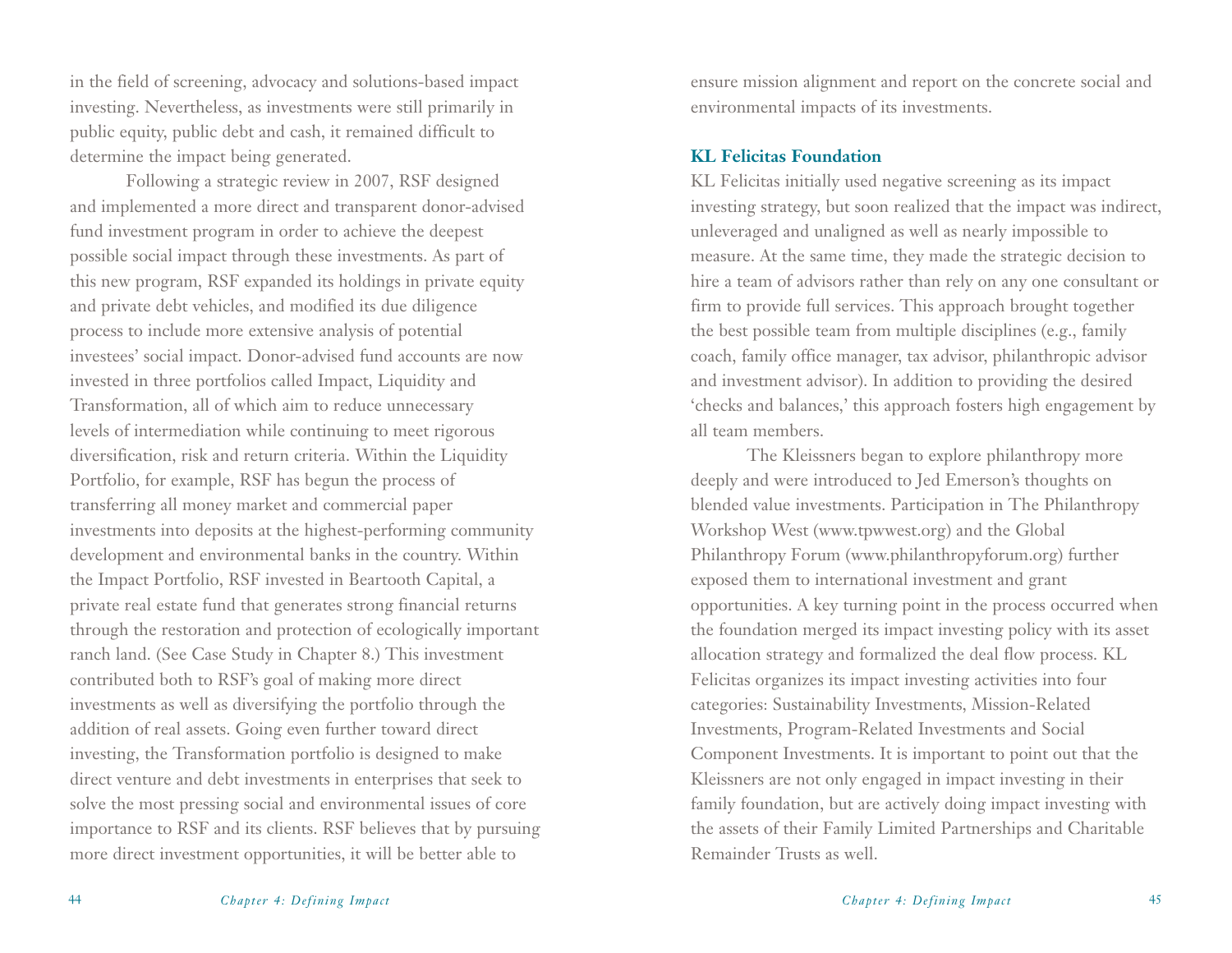KL Felicitas believes that helping social entrepreneurs and social enterprises reach scale in a more sustainable and impactful way can make a meaningful contribution to the alleviation of poverty, as these social enterprises either provide affordable goods and services or meaningful employment for the poor and disadvantaged.

In addition to Program-Related Investments and Mission-Related Investments, KL Felicitas also uses 'Sustainability Investments' and 'Social Component Investments' as part of its overall impact investment strategy. The foundation has set an aggressive goal to move to 100% impact investments. Since it will take time to find appropriate Mission- and Program-Related Investments for all its assets, KL Felicitas decided to invest and track 'Sustainability Investments' and 'Social Component Investments' (aligned with their values, but not with their mission or programs) while moving into more Mission- and Program-Related Investments.

KL Felicitas defines Social Component Investments as investments that allocate part of their profits either directly or indirectly to social beneficiaries. Since these types of investments are not directly aligned with KL Felicitas' mission, opportunities in this space are evaluated opportunistically. Given a choice between a Non-Social Component Investment and a Social Component Investment in the same asset class, KL Felicitas Foundation chooses the latter.

KL Felicitas defines Sustainability Investment as investments having a demonstrable focus on holistic sustainability, i.e., sustainability from an economic, environmental, social and spiritual perspective. KL Felicitas does not yet have a core set of simple and easily understood indicators and metrics to demonstrate this type of holistic sustainability, so it is using a set of discrete sustainability indicators in its due diligence process as described on its website.

# Beyond Rational Man: Incorporating Behavioral Finance into Impact Investing

As impact investors seek to more tightly link investment and impact, behavioral finance can be a powerful tool to better define their impact investment thesis. Traditional finance uses models in which the economic agents are assumed to be rational. While this framework is appealingly simple, it has become clear that basic facts about markets are not easily understood within this framework. Behavioral finance is based on the alternative notion that most investors are subject to behavioral biases that can cause their financial decisions to be less than fully rational. <sup>7</sup> Validated through empirical research and experimentation, behavioral finance is increasingly recognized for its power to explain human and investment behavior more accurately than traditional models.

Altruism, psychologically induced mistakes, externalities and information asymmetries all create opportunities for impact investors to make a difference. For example, information asymmetries can lead to capital gaps in underserved urban and rural areas creating opportunities overlooked by conventional investors. Climate change is arguably the most important externality facing the global community. The failure of the global community to act quickly in order to fashion a collective response has a significant psychological component. In the past, altruism led some people to expend their own resources in an effort to address climate change through research and the sharing of information.

Impact investors, with the appropriate knowledge, experience and inclination, also have a role to play in developing systems and social infrastructure. This type of investment can focus on building people's skills with the goal of helping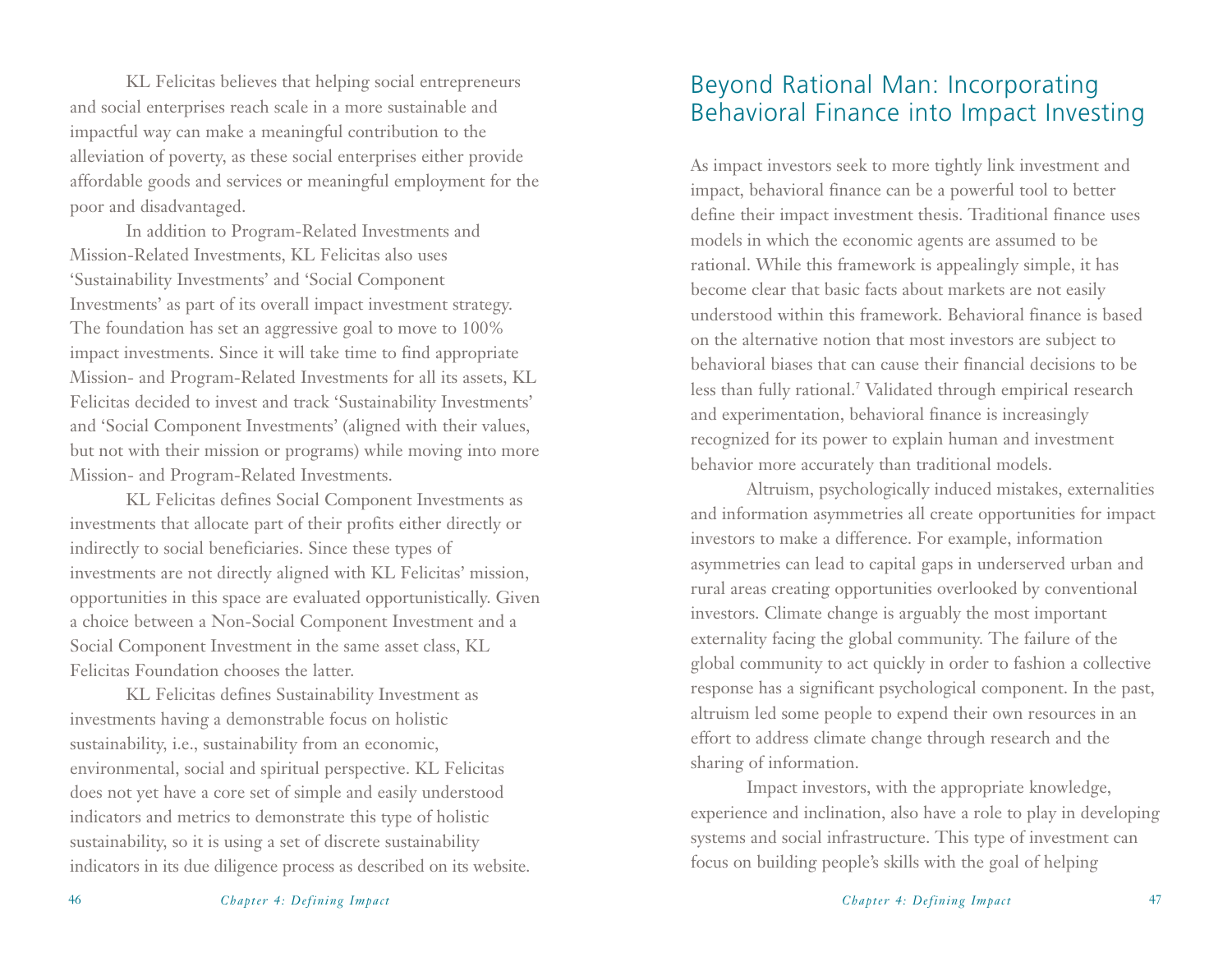communities become self-sufficient. We know from experience that both governments and markets can fail, and some of those failures present opportunities for impact investors. Altruism and narrow self-interest co-exist in most people. For most people there are limits to how much they are willing to sacrifice in order to help others. Some impact investors are willing to accept lower financial returns relative to risk in exchange for generating a social benefit, or what some might call a social return. Others are willing to engage in impact investing, as long as they do not need to sacrifice financial returns while pursuing impact objectives.

Behavioral finance has several implications when it comes to impact investing. First, impact investing adds value when it is able to counter some form of market failure. Second, investors will benefit if they understand the psychology which underlies a market failure. Third, the activity of impact investing will increase if investors become more comfortable with it. In his book *The Management Illusion*, Hersh Shefrin developed a checklist for managers to test whether they are subject to behavioral biases. This checklist is also useful for assessing impact investment opportunities. Below you will find examples of these behavioral biases. Each example is presented in three parts: a definition; diagnostic questions; and an illustration of the concept.

**1. Overconfidence —** Investors overestimate their ability and the accuracy of the information they have.

#### *• Are we as good as we think we are? Are we too sure of our views? Are we underestimating risks?*

In a recent article in *The New Yorker*, Malcolm Gladwell places the responsibility for a large part of the current financial crisis

on the systemic overconfidence of investors — particularly the senior managers of large Wall Street investment banks such as Bear Stearns. 8

**2. Unrealistic Optimism —** Individuals attach too high a probability to events favorable to them, and too low a probability to events unfavorable to them.

#### *• Are we looking at the world through rose-colored glasses?*

**3. Representativeness —** Investors place excessive reliance on stereotypes, for example by equating good stocks with good companies.

#### *• In making judgments, are we placing too much reliance on stereotypes?*

This bias is particularly relevant for impact investors who often are seeking to fill gaps created by the lack of information in specific impact themes such as the financial performance of charter schools or the repayment rates of microfinance borrowers.

**4. Conservatism —** Forecasters cling to prior beliefs in the face of new information.

#### *• Are we downplaying information we don't want to hear, and playing up information that we do want to hear?*

Despite substantial initial public offerings of stock and mergers and acquisitions in India, many investors still hesitate from making impact equity investments in social enterprises in India due to their incorrect belief that exit strategies do not exist.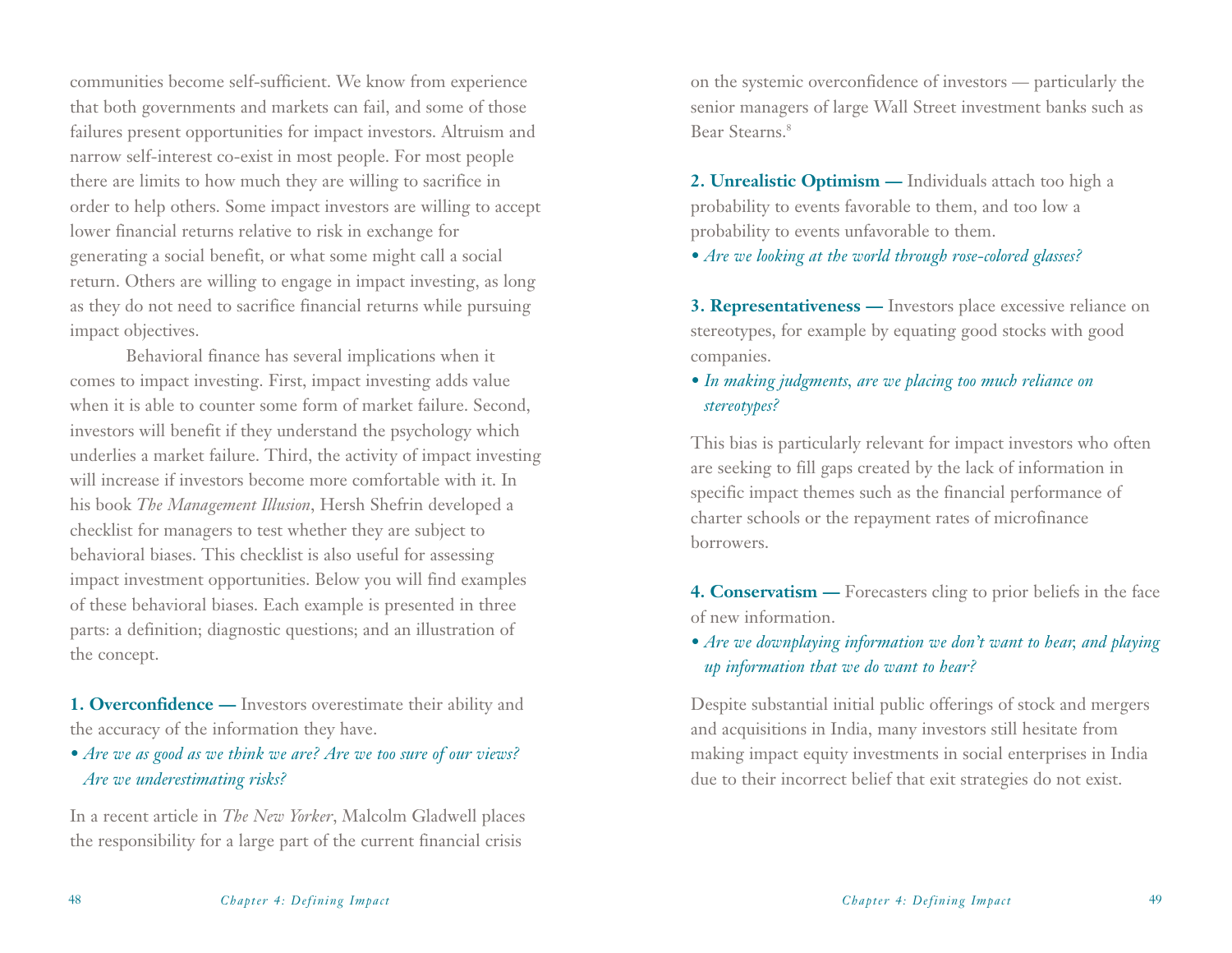**5. Availability Bias/Recency Effect —** Investors overweigh readily-available information, e.g., by overstating recently observed events.

*• Are we placing too much weight on evidence that is in front of us, or easily recalled, and insufficient weight on information that is harder to obtain, or less easily recalled?*

Impact investors investing in alternative asset classes sometimes only review a very small slice of data to make their investment choices. Since it may be impossible for them to view and analyze the rest of the data, they may base their decision on this readilyavailable data only instead of completing the appropriate due diligence process.

**6. Framing and Anchoring —** The form of presentation of information can affect the decision made. When the presentation of information is clear, the frame is said to be transparent. Otherwise the frame is said to be opaque.

*• Are we using judgments that start with an anchor from which we make adjustments? If so, are we adjusting enough?*

Many impact investing opportunities — particularly in developing countries — might not yet have public relations expertise to present themselves in the way expected by investors in developed countries. This might lead to a decision not to invest, even though the underlying fundamentals are good. Conversely, fledgling social enterprises effectively utilizing modern media tools might be able to present an overly optimistic picture. Both of these examples accentuate the need for solid due diligence.

**7. Mental Accounting —** Individuals allocate wealth to separate mental compartments and ignore fungibility and correlation effects.

As outlined throughout this monograph, impact investing reflects the desire by investors to overcome the bias that financial assets dedicated to financial return cannot be mixed with assets targeted toward the creation of social or environmental impact. This is particularly true in private foundations with sharp separation of their endowment investment and grantmaking activities.

#### **8. Regret and Loss Aversion, and Aversion to a**

**Sure Loss —** Individuals make decisions in a way that allows them to avoid feeling emotional pain in the event of an adverse outcome. Individuals can be too conservative, because they are extremely sensitive to the pain of loss.

- *• When things don't turn out as we expected, are we prone to feel regret, meaning the pain from imagining ourselves to have made a different decision?*
- *• Are we prone to make decisions with a view towards minimizing anticipated regret?*
- *• At the same time, might our attitudes toward bearing risk change dramatically if we view ourselves as facing the possibility of having to accept a loss?*
- *• Are we reluctant to accept losses, instead taking chances where we have to beat the odds in order to be successful?*

Many investors might shy away from impact investments in general or from impact investments in early stage social enterprises not only because of the risk associated with these types of investments, but because of the fear of an adverse investment outcome.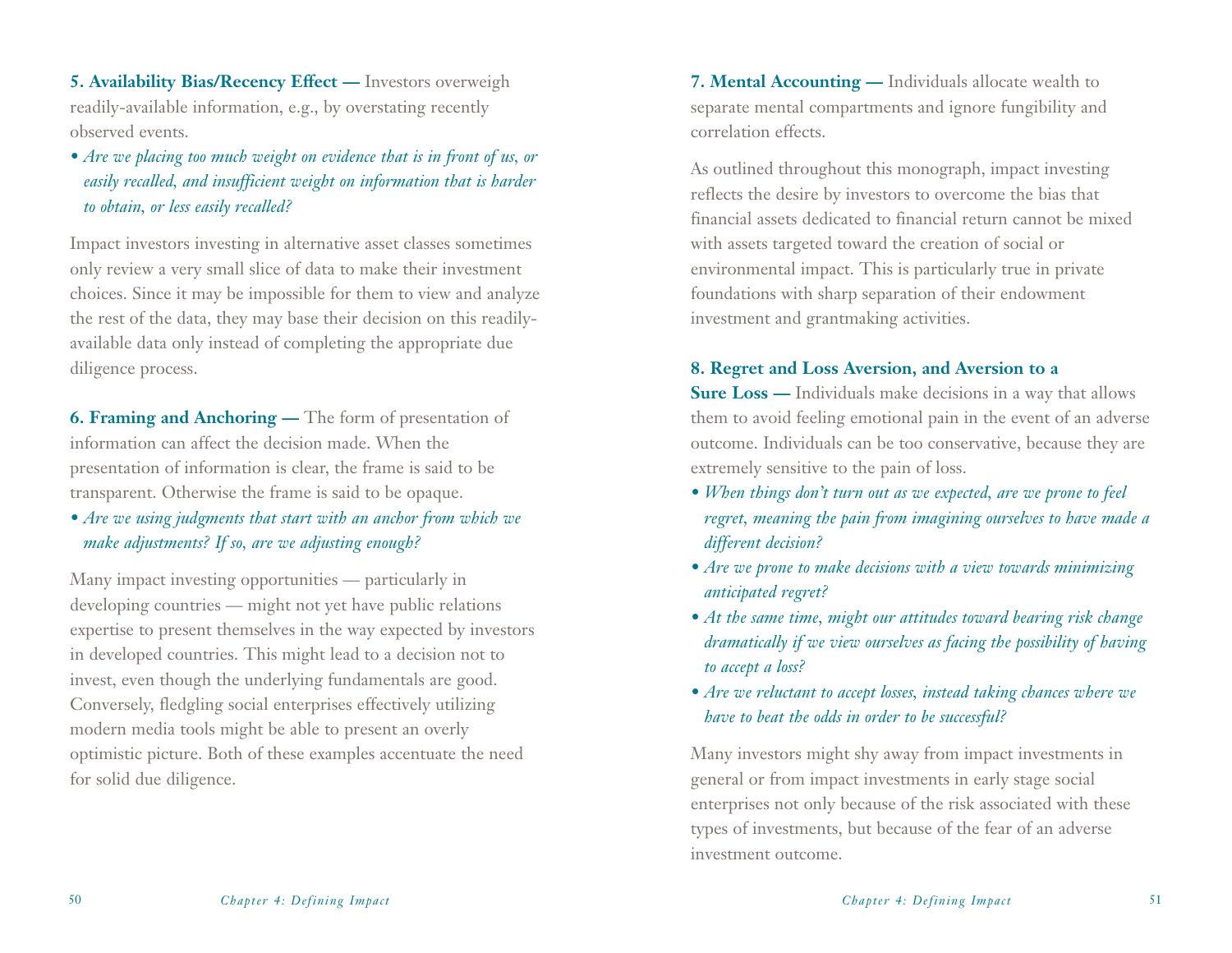# Market Failures and Impact Investing

Impact investors have positive roles to play in addressing market failures, especially when it comes to dealing with issues involving public goods, externalities, and imperfect information. In this regard, consider the upcoming case studies in this volume:

- **Triodos Sustainable Trade Fund** a guarantee fund that allows investors to support trade financing for certified fair trade and organic producers, and
- **Dial 1298 for Ambulance** a for-profit social enterprise providing emergency medical service ambulances in India.

Water and energy tend to be natural monopolies while health and education are public goods. Environmental sustainability falls into the category of externalities. But what about ambulance services, especially if the intended market consists of low income households unable to pay? As we shall see in the description of the case, the business model to address this issue involves the ability to engage in cross subsidization, thereby exploiting a market failure for this purpose.

We see a clear role for behavioral finance in impact investing, particularly in how aspects of behavioral finance can help investors articulate and better frame their impact investment theses. In some cases, impact investing can even be viewed as correcting behavioral finance biases, which traditional market mechanisms are not addressing. By being cognizant of our biases, and on the look-out for potential market failures, the impact investor can invest both more prudently and create more positive social and environmental impact.

<sup>5</sup> Investors should be aware that screened portfolio performance may or may not have the same performance as an unscreened portfolio when measured against a selected benchmark. Screening out certain companies also makes it impossible to take active ownership positions. Studies about the relationship between screening and investment performance are available at www.sristudies.org.

<sup>6</sup> PRIs can be in the form of debt or equity and must be made with the primary intent to further program objectives. Following are the three criteria in the Tax Reform Act of 1969 section 4944 — used by the IRS to determine if an investment can be categorized as a PRI: The primary purpose of the investment is to advance the foundation's charitable objectives; neither the production of income nor appreciation of property is the primary purpose; and the funds cannot be used directly or indirectly to lobby for political purposes.

<sup>7</sup> See Krugman, Paul, "How Did Economists Get It So Wrong?," *New York Times*, September 6, 2009 for a discussion of behavioral finance's role in the financial crisis.

<sup>8</sup> Gladwell, Malcolm, "Cocksure: Banks, Battles, and the Psychology of Overconfidence," *The New Yorker*, July 29, 2009.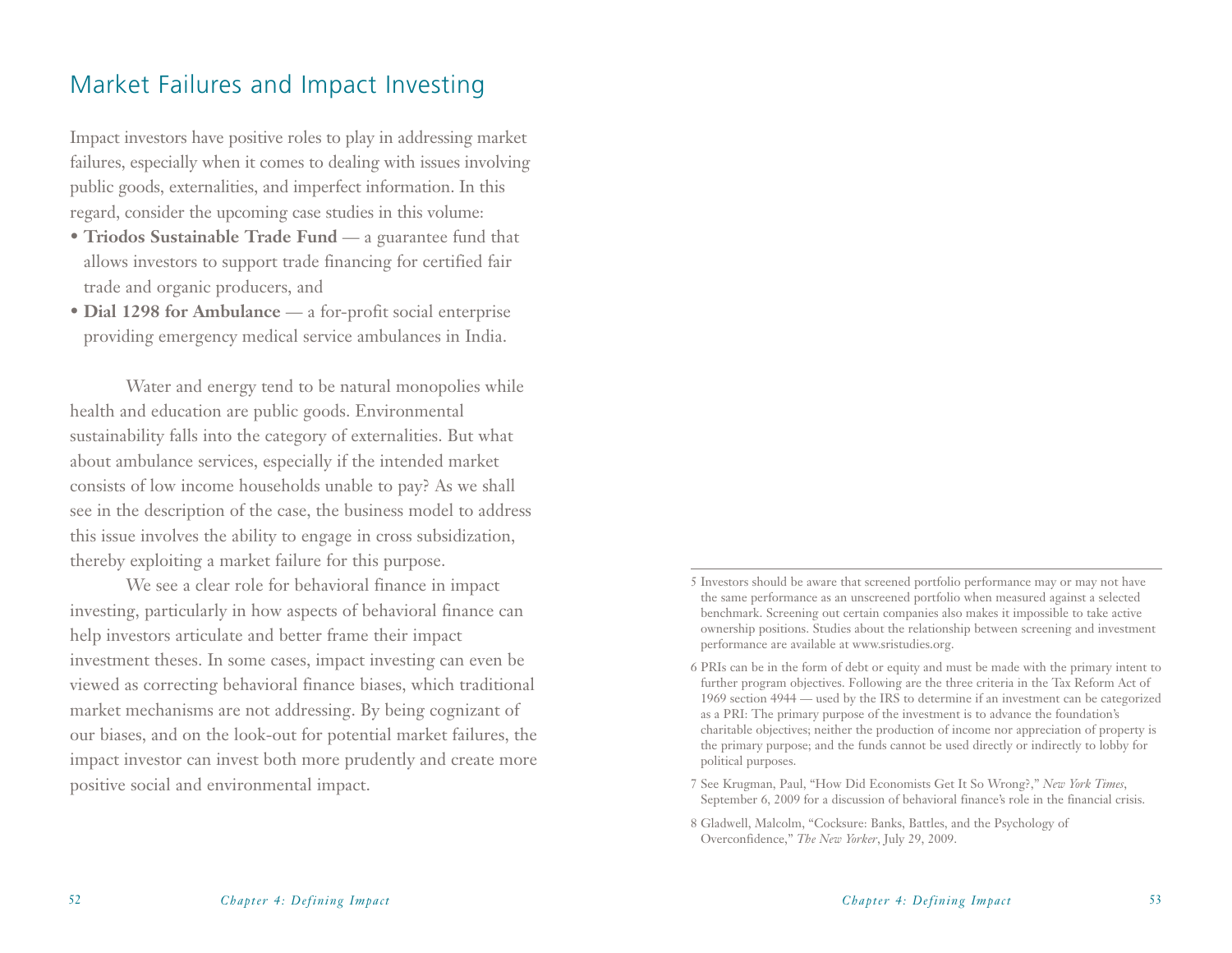#### Chapter 5:

# Developing an Impact Investing Policy

| <b>Establish Strategy</b>                     |                                          |                                |                                                               |                                 |                         | <b>Implement and Maintain Strategy</b> |  |  |  |
|-----------------------------------------------|------------------------------------------|--------------------------------|---------------------------------------------------------------|---------------------------------|-------------------------|----------------------------------------|--|--|--|
| Articulate<br><b>Mission</b><br>and<br>Values | Create<br><b>Impact</b><br><b>Themes</b> | <b>Define</b><br><b>Impact</b> | <b>Develop</b><br>Impact<br><b>Investing</b><br><b>Policy</b> | Generate<br>Deal<br><b>Flow</b> | Analyze<br><b>Deals</b> | Evaluate<br><b>Impact</b>              |  |  |  |

Once yo<br>
and have<br>
this effor<br>
introduc<br>
to embra<br>
artificial Once you decide to proceed with an impact investment strategy and have articulated an impact thesis, the process of translating this effort into a working portfolio begins. As outlined in the introduction, impact investors need to reframe their objectives to embrace the Genius of AND in order to move beyond the artificial dichotomy of financial return versus positive social and environmental impacts.

While certainly not an advocate of impact investing, David F. Swensen, the former Chief Investment Officer of Yale University and the author of Pioneering Portfolio Management, offers these investment suggestions which we think are also applicable to impact investors. Swensen writes that "…a rich understanding of human psychology, a reasonable appreciation of financial theory, a deep awareness of history, and a broad exposure to current events all contribute to the development of well informed portfolio strategies." Throughout this chapter, it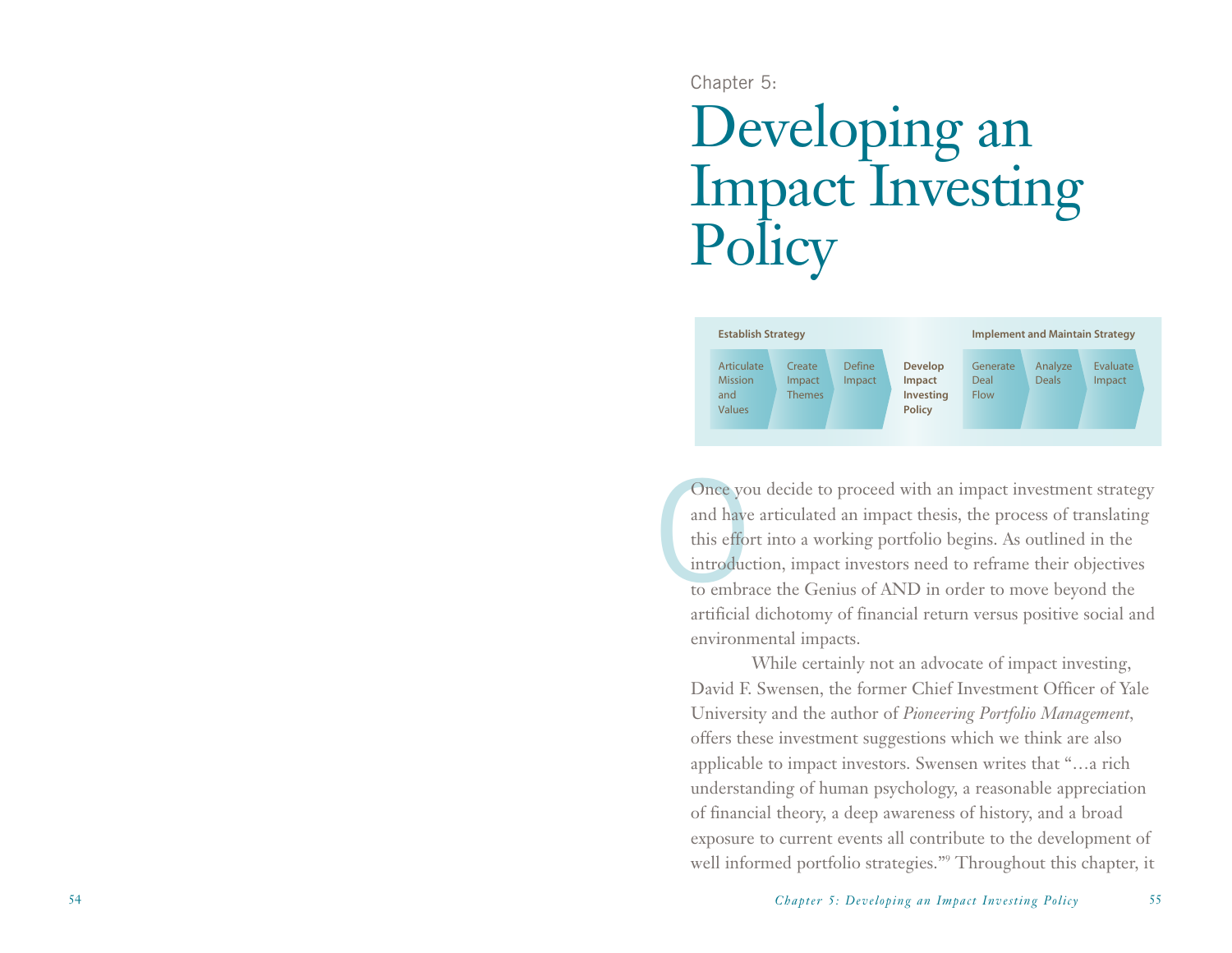is our intent to illustrate how the impact investor, embracing the Genius of AND, can successfully develop and execute a rigorous approach to applying existing portfolio theory and investment discipline. First, we return to the cornerstone of traditional investment principles: asset allocation.

# Asset Allocation Basics

Asset allocation is an approach in which investors spread investments over different asset categories, such as traditional stocks, bonds and cash along with what some call alternative investments (e.g., private equity, hedge funds, real estate and other commodity strategies). This allocation of assets hinges upon several factors, including investment objectives; attitudes toward risk and investing; desired return; age, income and tax bracket; time horizon; view on how various markets will perform in the short and long term; AND for the impact investor, desired environmental and/or social impact.

Asset allocation is based on the observation that different broad categories of investments have shown varying rates of return and levels of price volatility over time. By diversifying investments across several asset classes, investors may reduce risk and volatility while pursuing their return objectives. Generally, downturns in one investment class are expected to be tempered (or even offset) by favorable returns in another. Just as using different asset categories within a portfolio can reduce risk, an investor's choice of individual strategies or securities within an asset class can do the same. For instance, choosing stocks from different industries (e.g., automotive, high technology, retail or utilities) within the equity allocation can be less risky than investing all of the stock allocation in one industry or company.

# F.B. Heron Foundation's Mission-Related Investment Approach

The F.B. Heron Foundation supports organizations that help lowincome people to create and preserve wealth thereby helping them take control of their lives and make decisions for themselves and their families. The F.B. Heron Foundation pioneered the integration of mission-related investment across its asset allocation. They created a mission-related investment continuum to provide a framework within the foundation's overall asset allocation to use as a tool to evaluate mission-related investment opportunities. By viewing grants as part of a broader range of philanthropic tools available to foundations to create impact, F.B. Heron is able to seek out the best agents for achieving impact in a program area whether through a non-profit or for-profit opportunity. F.B. Heron has systematically built out its mission-related investment portfolio across a range of asset classes and program areas while increasing the total share of mission-related investments in its endowment. This expansion followed a clear investment discipline and conformed to the foundation's overall asset allocation policy, performance benchmarks and prudent underwriting practices. *Source: F.B. Heron Foundation*

# Asset Allocation and the Impact Investor

Impact investors often find themselves questioning their ability to successfully execute an impact investment portfolio approach across their entire asset allocation. When starting this process, one of the first questions to answer is whether you are a financial first or impact first investor, or perhaps both.

For the financial first investor, sound economic principles that simultaneously satisfy social and/or environmental criteria serve as the drivers of opportunities in the portfolio construction process. In doing so, the investor can recognize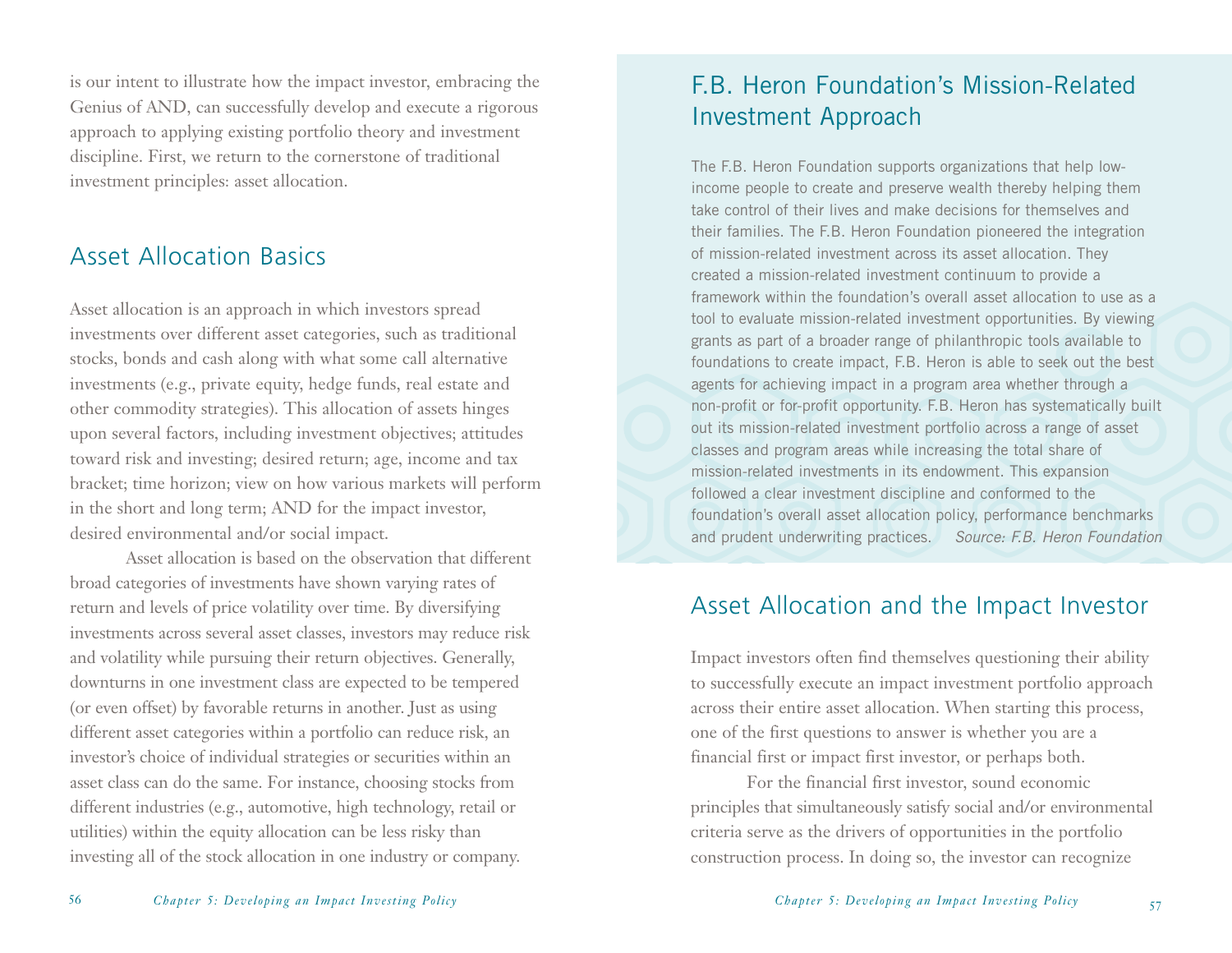and separate factors which serve as inputs to the financial component of the asset allocation process from those that do not. Although important, the potential social and/or environmental impact should not influence the financial risk attributable to a given asset class or investment in the asset allocation modeling process.

For the impact first investor, positive attributes of a desired social or environmental impact may outweigh pure financial considerations in the ultimate decision to allocate to a given investment. An investor may choose to go beyond traditional philanthropy and grants to employ flexible, patient capital opportunities that reflect the investor's desire to leverage social and environmental programs. Nonetheless, choosing the impact first approach should not dismiss the inclusion, evaluation and consideration of the financial risk associated with the proposed investment within the asset allocation framework. 10

In some cases, an investment may satisfy both impact first and financial first investors. Opportunities that have high financial, social and/or environmental return are scarcer, but should be easier to identify once a clear investment thesis and theory of change have been developed. The impact investor's next step is to decide if they will fully embrace the Genius of AND by integrating impact investments into the overall portfolio allocation as opposed to a *carve-out*, a dedicated pool of capital allocated outside the portfolio. A *carve-out* approach may be appropriate for someone new to impact investing, but a committed impact investor should implement an integrated strategy to fully realize the potential of this type of investing. In either case, all the fundamental allocation and investment principles apply. For the integrated approach, the investor's risk tolerance and existing target asset allocation should serve as the basis for the inclusion of impact investments. Regardless of the

portfolio construction methodology, the integrated impact investor should evaluate and allocate investments within their defined investment policy.

If opting to use a *carve-out* approach, a risk profile, investment objective and target asset allocation should be developed for this portion of the portfolio. Although some investors envision replicating their overall asset allocation objectives within this segregated impact investment pool, there are often practical limitations in doing so. Asset size of the portfolio and potential cost of the investments are two such constraints. For example, the investment universe available to a \$100 million portfolio is far different from that of a \$2 million portfolio. Additionally, costs are typically higher for smaller or more retail-focused products. This higher cost may lead to other challenges which may ultimately limit the impact investor's ability to optimize for either the financial or social/environmental impact objectives they seek.

Whether choosing an integrated or *carve-out* approach, impact investors should develop asset allocations based on risk tolerance, liquidity profile, spending needs, other financial considerations AND impact objectives.

# Relationship Between Risk and Return

In a well-functioning market, risk is inversely related to return. A major goal of designing and managing an investment portfolio is to maximize total return while keeping overall risk at an acceptable level. With the introduction of the additional dimension of impact, investors' perceptions and considerations of the risk and return relationship may be modified. The key is to recognize these potential shifts and ensure that the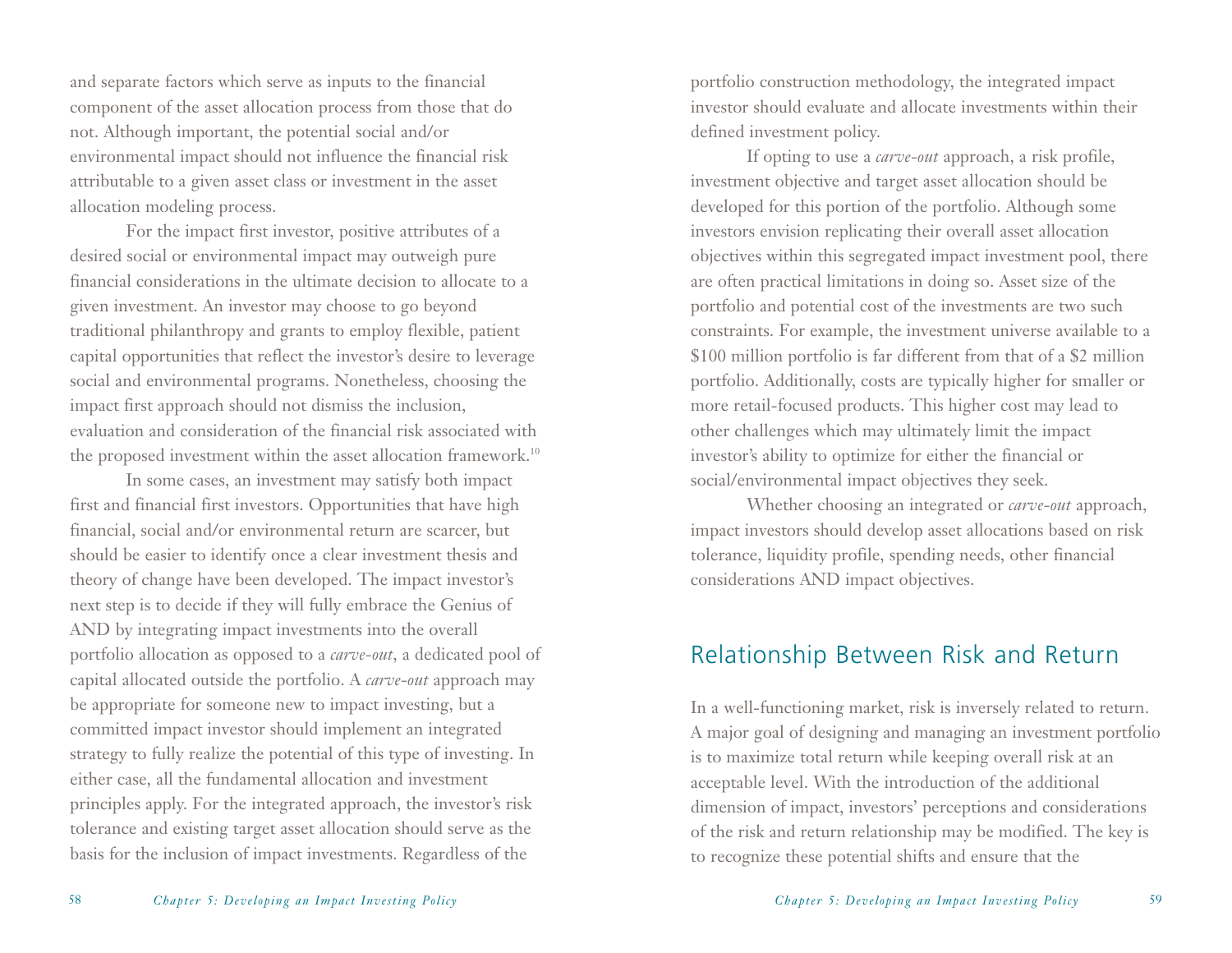appropriate investment process is in place to treat each of these accordingly. For example, when adopting a financial first approach, capital market assumptions including forecasted return and risk should not be influenced by expected social and environmental impact. Inversely, the impact first investor should initiate the assessment process by validating a given investment's ability to meaningfully impact the desired themes and then validate the characteristics of the proposed economic model.

Furthermore, forecasting asset class returns, like any attempt to predict the future, is difficult. History provides the only measurable guide as to how asset classes behave under different economic environments. Unfortunately, focusing purely on the past to predict the future presents challenges when evaluating investments on both financial and impact dimensions. For example, five years ago, the long-term data on the risk-toreturn ratio of real estate investments were attractive, and that has shifted. The investor should not only consider historical performance, but also current events, short- and mid-term forecasted economic activity, regulation, externalities and human psychology to formulate capital market assumptions. The relationship of risk versus return can be influenced not only by the characteristics of a given asset class exposure, but also by investment structure used to gain exposure to the asset class. For example, a senior debt investment with a large amount of subordinated debt below it has significantly reduced risk.

# Measuring Financial Risk

Measuring or analyzing the risk associated with different investments enables the investor to determine the right mix of asset classes for a portfolio. Risk can be measured in a number of ways. One measure of risk is standard deviation, namely, how much an investment's price varies from its mean (average) return over time. The greater the standard deviation of an asset, the higher its highs and the lower its lows will be from its mean return. When considering two securities with the same expected return, a rational choice would be to buy the one with the lower standard deviation, because it carries less risk. This decision becomes more complex when the investor is faced with social and environmental considerations. These concepts of risk are not only applicable in the context of asset allocation modeling, but in the evaluation and comparison of similar investments. This notion is what is often referred to as "risk-adjusted rate of return." Investors, including impact investors, are wise to look at an investment's attractiveness by measuring how much risk is involved in producing the associated return. This is generally expressed as a number or rating. Liquidity is also a major factor in risk assessment.

Behavioral finance suggests some modifications to the traditional risk assessment framework described above by pointing out that psychological phenomena leave investors subject to systematic errors, which then are reflected in asset prices. The term sentiment is used to describe these errors. For instance, sentiment can cause some assets to be mispriced. Sentiment can impact the relationship between risk and realized returns. Notably, traditional measures of risk only capture the sensitivity of asset returns relative to the overall market, but not to sentiment.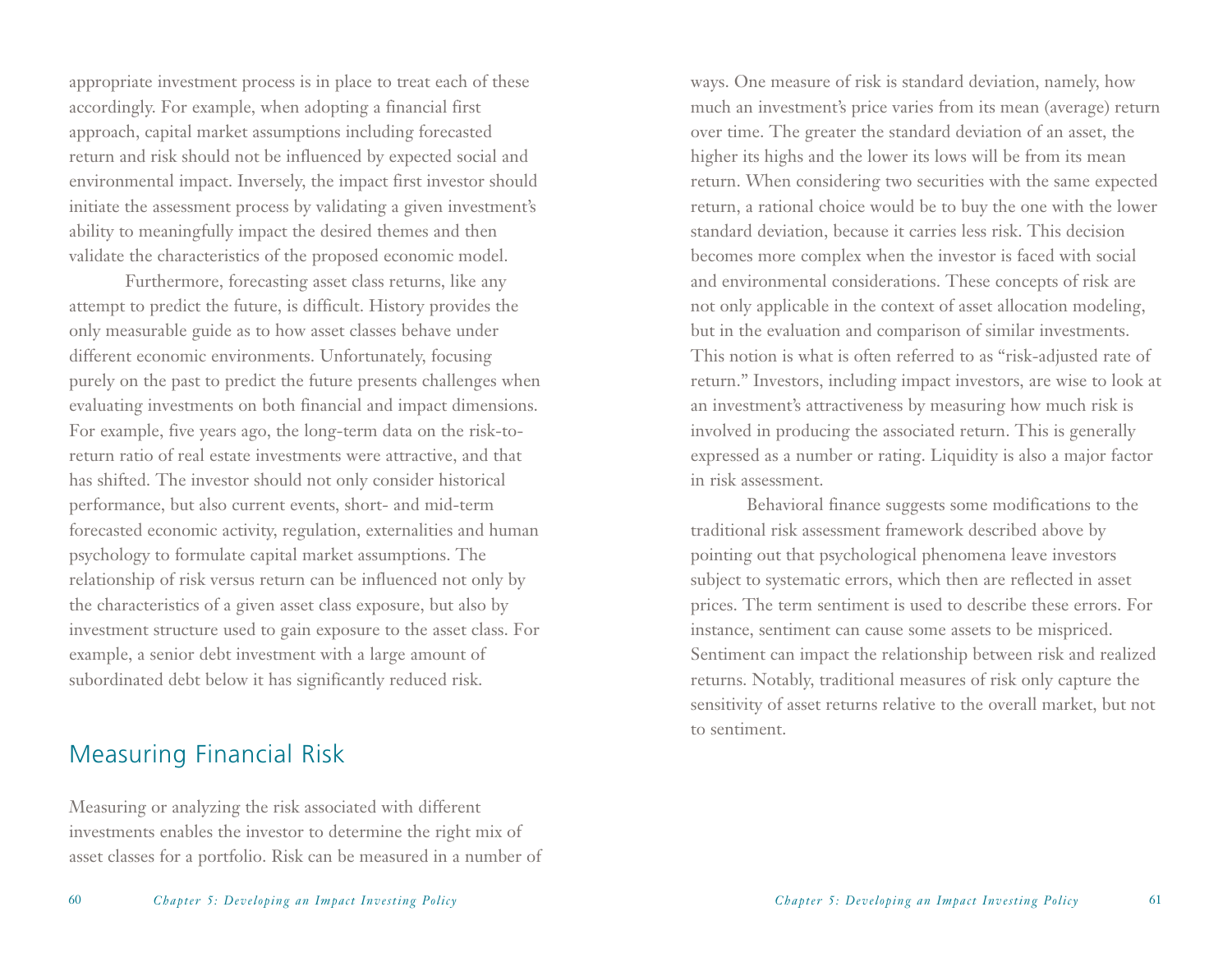# Correlation: Diversifying Asset Classes to Reduce Risk

Combining different asset classes within a portfolio is called diversification. The goal of diversification is to build a portfolio with investment classes that offer different levels of risk and react differently to market events. By doing so, the investor strives to reduce overall risk and improve overall performance. Correlation measures the strength and direction of a linear relationship between the price movements of two asset classes over time. A well-diversified portfolio consists of asset classes that are not closely correlated to each other. Historically, an example has been stocks and bonds. On the other hand, if a portfolio consists of stock asset classes that include Large Cap, Mid Cap and Small Cap stocks, it is not well diversified because historically these stocks have tended to be closely correlated.

# Microfinance and Correlation

Impact investors can pursue investment opportunities offered by impact themes which have less correlation to traditional asset classes. By providing access to capital and community development, the microfinance industry has grown to represent approximately \$30 billion in investments. As demonstrated in their 2008 study of microfinance institutions (MFIs), Nicolas Krauss and Ingo Walter of New York University found MFIs showed significantly less correlation to global market risk, for all parameters analyzed. (See www.accion.org/Page.aspx?pid=958.) In another study conducted at the University of Liechtenstein, Oliver Oehri and colleagues tested portfolio optimization scenarios by substituting 5% of a selected asset class with a microfinance debt proxy for the period January 1996 through June 2008. They concluded that adding the microfinance debt fund reduced risk for defensive and balanced portfolios, regardless of the asset class being replaced. (See www.iamfi.com/documents/OehriMFPortfolioOptimization.pdf.)

# Asset Class Framework

This monograph categorizes investments by describing their role in a diversified portfolio. We are not advocating for a definitive language or approach to asset allocation. The following asset classes (which would need to be appropriately weighted given an investor's risk profile, spending needs, liquidity preferences and time horizon) represent the role an asset class may play in the development of a given portfolio:

- Cash and Cash Alternatives represent a portfolio's principal source of liquidity for meeting spending needs. The use of certificate of deposits and/or pledging cash accounts for guarantees alters this portion of the portfolio's liquidity and requires appropriate adjustments.
- Notes, Other Debt Obligations, Bonds, Absolute Return and Low Equity-Correlated Strategies may preserve wealth and/or generate income. The idea of low equity-correlation does not necessarily suggest exclusion of an equity investment. It is simply referring to an investment's relationship and performance relative to the broader global equity capital market asset class.
- Public Equity, Equity Long/Short and Private Equity assets serve to grow wealth through exposure to risk and strategies benefiting from global economic activity.
- Real Estate, Commodities, Timber and other Real Assets can protect a given portfolio from the erosion of purchasing power brought on by inflation.

# Mapping Impact Themes to Asset Classes

Once you have decided on and documented an impact thesis and themes, you must identify opportunities to express these themes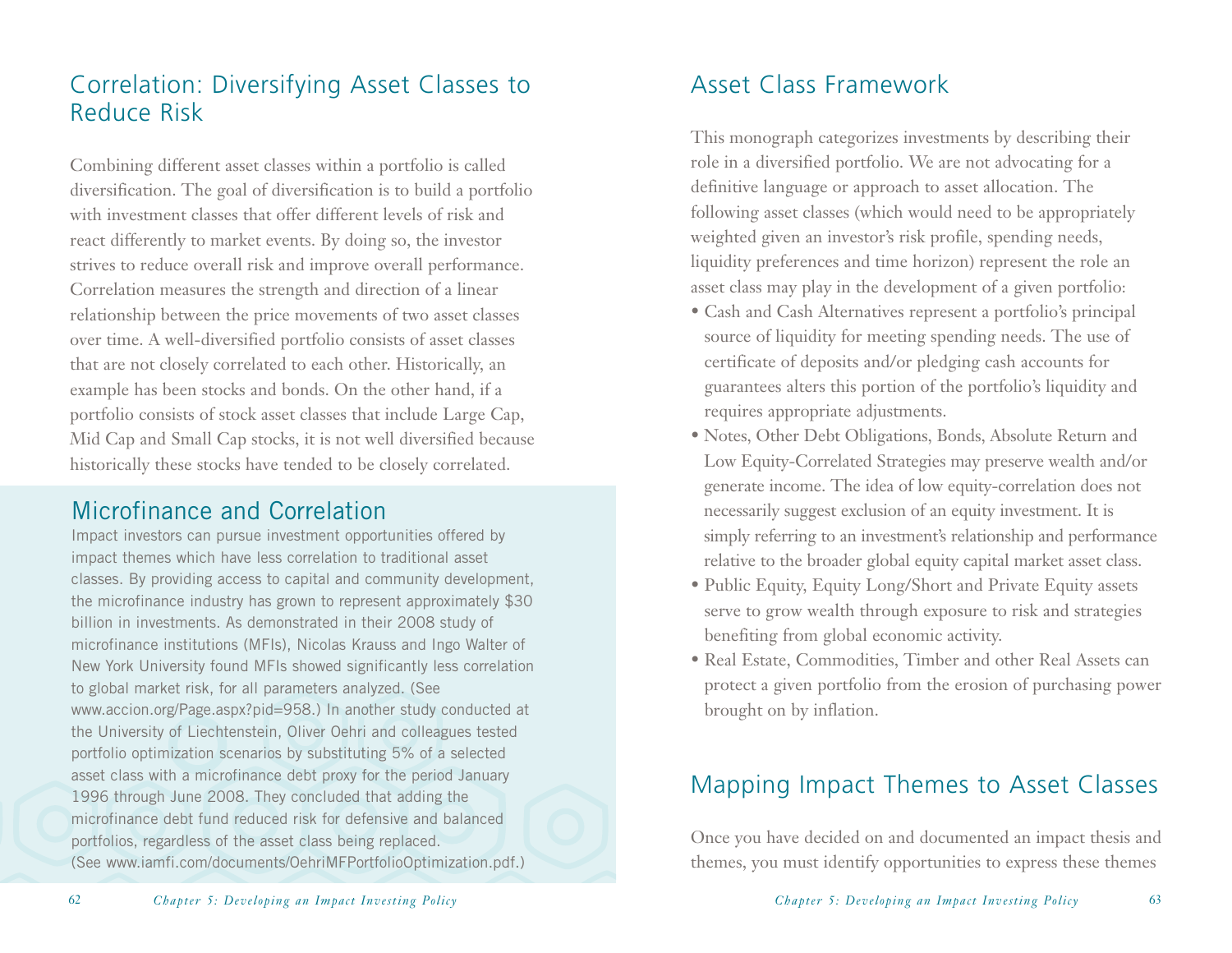# Illustrative Landscape of Impact Themes with Asset Class Exposures

# Asset Classes

## Asset Classes

|                            | Liquidity                               |                                      | Income & Wealth Preservation                |                                                    |                                                  | Capital Appreciation & Wealth Growth |                                             | <b>Inflation Protection</b>                         |                                                      |
|----------------------------|-----------------------------------------|--------------------------------------|---------------------------------------------|----------------------------------------------------|--------------------------------------------------|--------------------------------------|---------------------------------------------|-----------------------------------------------------|------------------------------------------------------|
|                            | Cash /<br>Cash-<br>Alternatives         | Notes / Other<br>Debt<br>Obligations | <b>Bonds</b>                                | Absolute<br>Return / Low<br>Equity<br>Correlated   | Public<br>Equity                                 | Equity<br>Long / Short               | Private<br>Equity                           | <b>Real Estate</b>                                  | Commodities,<br>Timber & other<br><b>Real Assets</b> |
| Climate<br>Change          | Green Bank<br>Deposit                   |                                      | Tax-exempt<br>green bonds                   | $CO2$ Trading                                      | Positive &<br>Negative<br>Screening              |                                      | Clean Tech<br>Venture<br>Capital            | Green REITs                                         |                                                      |
| Energy                     |                                         |                                      | Screened<br>Corporate<br><b>Bonds</b>       | Alternative<br>Energy Project<br>Finance           | Exchange<br><b>Traded Funds</b><br>(ETFs)        | Renewable<br>Energy                  | Energy<br>Efficiency<br>Venture Capital     |                                                     | Sustainable<br>Feedstocks                            |
| Water                      |                                         |                                      | Corporate<br>Infrastructure<br><b>Bonds</b> | Water<br>Treatment<br>Project<br>Finance           | Unit<br>Investment<br>Trust, Closed<br>End Funds | Water Funds                          | Water<br>Technology<br>Venture Capital      |                                                     | Water Rights                                         |
| Community<br>Development   | Community<br><b>Bank CDs</b>            | Foreclosure<br>Repair                |                                             | Microfinance<br>Institutions<br>Debt               | Shareholder<br>Proxy Voting                      |                                      | Community<br>Development<br>Venture Capital | Transportation<br>$-$ Smart<br>Development<br>Funds |                                                      |
| Social<br>Enterprises      |                                         | Social<br>Enterprise<br>Credit       |                                             |                                                    | Micro-Cap<br><b>Listed Social</b><br>Companies   |                                      | Small &<br>Medium<br>Enterprise             | Conservation /<br>Ecotourism                        |                                                      |
| Health &<br>Wellness       |                                         |                                      |                                             | Structured<br>Public Note                          |                                                  |                                      | Consumer<br>Product<br>Venture Capital      | Organic<br>Farming                                  |                                                      |
| Sustainable<br>Development | Trade Finance<br>Guarantee /<br>Deposit |                                      | Smart Growth<br>Municipal<br><b>Bonds</b>   | <b>Blended Debt</b><br>Equity Hybrid<br>Structures | Thematic<br>Screening                            |                                      |                                             | Ranch Land,<br>Agriculture                          | Sustainable<br>Timber                                |
| Education                  | Linked Deposit<br>/ Guarantee           |                                      | Charter School<br><b>Bonds</b>              |                                                    |                                                  |                                      | Education<br>Private Equity                 | University<br>Green Building                        |                                                      |

s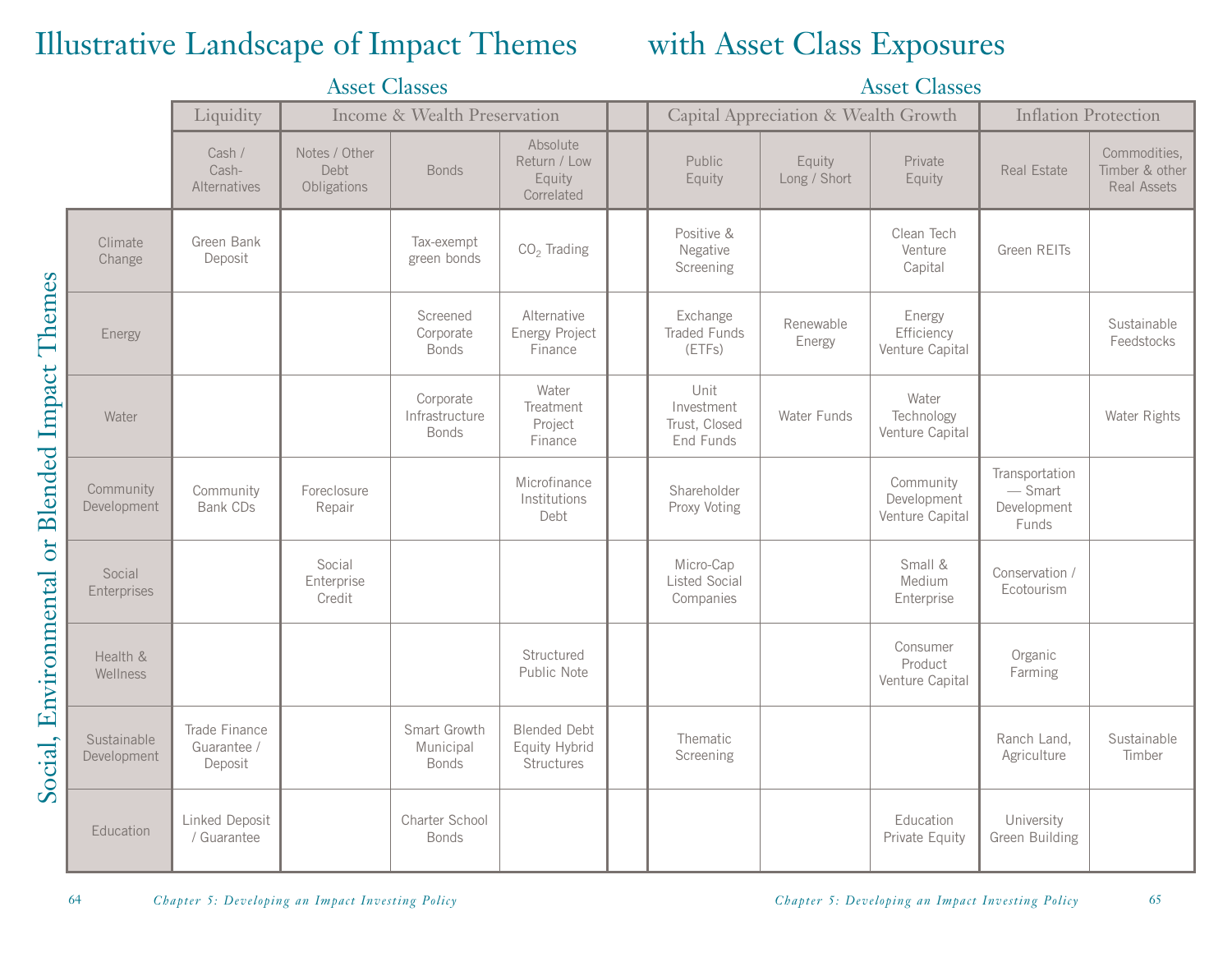in a given portfolio. The set of available impact investment options is determined by the breadth or narrowness of impact themes, geographic exposure requirements and other characteristics. It is important to consider that not all impact themes expressed through grants or other forms of philanthropy can be uniformly expressed in investible assets. We offer the preceding table as an illustrative example of how some common impact themes can be expressed across asset classes for a portfolio. When reviewing the matrix, you should note that each box represents not only a different financial risk reward characteristic, but also varying degrees of "impact" for the particular theme. This chart, of course, does not include *all* opportunities among exposures and themes, and as the field of impact investing expands, the opportunities across asset classes and impact themes will increase.

# Applications Across Impact Themes

To illustrate, we will first examine the climate change theme as expressed in public equity screening versus private equity clean technology venture capital. An investor in a given fund or pool of large company stocks cannot account for the degree to which these companies mitigate their negative impact on climate or deliver innovative solutions to the problem. Although various methodologies exist to evaluate Environmental, Social and Governance (ESG) factors, most companies classified as Large-Cap tend to be diversified across multiple business lines. Each business group within the larger corporation may contribute to climate change by varying degrees. While the size, amount of readily available information and liquidity of a public-traded corporation may reduce financial risk, these same factors may

make it more difficult to express a specific impact theme. In contrast, investment in clean tech venture capital may allow for greater identification and possible "purity" of the expression of the desired impact theme. A single private company or even a pool of companies comprising a venture capital fund will tend to focus their activities. This comes with the inherent additional financial risk associated with illiquid and/or early stage businesses.

It is important to note that the comparison of public equity versus private equity exposure would be irrelevant to the investor who does not have the risk appetite to be exposed to either asset class. For a conservative investor desiring to address climate change, the only appropriate financial first options may be green bonds or cash deposits in green banks. If a US foundation is utilizing PRIs, it may also consider environmental impact first options, such as a note/debt obligation to organizations providing capital for low carbon technologies and services in the developing world.

While the prior example contrasts impact among asset classes, this example focuses on the acceptable scope or degree of impact a given investment must have within the same asset class. When looking at water as a theme within public equities, many water funds hold General Electric (GE). Although GE is in the water business, it is estimated that water accounts for no more than 5% of its activities. However, given GE's size, it is still one of the major players in this sector. The investor will have to determine the minimum level of acceptable direct impact. Some impact investors may be satisfied with 5%; for others it may be 25%, 50% or 100% of activities in the desired impact area.

Microfinance illustrates how one theme or strategy may be represented across the continuum of financial and impact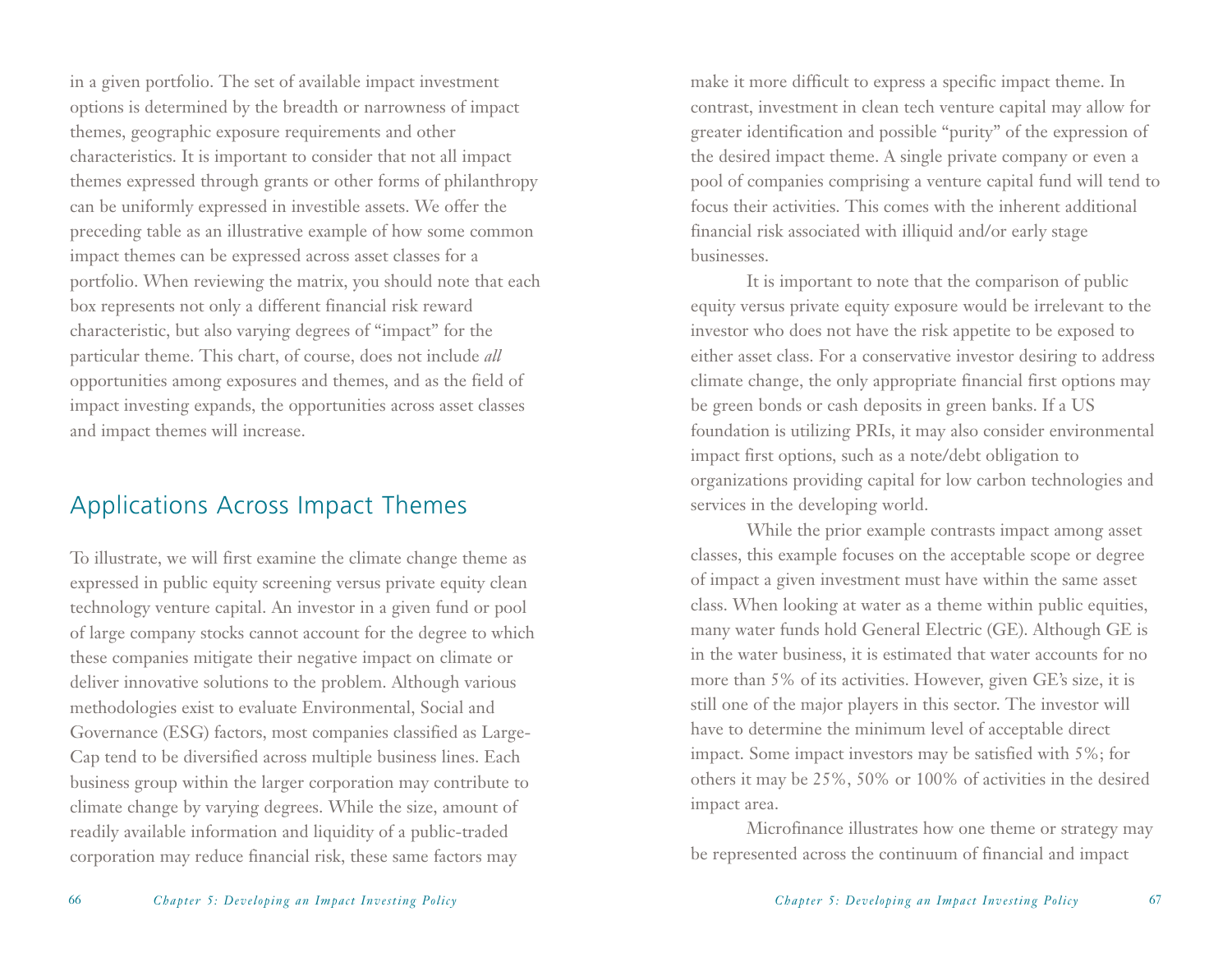considerations. Although microfinance is categorized as an absolute return/low equity correlated strategy in the matrix, a microfinance strategy can range from grants to non-profits to private/public equity in fully commercial microfinance institutions. Microfinance options are so numerous that one can narrow the impact objectives to focus on particular geographies, the percentage of women served, or the type of lending offered.

Many of the issues raised by the previous examples can be best addressed through a well-documented investment policy statement and through research and due diligence.

As the impact investing industry has evolved, investment opportunities across asset classes and impact themes have proliferated. While many early impact investments such as affordable housing were concentrated in the debt asset class, opportunities now span most major asset classes, and there are enterprises and funds with long operating histories. To illustrate these investment opportunities, we have provided three impact investment profiles in the following chapter, a summary of additional investment profiles in the appendix and the details of these investment profiles on the web. For a description of additional impact investment opportunities in various asset classes, the interested reader may also consult *Investing for Impact: Case Studies Across Asset Classes*, a study recently released by Bridges Ventures and Parthenon Consulting.

# Developing the Investment Policy Statement

The investment policy statement serves as the operating manual for a given portfolio. It documents the portfolio's objectives and constraints and outlines the roles and responsibilities of

# Excerpt from the RSF Social Finance's Impact Portfolio Guidelines:

#### **Objectives**

- 1. Long-term principal appreciation;
- 2. Minimal income generation;
- 3. Minimal liquidity for cash disbursements or grantmaking;
- 4. Moderate volatility;
- 5. Time horizon of 3 to 7 years; and
- 6. Social impact % goal of 100.

#### **Constraints**

Mission: RSF's goal is for the Impact Portfolio to consist solely of mission investments. RSF applies a mission perspective to all investments made in the Impact Portfolio. Mission content typically varies by type of investment, but generally follows these guidelines:

- **Public Equity:** Managers and funds integrate environmental, social and corporate governance criteria into the investment management process and/or are active in positive shareholder advocacy.
- **Private Equity:** Fund investments address tangible social or environmental problems through the products and services of the companies in which they invest and the way in which they are managed.
- **Absolute Returns:** Funds invest capital in ways that support social and environmental value.
- **Real Assets:** Fund investments are either intrinsically sustainable assets or are in more conventional assets (e.g., real estate), managed in a sustainable manner.
- **Fixed Income:** Managers and funds directly provide capital to projects and organizations providing social and environmental value.
- **Cash and Cash Equivalent:** Cash deposits are made in community development and environmental banks and a mission screen is applied to other cash securities.

*Source: RSF Social Finance*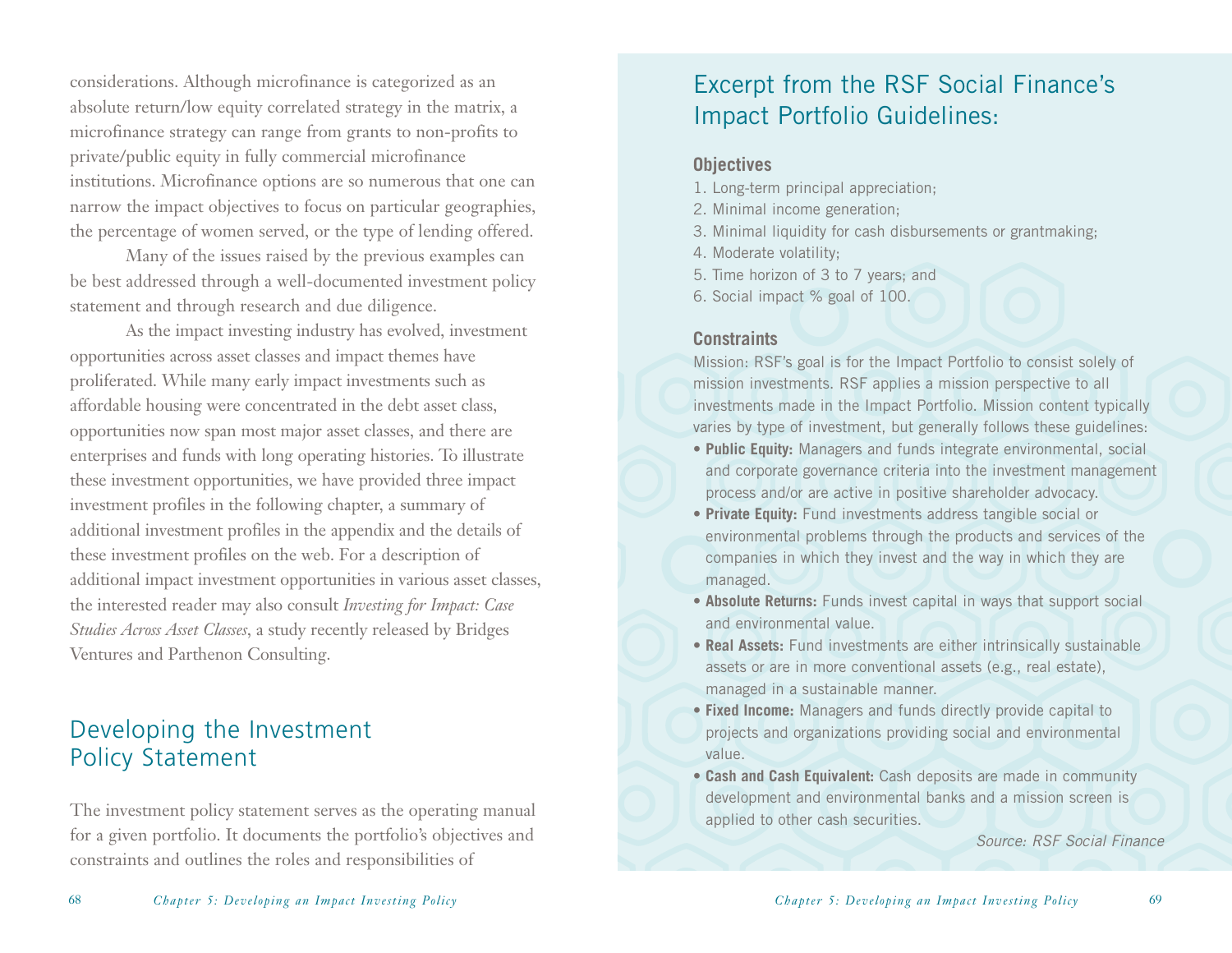fiduciaries and other interested parties. Some important characteristics of a successful policy include: achievable goals and objectives; an understandable document; reasonable guidelines; consensus of all concerned parties on the policy statement; and a policy which is dynamic in nature (i.e., it is designed to be fine-tuned and updated when appropriate).

By embracing the Genius of AND, the impact investor can integrate the appropriate elements of an impact investing strategy into the traditional components of an investment policy statement. The preceding example from RSF Social Finance's Impact Portfolio demonstrates the integration of impact criteria into two key parts of the investment policy statement, namely Investment Goals & Objectives and Investment Constraints.

Additional components of the investment policy statement that can benefit from the integration of your impact objectives are:

**A Purpose Statement —** this should include a social and/or environmental impact thesis along with guidelines on the use and purpose of impact first investments.

**Roles and Responsibilities —** define the 'who,' 'how' and standards for impact assessment during the investment evaluation and the ongoing performance reporting process. This is most important if external resources will be utilized in generating deal flow, due diligence, portfolio recommendations and reporting.

**Asset Allocation Target/Ranges —** this may include specific ranges for the availability of impact opportunities within a given asset class and necessary accommodation for desired impact first investment allocations, in particular those qualifying as PRIs for US foundations.

**Performance Benchmarks —** documentation for the use of equivalent risk-adjusted commercial benchmarks for the financial first allocation. The development of standards is important for impact first investments. Examples include: equivalent commercial benchmarks with a discount factor; the use of an absolute return hurdle; or commonly available measures such as the Consumer Price Index.

Here is another example of impact investors aligning their investment policy to achieve their desired financial results AND impact objectives. The KL Felicitas Foundation has established the following investment policy by asset class:



#### **KL Felicitas Foundation Investment Policy Guidelines**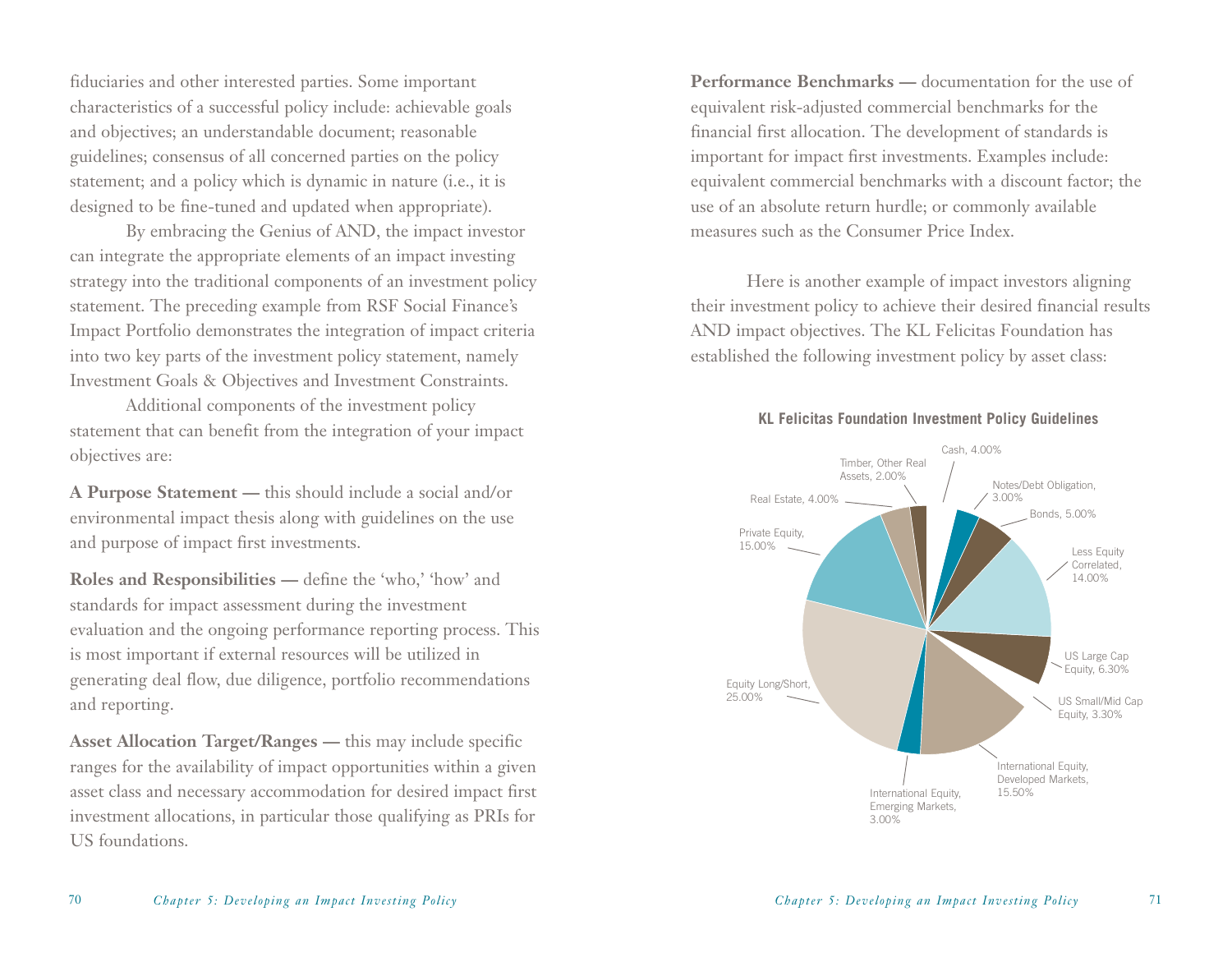AND set the following objective of exposure to its impact categories, targeting a 100% impact portfolio by 2012. As of August 2009, the foundation has successfully deployed 21 impact investments committing over 55% of its portfolio.



# Portfolio Process Overview

Having developed an impact investing strategy as outlined in the preceding chapters and having articulated a target allocation and investment policy, your next steps are portfolio construction, implementation, ongoing monitoring and adjustment to the process as needed. Although the portfolio process will be covered in further detail in other chapters, we offer the following overview of key steps.



Program-Related Investment (PRI) consideration for US foundations Noted to Investment Policy Statement if PRI for US foundation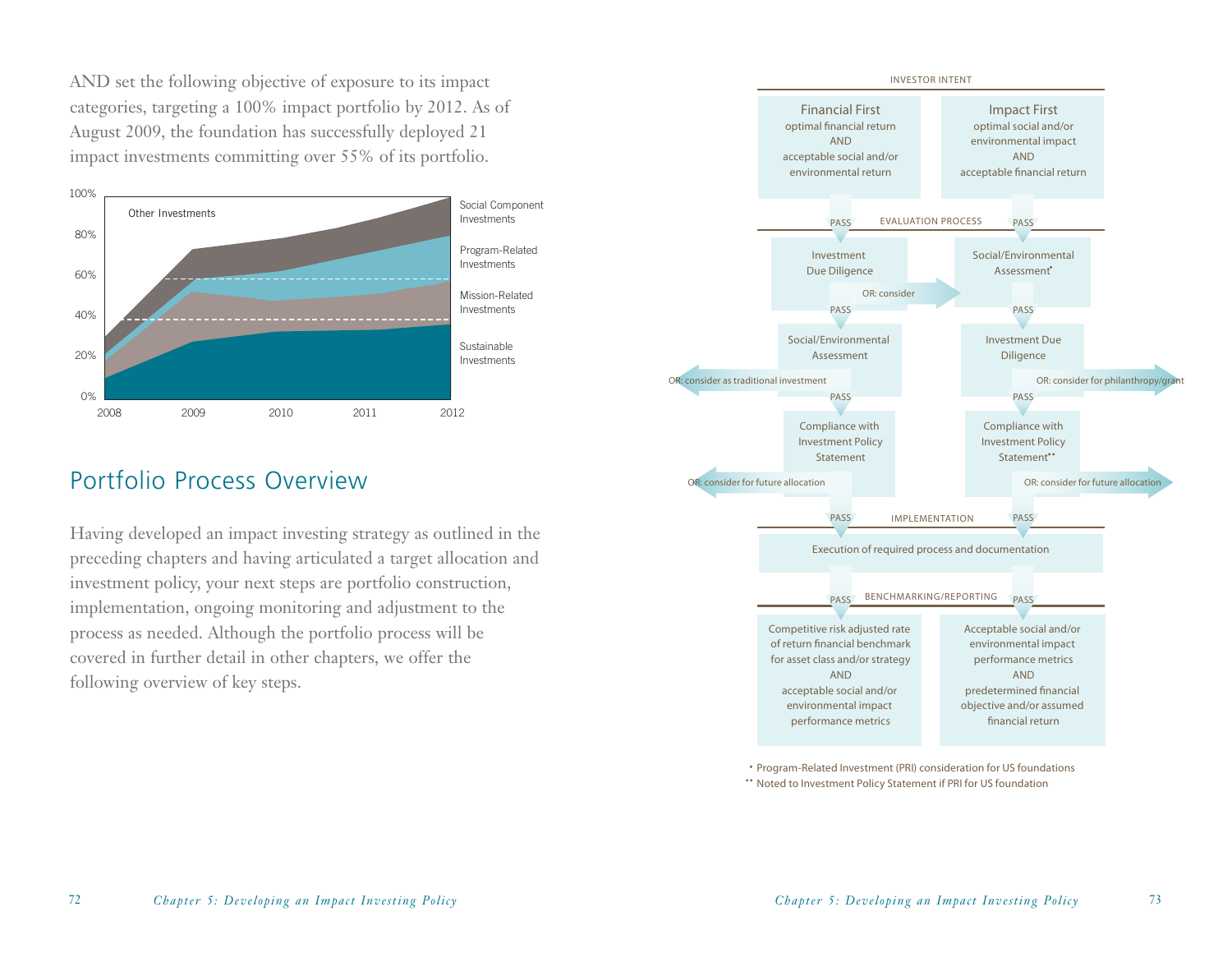#### **Investor Intent**

The first step is to clarify your motivation and intent as an impact investor. Is it to maximize profits with demonstrated social and/or environmental benefits? Or is the objective to seek out the optimal impact solutions for the societal and/or environmental challenges? Or is it both?

Based on the answer to this question, you need to develop the pipeline of investment opportunities. Once the portfolio objectives of financial risk/return and impact are clearly defined and articulated in the investment policy statement, internal investment and/or program staff, external advisors and consultants, fund managers and/or other resources will be able to identify the appropriate opportunities.

#### **Financial First Investors**

For the financial first investor, once deal flow has been generated, an appropriate quantitative and qualitative investment due diligence process should be completed. It is important that this process mirrors standards set for similar asset classes and strategies of non-impact investments. For example, the process associated with evaluating an impact certificate of deposit, which is FDIC-insured and issued by a community bank, may involve a simple comparison of rates available in the market. Due diligence may be simply accessing publicly available information on the issuing bank and calling a bank representative. On the other hand, if the investment under consideration is a highly illiquid strategy, such as private real estate, offered by a first-time fund manager, the process will be far more complex. This would most likely include several meetings with the management team, thorough financial analysis of any historical, current or projected transactions, background checks on the principals, and extensive legal review

of the offering documents and operational assessment of the management company.

If the investment fails to successfully complete the financial due diligence process, but appears to exhibit meaningful social or environmental impact, it can be directed for consideration within the impact first process.

Assuming the proposed financial first investment has successfully completed the appropriate investment due diligence, an evaluation of the social and/or environmental impact should be completed. The extent of social and/or environmental impact should be articulated in the investment policy statement. You may choose to accept the impact metrics currently offered by the fund/investment, develop agreed-upon standards for reporting, or use third party tools or service providers for the impact evaluation process. If the investment fails to address and/or provide the desired impact, the investment is removed from consideration, but may be considered in the context of traditional (non-impact related) investing.

For the impact investment which has successfully completed both financial and impact analysis, the next step is to consult the investment policy and determine appropriate size and timing within the context of the current portfolio holdings/asset allocation. If compliant with policy, the investment would simply proceed with an investor's implementation protocols. If not compliant, whether due to current exposure limits, geography or other constraints, the investment would not be implemented and should be considered for future allocation. The investment could be implemented once the limiting factors have been removed and any updates to the analysis are completed.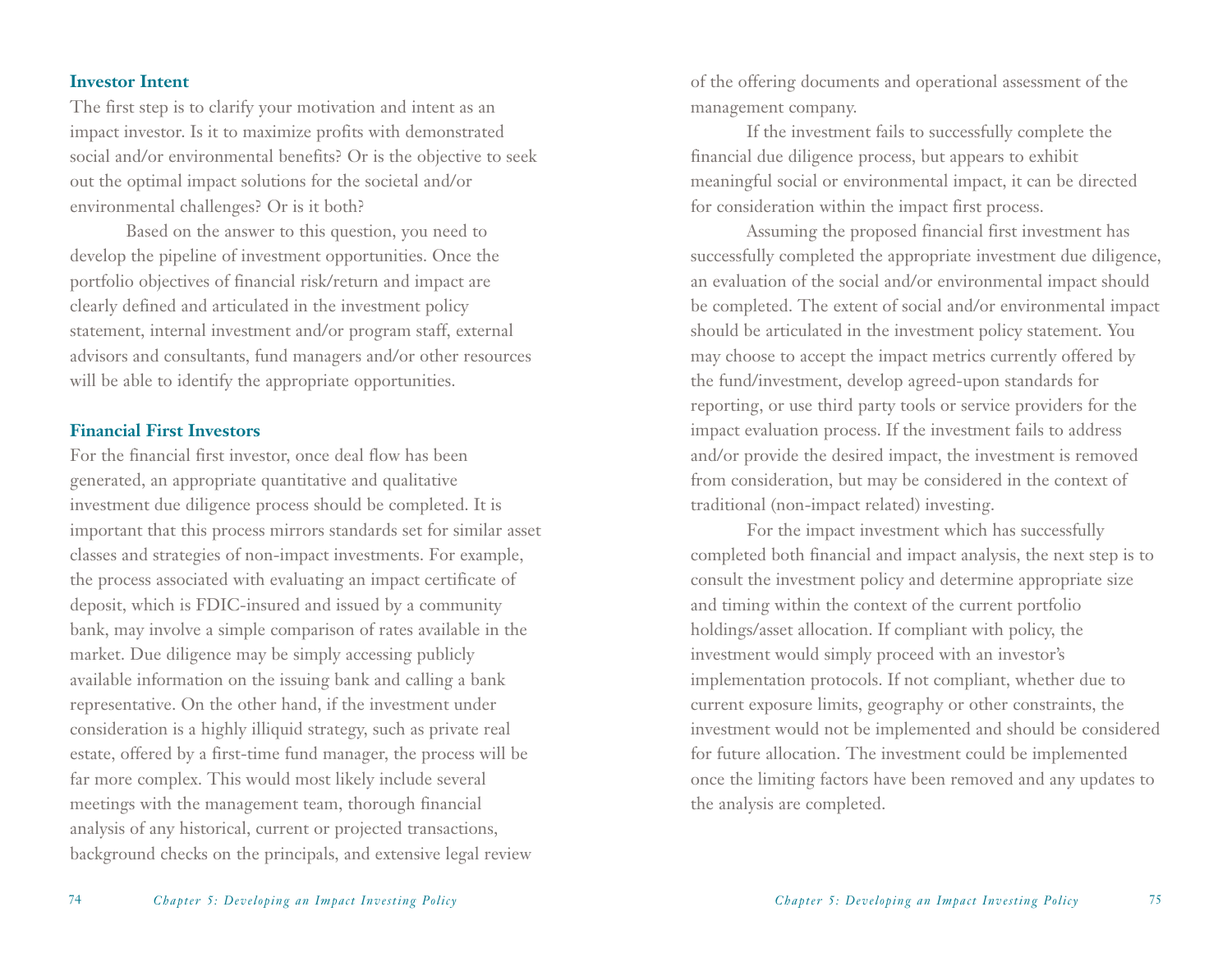#### **Impact First Investors:**

If you are an impact first investor, the process should begin with the evaluation of the proposed social and/or environmental impact. As discussed in Chapter 8 in more detail, many methods exist to address this. If the proposed impact investment fails this process, it should be removed from consideration.

Investments satisfying the desired impact criteria move into the investment due diligence process. Once again, an appropriate level of quantitative and qualitative analysis should be conducted relative to the complexity, liquidity and risk associated with the proposed investment. Sometimes investors are quick to overlook the financial merits of an opportunity presenting compelling social and/or environmental impact. In doing so they may overlook the risk associated with a flawed economic model. This could ultimately result in the failure or the lack of scalability of the investment, negating the ability to achieve the sought-after impact.

At the same time, extenuating circumstances may cause a proposed impact first investment to fail the investment due diligence process but still meet the test of creating meaningful impact. In such cases, pure philanthropic capital may be considered to fund the initiative until it is more mature and able to accommodate impact investment capital.

Impact first investments satisfying the impact assessment and investment due diligence must then be considered within the framework of the investment policy. For US foundations qualifying the proposed allocation as a Program Related Investment (PRI) and counting it as a portion of the required spending, simply noting the allocation to the investment policy should suffice. This is a result of the PRI being a substitution of the foundation's greatest risk capital — grants — something that would currently be captured as spending within the investment policy and portfolio-modeling framework.

For investors not able to qualify the proposed investment as a PRI, compliance with the guidelines established by the investment policy should be adhered to. As before, if current constraints or portfolio holdings prevent compliance with policy, the investment will be considered for future allocation. The investment could be implemented once the limiting factors have been removed and any updates to the analysis are completed.

Although not illustrated in the process diagram, you should note that impact funds, investment structures and hybrid enterprises might offer tranches that fit within financial first, impact first and philanthropic options. What may start as the exploration of an opportunity in one area may quickly find its way to another or may even be satisfied with capital from multiple funding sources. In either case the appropriate process should be applied relative to the role and purpose of the available capital.

By harnessing the Genius of AND, we believe you can not only apply financial portfolio theory, but can also benefit from applying the discipline of asset allocation, investment policy statements and a rigorous, well-defined portfolio process.

<sup>9</sup> Swensen, David, *Pioneering Portfolio Management: An Unconventional Approach to Institutional Investment*, New York: Free Press, 2000.

<sup>10</sup> Given the specific treatment under US tax law of Program-Related Investments made by US foundations, PRIs may be considered a portion of the required charitable distribution rather than the asset allocation. By substituting the greatest risk capital of the foundation — that of a grant — and modifying the actual spending policy, PRIs need only be noted within the target asset allocation and portfolio investment policy.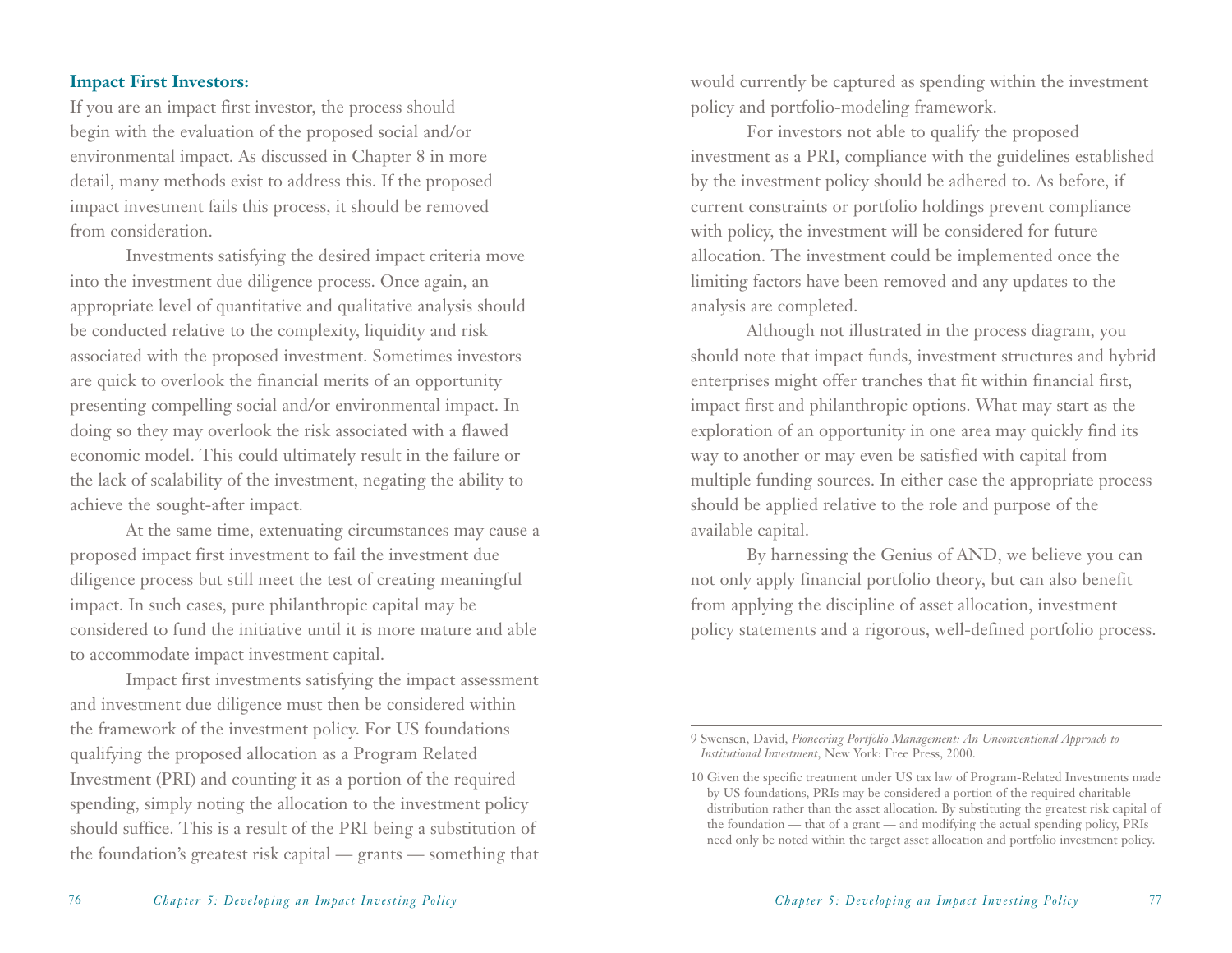Chapter 6:

# Generating Deal Flow

| <b>Establish Strategy</b>                     |                                          |                                |                                                        | <b>Implement and Maintain Strategy</b> |                         |                    |  |
|-----------------------------------------------|------------------------------------------|--------------------------------|--------------------------------------------------------|----------------------------------------|-------------------------|--------------------|--|
| Articulate<br><b>Mission</b><br>and<br>Values | Create<br><i>Impact</i><br><b>Themes</b> | <b>Define</b><br><i>Impact</i> | <b>Develop</b><br>Impact<br>Investing<br><b>Policy</b> | Generate<br>Deal<br>Flow               | Analyze<br><b>Deals</b> | Evaluate<br>Impact |  |

# ing the Transaction Pipeline

Buildi<br>
Once yo<br>
impact in<br>
challeng<br>
transacti<br>
your adv<br>
a networ Once you have defined your impact themes, developed your impact investment policy and an appropriate asset allocation, the challenge shifts to finding and executing impact investment transactions. Your success will depend on your search efforts, your advisors, the ability to tap resources and the ability to build a network of relationships. Actively pursuing investment opportunities will result in a very different universe of investment opportunities than waiting for proposals. Your co-investors may include a broad range of investors such as insurance companies, banks, pension funds, endowments and individuals. The public sector may also participate directly as a co-investor or indirectly through credit enhancement or refinancing of specific transactions. Information-sharing networks can bring important benefits by disbursing information and increasing familiarity with impact investing among potential investors. Impact investors are also forming networks such as the Global Impact Investment Network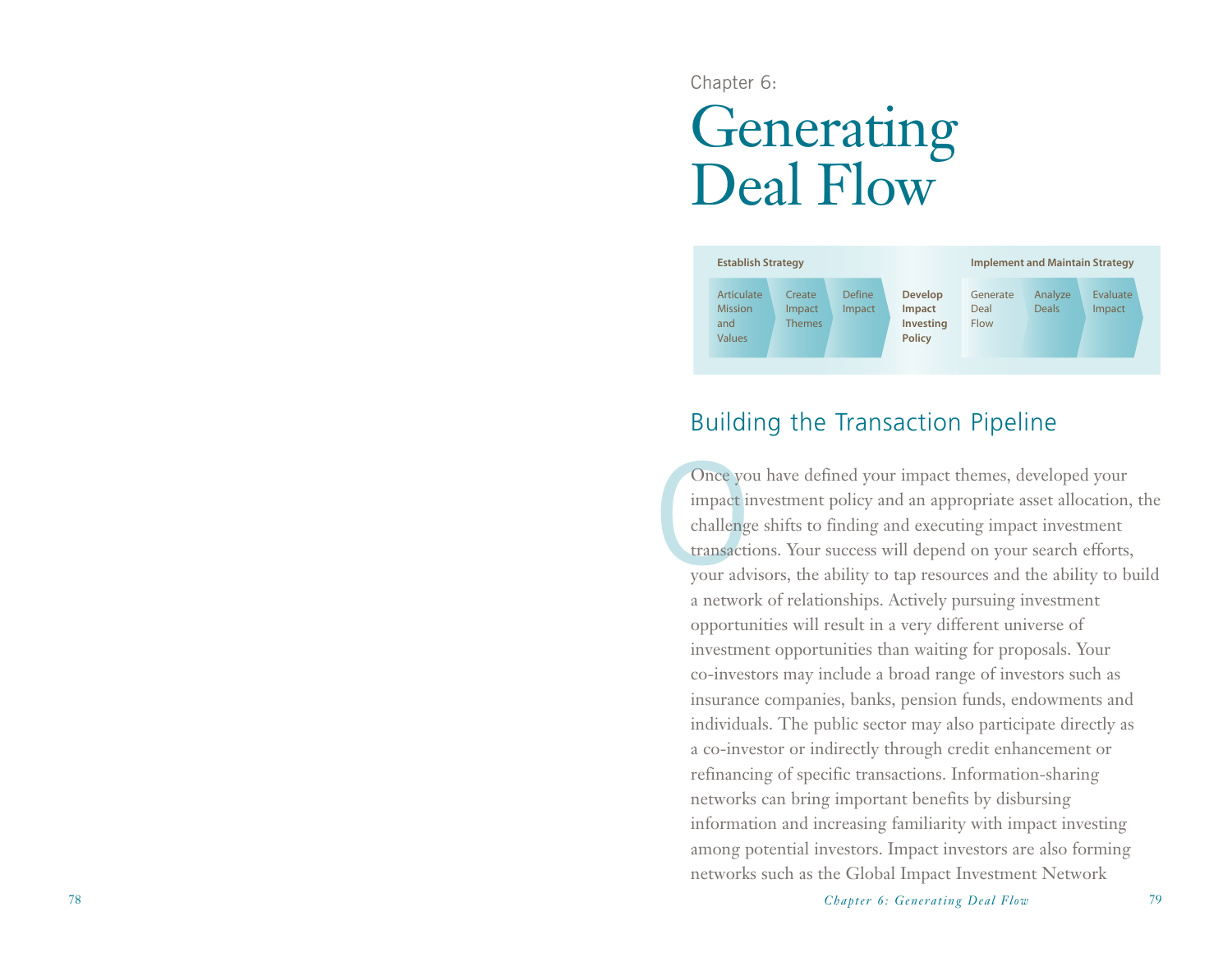(GIIN), More for Mission and impact investment collaboratives in which impact investors share expertise and co-investment opportunities. (See www.rockpa.org/impactinvesting for a listing of resources.) While reviewing impact investment opportunities, also keep in mind that supply and demand need to co-evolve in this market. Investors need to understand how they can assist in the mentoring, incubation and acceleration of impact investment opportunities to avoid a market in which the available capital exceeds the available supply of high-quality deals.

# Direct Versus Funds Strategy

The decision to make direct investments and/or to utilize funds and other types of intermediaries is a critical step in the execution of your impact investing strategy. The decision to utilize a direct and/or fund-driven approach may be a function of your impact themes and desired level of engagement in the investment process. For example, in the impact themes of affordable housing and microfinance, there is a wide range of funds through which an investor could invest. In other sectors investors may have to work to create and seed such funds or look to investment opportunities with secondary or tertiary effects related to a primary impact theme (e.g., the impact on health through a microfinance investment). The due diligence process will differ between direct investment and funds as well.

# Fund Investment Selection Criteria

#### **The Calvert Community Investment Note**

Through its Community Investment Note program (Notes),

Calvert Foundation invests in non-profits with proven track records that demonstrate strong management, effective operations, good financial performance and sound capitalization. Borrowers are subject to a rigorous due diligence process. Calvert Foundation has designed Notes to be suitable for all classes of investors, from large institutions and high net-worth individuals looking to leverage a portion of their investment portfolio towards community development initiatives, to retail social investors seeking to align their investment decisions more seamlessly with their values. Notes are a taxable, low-volatility fixed-income product. Notes provide accessible capital to community development organizations around the world while offering investors a compelling blend of social and financial return; therefore they are a suitable addition to both investment portfolios and philanthropic portfolios.

#### **RSF Donor-Advised Funds Investment Portfolios**

RSF's goal is to identify and invest in the most direct opportunities available to support innovative funds, institutions and projects, reducing unnecessary levels of intermediation, while also meeting diversification, risk and return criteria. Social impact is measured by a combination of quantitative and qualitative factors with a focus on the outputs of the investments such as the number of affordable housing units financed, lowincome mortgages made and environmental impacts achieved.

# Current Universe of Impact Investment Funds

To aid current and prospective impact investors and their advisors with developing a framework for evaluating investments, we have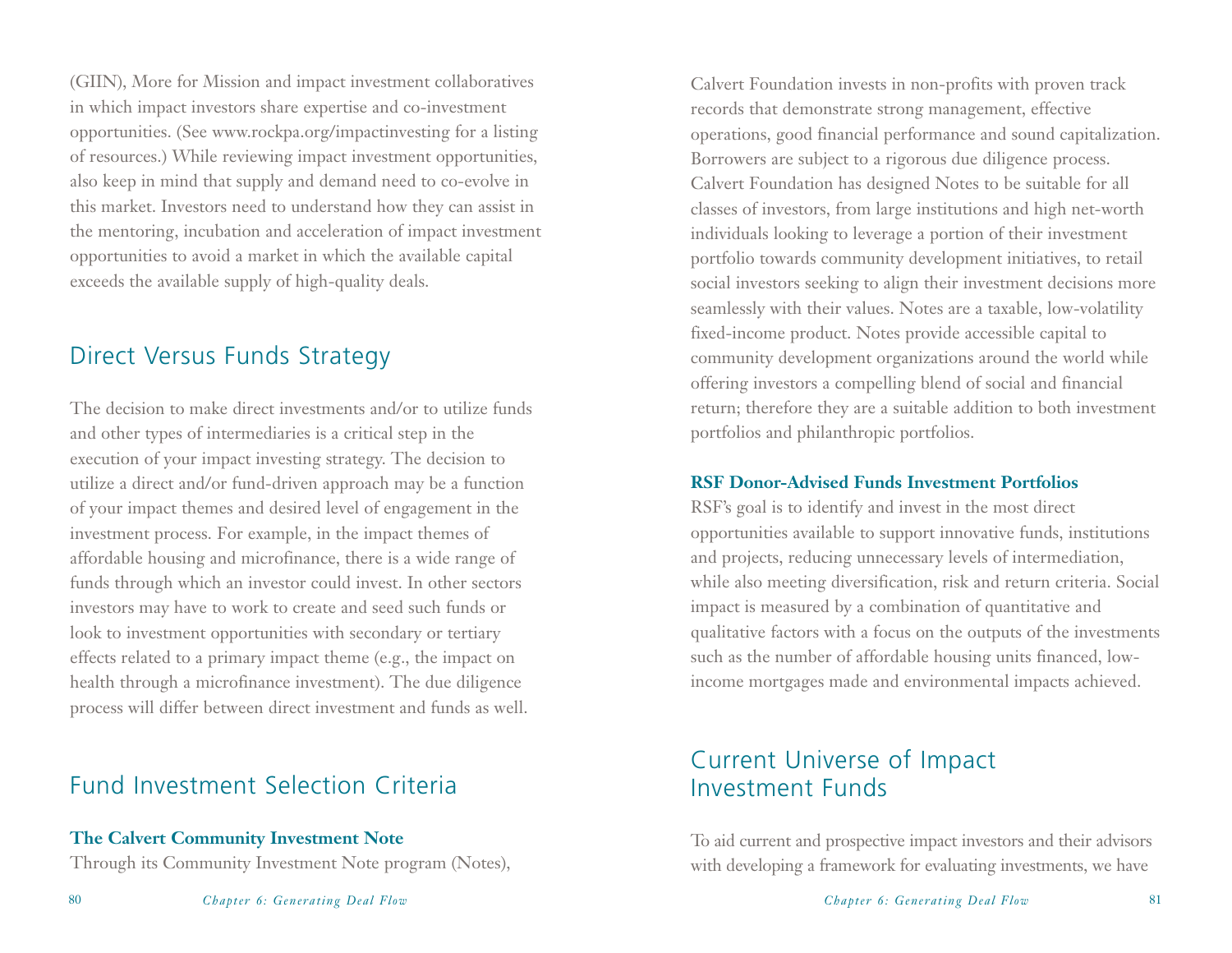provided an "Impact Investment Profile" template on page 84 which can be customized to evaluate impact investing opportunities. Using this form, we have included three Impact Investment Profiles in this chapter. Additional Impact Investment Profiles, which were produced over the course of our research, have been made available at www.rockpa.org/impactinvesting.

The profiles featured in this chapter and the case studies in the following chapter are representative examples of the more than 100 funds and enterprises our team researched for this publication. We have evaluated and documented each example using the same criteria for social and environmental impact areas, asset classes and geographic exposures. Given the pioneering nature of the impact investing industry, some of these funds may lack the investment track record and benchmarked performance data of more traditional investment approaches. Offsetting these risks are the increasingly impressive track records of the fund managers themselves and the accumulating evidence of what works and what does not work in impact investing. Please note that we are by no means providing an exhaustive database of deal flow, nor are we offering investment advice, but rather we are seeking to show meaningful deal flow across multiple asset classes.

Other efforts like the Global Impact Investing Network (GIIN) database project have embarked on creating a comprehensive database of impact investment offerings. The GIIN open access database seeks to present over 1,000 impact investment opportunities — funds and products — in a format that can be sorted, viewed and used by investors and intermediaries (see www.globalimpactinvestingnetwork.org).

#### **Methodology Used**

Impact investment opportunities have social/environmental and financial dimensions. Our template is careful to highlight both aspects of the funds and enterprises. The profile has four main parts: a table with a snapshot of the proposed impact and investment; an overview of the impact to identify the problem/need; a description of the market; and the investment's proposed response. Furthermore, the language utilized in completing the table of the profiles has been aligned with the taxonomy developed by GIIN for their upcoming database.

The final section presents basic information on the fund or investment, including the appropriate contact person. This information was obtained from the supporting documentation of profiled funds. In most instances, funds were easily categorized in a particular asset class. In some cases, however, funds made both debt and equity investments and thus had characteristics of more than one asset class. In such cases, the funds are simply noted as Multi-Asset. Although behavioral dimensions of the funds and enterprises are not addressed on the profiles, the information presented on the fund or enterprise allows a prospective investor to evaluate different behavioral elements of the investment opportunities, illustrating why certain classes of funds and enterprises have not historically received funding or attention from investors.

The content in these profiles was derived from information provided by the profiled investment opportunities and our team.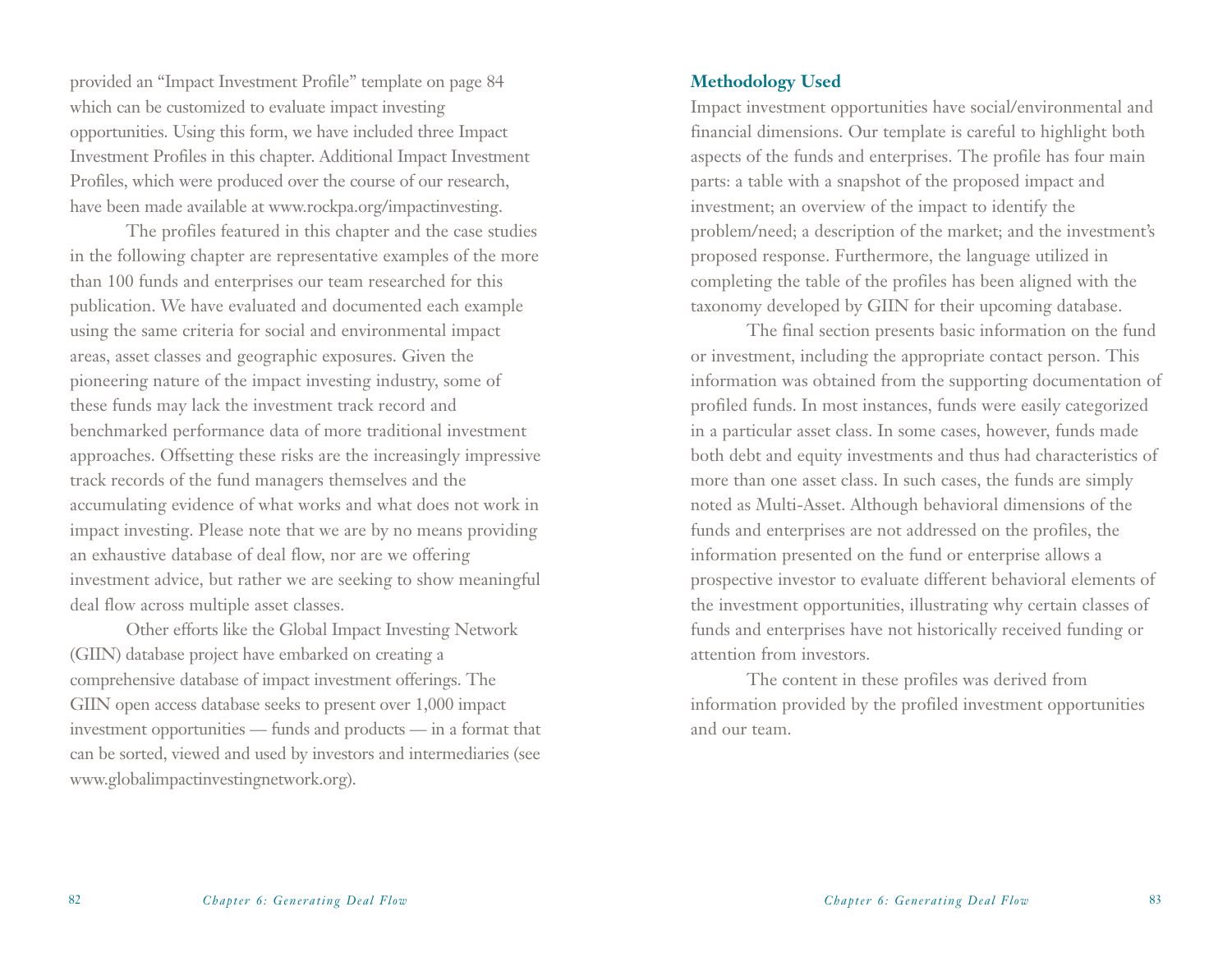# Impact Investment Profile

### **Template**

| <b>Impact</b>                                                                                                                                                                                                                                                                                                                                                                                                                                                                                                                                                                                                                                                                                                                                                                                                                                                                                                                                                                                                    | <b>Investment</b>                                                                                                                                                                                                                                                       |
|------------------------------------------------------------------------------------------------------------------------------------------------------------------------------------------------------------------------------------------------------------------------------------------------------------------------------------------------------------------------------------------------------------------------------------------------------------------------------------------------------------------------------------------------------------------------------------------------------------------------------------------------------------------------------------------------------------------------------------------------------------------------------------------------------------------------------------------------------------------------------------------------------------------------------------------------------------------------------------------------------------------|-------------------------------------------------------------------------------------------------------------------------------------------------------------------------------------------------------------------------------------------------------------------------|
| <b>Approach:</b> Financial First, Impact First or<br>Hybrid                                                                                                                                                                                                                                                                                                                                                                                                                                                                                                                                                                                                                                                                                                                                                                                                                                                                                                                                                      | Asset Class: Cash, Cash Alternatives,<br>Guarantees, Notes/Debt Obligations,<br>Bonds, Absolute Return/Low Equity<br>Correlated Strategies, Public Equity,<br>Equity Long/Short, Private Equity, Real<br>Estate, Commodities, Timber, Other Real<br>Assets, Multi-Asset |
| Theme: Social, Environmental, Blended<br>or Other                                                                                                                                                                                                                                                                                                                                                                                                                                                                                                                                                                                                                                                                                                                                                                                                                                                                                                                                                                | <b>Structure:</b> Fund, Fund of Funds, Separate<br>Account, Security                                                                                                                                                                                                    |
| <b>Sector: Social</b> - Social Enterprises,<br>Community Development, Corporate<br>Social Responsibility<br><b>Environmental - Green Technology/</b><br>Cleantech, Environmental Markets and<br>Sustainable Real Assets, Sustainable<br><b>Consumer Products</b>                                                                                                                                                                                                                                                                                                                                                                                                                                                                                                                                                                                                                                                                                                                                                 | <b>Status:</b> Exploratory, Actively Raising,<br>Closed                                                                                                                                                                                                                 |
| <b>Sub-sector: Community Development -</b><br>Affordable Housing, Small Business,<br>Community Facilities, Rural<br>Development/Agriculture, Base of the<br>Pyramid, Microfinance, Small & Medium<br>Enterprises Corporate Social<br><b>Responsibility</b> - ESG Analysis,<br>Screening, Shareholder Advocacy<br><b>Environmental Markets and Sustainable</b><br><b>Real Assets</b> — Carbon & Environmental<br>Markets, Commodities, Conservation<br>Finance, Water Quality & Rights Trading,<br>Green Real Estate, Sustainable Forestry,<br>Sustainable Agriculture Green<br>Technology/Cleantech - Energy, Fuels &<br>Generation, Energy Efficiency,<br>Transportation, Water Technology, Waste<br>Management/Recycling, Materials<br>Science Social Enterprise - Health,<br>Education, The Arts, Human Rights,<br>Social Services, Digital Access/New<br>Media, Financial Services Sustainable<br><b>Consumer Products - Green Consumer</b><br>Products, Alternative Healthcare,<br>Technology & Media, Food | <b>Geography:</b> US, North America,<br>Latin/South America, Europe, Asia,<br>Africa, Oceana, Global (Developed or<br>Developing)                                                                                                                                       |

#### **1. Impact Overview**

- a. Problem/Need:
- b. Description of the Market:
- c. Investment's Response to Market:

#### **2. Fund/Investment Information**

- a. Manager Name:
- b. Location:
- c. Fund Name:
- d. Firm Assets Under Management (AUM): *(asset size of parent organization)*
- e. Strategy AUM: *(asset size of particular strategy or venture)*
- f. Strategy Description:
- g. Key Individuals and Backgrounds:
- h. Portfolio Diversification:
- i. Fees:
- j. Liquidity:
- k. Minimum Investment:
- l. Contact:

*Products/Organics*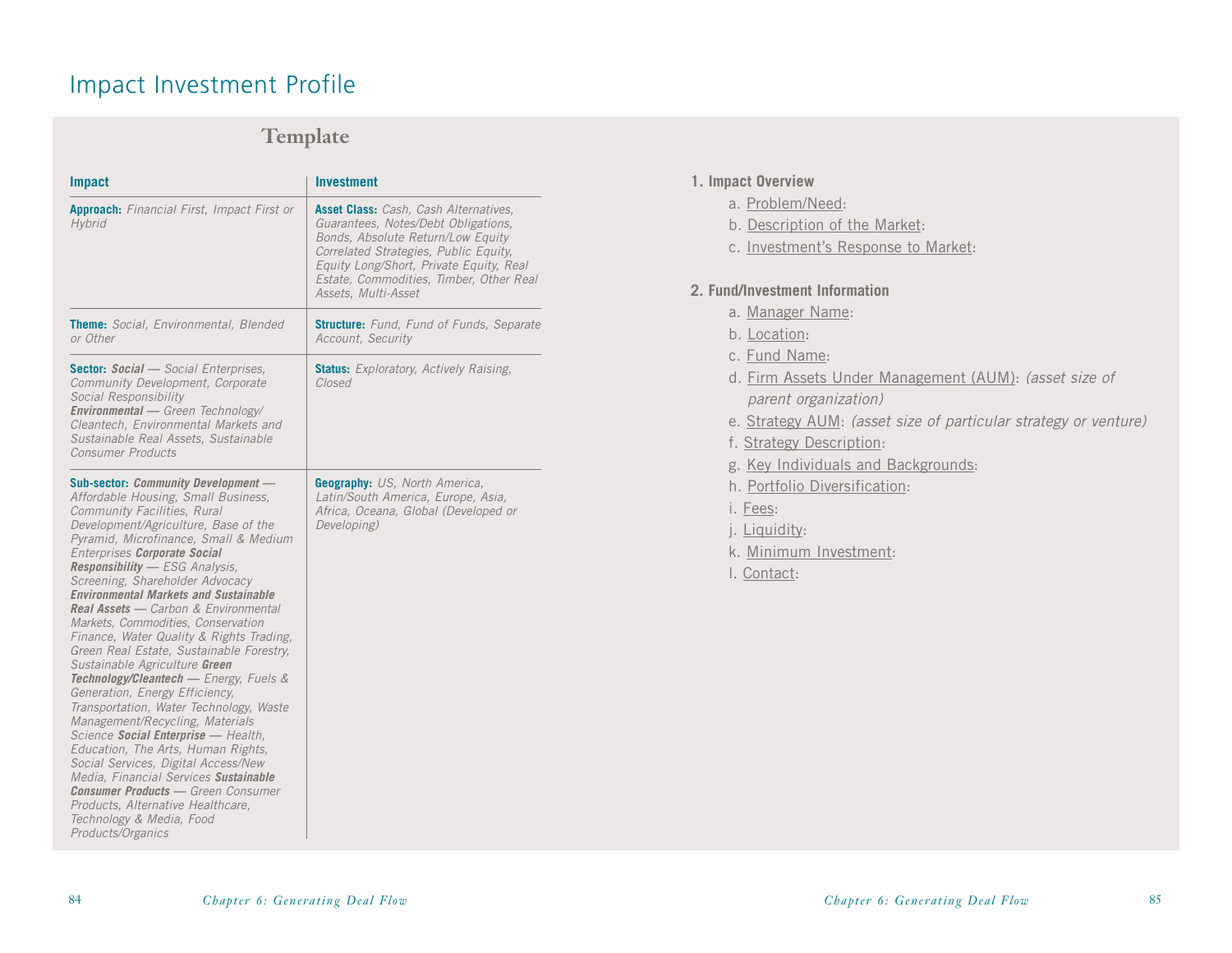### **Impact Investment Profile** *E+Co People & Planet Note Series*

| <b>Impact</b>                                                                               | <b>Investment</b>                                          |
|---------------------------------------------------------------------------------------------|------------------------------------------------------------|
| <b>Approach: Impact First</b>                                                               | <b>Asset Class: Notes/Other Debt</b><br><b>Obligations</b> |
| <b>Theme: Blended</b>                                                                       | <b>Structure: Fund</b>                                     |
| <b>Sector: Social Enterprises, Community</b><br>Development, Green Technology/<br>Cleantech | <b>Status: Actively Raising</b>                            |
| <b>Sub-sector: Small and Medium</b><br><b>Enterprises, Energy</b>                           | <b>Geography:</b> Africa, Asia and Latin<br>America        |

#### **1. Impact Overview**

- a. Problem/Need: Developing markets lack enterprises that produce clean, sustainable energy, and energy demand often outpaces energy supply. Additionally, small- and medium-sized enterprises in these areas often lack access to funding to develop or scale their operations.
- b. Description of the Market: E+Co's portfolio enterprises provide energy to 5.6 million people in Asia, Africa, and Latin America. E+Co seeks to scale up this effort to deliver energy to an additional 17 million people. These investments are in areas that use fossil fuels as a source of energy, which results in significant air pollution.
- c. Investment's Response to Market: Investment allows for growth and development of clean energy enterprises, reducing the dependence of rural inhabitants in developing countries on fossil fuels for energy, increasing their energy supply and self-sufficiency, as well as contributing to a cleaner environment and bringing about sustainable community economic development.

#### **2. Fund/Investment Information**

- a. Manager Name: E+Co (www.eandco.net)
- b. Location: Bloomfield, NJ
- c. Fund Name: People + Planet Notes Series
- d. Firm AUM: \$28.8 million as of December 31, 2008
- e. Strategy AUM: \$50 million target
- f. Strategy Description: E+Co is issuing notes to raise capital for investments in modern energy enterprises in developing countries. E+Co seeks to establish sustainable energy businesses that serve the energy poor and create non-financial social as well as environmental benefits. The notes will be offered with an 8-year maturity, paying 3% annually.
- g. Key Individuals and Backgrounds: Christine Eibs Singer, Chief Executive Officer, 25 years' experience in design, implementation of public-private partnerships, including UN Foundation REED (Rural Energy Enterprise Development) programs with UNEP, and Port Authority of NY and NJ
- h. Portfolio Diversification: 242 energy enterprises currently in portfolio, located in Africa (33%), Asia (40%) and Latin America (27%). Seeks an additional 300 investments by 2012.
- i. Fees: None
- j. Liquidity: Eight year maturity, depending on the note structure
- k. Minimum Investment: \$100,000 subject to manager discretion
- l. Contact: Meredith Elliott, meredith.elliott@eandco.net

The information presented herein has been prepared for informational purposes only and is not an offer to buy or sell, or a solicitation of an offer to buy or sell, any security or fund interest. The offering circular of each security or the respective fund's confidential offering memorandum contains important information concerning risks and other material aspects of the investment and must be read carefully before a decision to invest is made.

Although the information presented herein has been obtained from and is based upon sources we believe to be reliable, no representation or warranty, express or implied, is made as to the accuracy or completeness of that information. No assurance can be given that the investment objectives described herein will be achieved.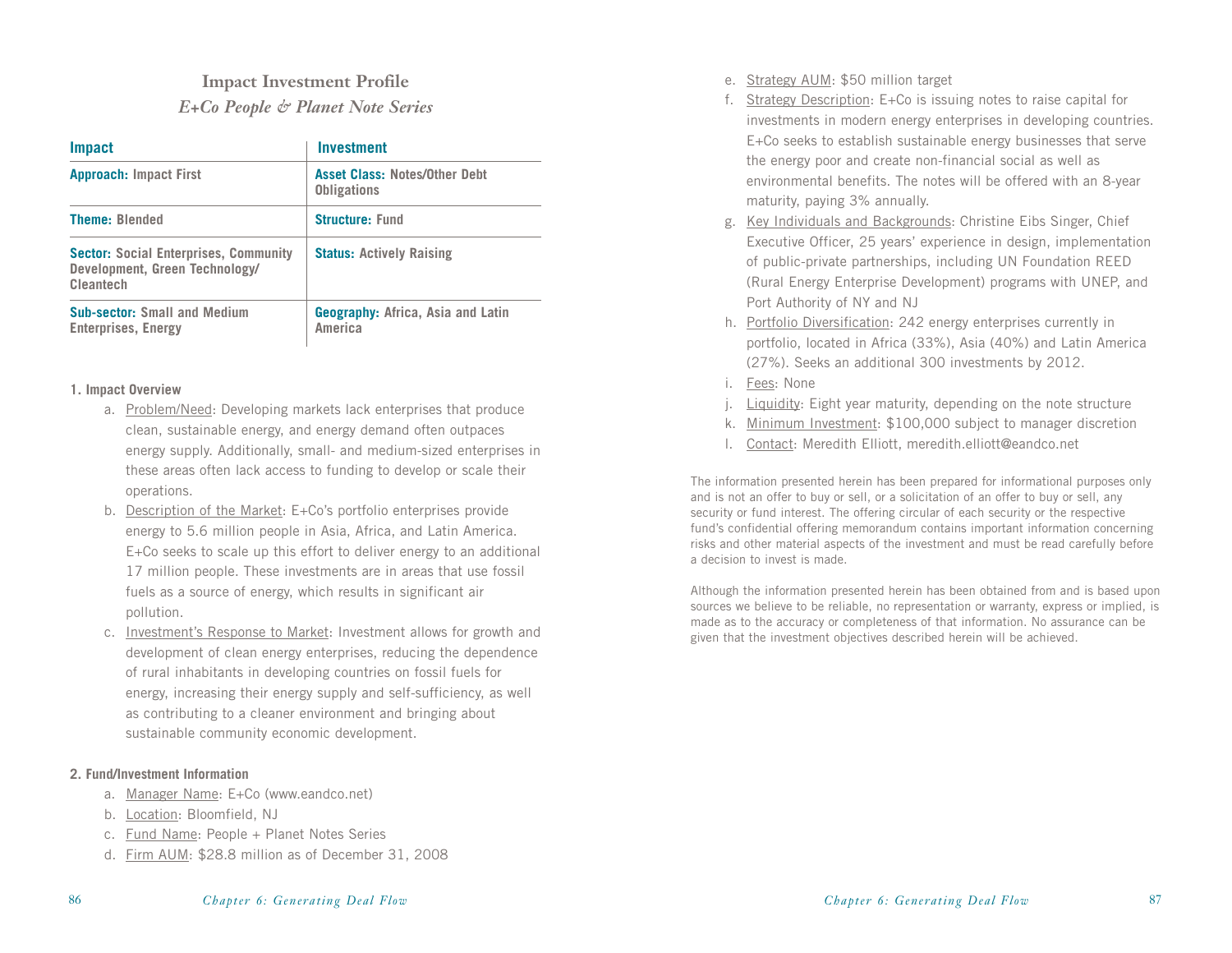#### **Impact Investment Profile** *Neuberger Berman Socially Responsive Equity*

| <b>Impact</b>                                     | <b>Investment</b>                        |
|---------------------------------------------------|------------------------------------------|
| <b>Approach: Financial First</b>                  | <b>Asset Class: Public Equity</b>        |
| <b>Theme: Social</b>                              | <b>Structure: Fund, Separate Account</b> |
| Sector: Corporate Social<br><b>Responsibility</b> | <b>Status: Actively Raising</b>          |
| <b>Sub-sector: ESG Analysis, Screening</b>        | <b>Geography: US</b>                     |

#### **1. Impact Overview**

- a. Problem/Need: The increased environmental degradation and the depletion of natural resources, the failure of companies to adequately monitor their corporate citizenship practices, companies' participation in industries that offer or introduce negative externalities to society and the continued need for efforts to enhance workplace diversity.
- b. Description of the Market: Neuberger Berman selects from among approximately 1,800 mid- and large-cap stocks typically traded on US exchanges.
- c. Investment's Response to Market: The Fund highlights companies that best approach issues of good governance and corporate citizenship, increasing the importance of these criteria for investors, and in turn bringing about positive social change through large companies. The Fund seeks leaders in three primary areas: environmental concerns, community relations and progressive employment and workplace practices.

#### **2. Fund/Investment Information**

- a. Manager Name: Neuberger Berman (www.nb.com)
- b. Location: New York, NY
- c. Fund Name: Neuberger Berman Socially Responsive Equity
- d. Firm AUM: \$158 billion, as of 6/30/2009
- e. Strategy AUM: \$2.0 billion total, \$898 million in the fund as of 6/30/2009
- f. Strategy Description: An open-ended mutual fund that invests in shares of listed equity securities that meet financial as well as social criteria. The fund has a value bias, and seeks out companies with secularly advantaged growth prospects that show leadership in major areas of social impact such as the environment, workplace diversity and progressive employment practices. The fund invests mainly in common stocks of mid- to large-capitalization companies. It seeks to reduce risk by investing across many different industries. The fund looks for solid balance sheets, strong management teams with a track record of success, good cash flow, the prospect for above average earnings growth and other valuation-related factors. The fund does not invest in companies that derive revenue from gambling, alcohol, tobacco, firearms or nuclear power.
- g. Key Individuals and Backgrounds: Arthur Moretti, 22 years in industry, portfolio manager since 2001; Ingrid Saukaitis Dyott, 14 years in industry, portfolio manager since 2003. Mamundi Subhas, Associate Portfolio Manager. Sajjad Ladiwala, Associate Portfolio Manager.
- h. Portfolio Diversification: 33 listed equities as of 6/30/2009 selected from among approximately 900 mid- and large-cap stocks on listed exchanges in the US
- i. Fees: .77% expense ratio (institutional), 1.21% expense ratio (Class A)
- j. Liquidity: Daily
- k. Minimum Investment: NBSLX \$1 million (institutional), NRAAX \$1,000 (Class A)
- l. Contact: William Timmons, william.timmons@nb.com

The information presented herein has been prepared for informational purposes only and is not an offer to buy or sell, or a solicitation of an offer to buy or sell, any security or fund interest. The offering circular of each security or the respective fund's confidential offering memorandum contains important information concerning risks and other material aspects of the investment and must be read carefully before a decision to invest is made.

Although the information presented herein has been obtained from and is based upon sources we believe to be reliable, no representation or warranty, express or implied, is made as to the accuracy or completeness of that information. No assurance can be given that the investment objectives described herein will be achieved.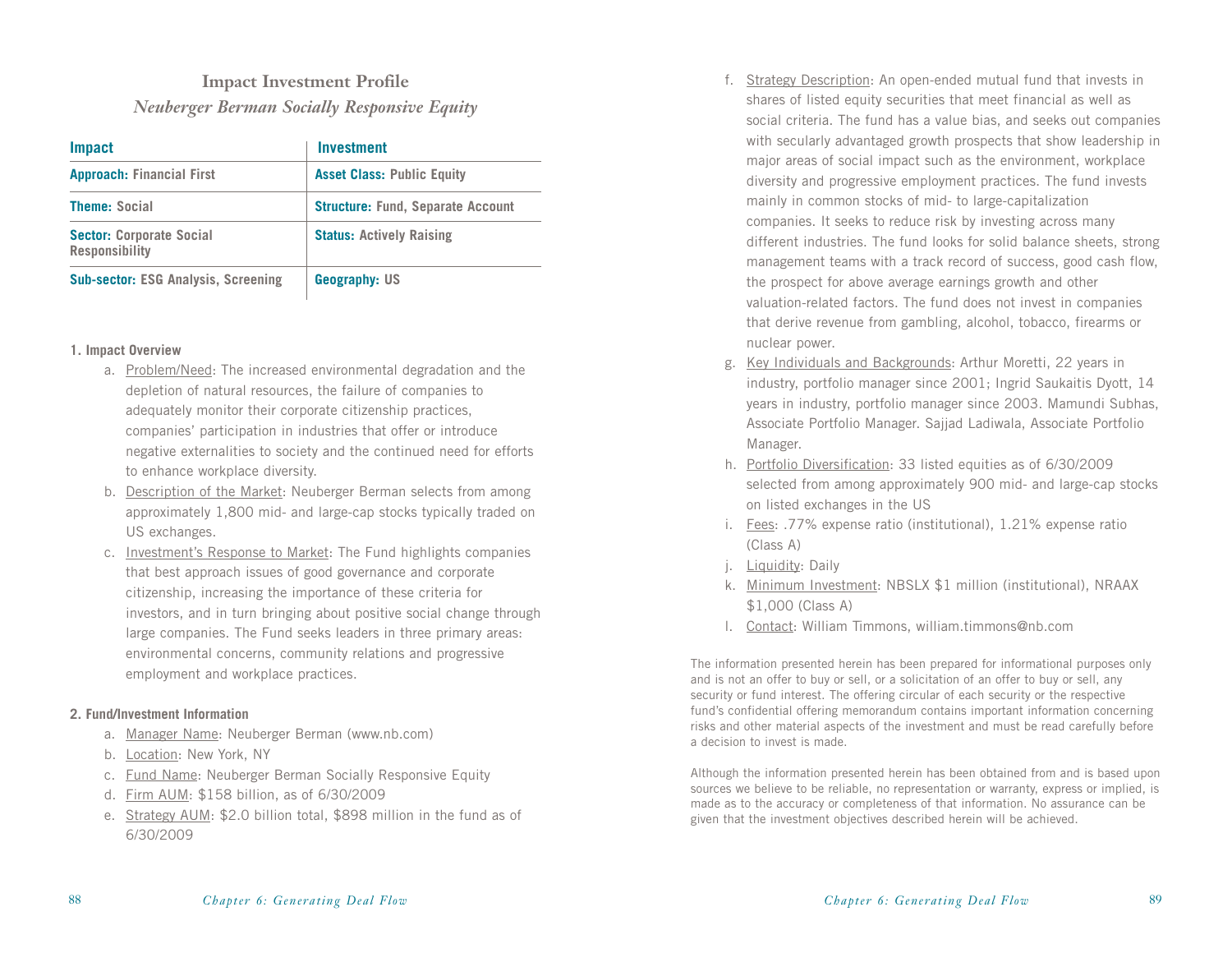### **Impact Investment Profile** *Zouk Cleantech Europe II*

| <b>Impact</b>                             | <b>Investment</b>                  |
|-------------------------------------------|------------------------------------|
| <b>Approach: Financial First</b>          | <b>Asset Class: Private Equity</b> |
| <b>Theme: Environmental</b>               | <b>Structure: Fund</b>             |
| <b>Sector: Green Technology/Cleantech</b> | <b>Status: Actively Raising</b>    |
| <b>Sub-sector: Multiple</b>               | <b>Geography: Europe</b>           |

#### **1. Impact Overview**

- a. Problem/Need: The effects of climate change continue to impact the environment, global population growth continues to fuel increased energy demand, natural resource depletion threatens conventional energy supply, and impending governmental regulations and incentives encourage investment in sustainable energy production.
- b. Description of the Market: As the early adopter, Europe is an entrenched, fast-developing market with long-term regulations. Europe has also outpaced other regions (61 billion euros, over 40% of global total in 2008). Limited competition for deals, tight pricing discipline and large localized markets offer a strong private equity environment.
- c. Investments Response to Market: Fund to provide growth equity and active support to technology companies in alternative & renewable energy, resource efficiency and environmental services technology filling an established and increasing demand in Europe.

#### **2. Fund/Investment Information**

- a. Manager Name: Zouk Ventures (www.zouk.com)
- b. Location: London, UK
- c. Fund Name: Cleantech Europe II, LP
- d. Firm AUM: 190 million euros across three funds (excl. Cleantech Europe II)
- e. Strategy AUM: Cleantech Europe II is targeting 200 million euros in LP commitments
- f. Strategy Description: Cleantech Europe II is a private equity fund that will invest primarily in European, expansion stage clean-tech companies with commercially proven technology. Zouk will actively manage its portfolio companies, leveraging its proven track record of providing strategic, business development and financial structuring support.
- g. Key Individuals and Backgrounds: Zouk has been building businesses since 1999, with the partners working together for an average of six years. Samer Salty, CEO and co-founder, Boards: Solarcentury and Orb Energy, formerly JPMorgan M&A and PE; Felix von Schubert, partner and co-founder, Boards: Sulfurcell Solartechnik, Nanotron Technologies, The CarbonNeutral Company and Zooplus, formerly JPMorgan, M&A and PE; Alois Flatz, partner, Board: SiC Processing, former head of research at SAM, founder of Dow Jones Sustainability Index; Anthony Fox, Board: Trilliant, ex CEO Kingfisher E-Commerce Plc and a handful of businessbuilding roles across Asia and the Middle East
- h. Portfolio Diversification: Target of 10-15 investments
- i. Fees: 2.5% (of total commitment) management fee from first closing for five years, then declining 0.25% per year, plus 20% carried interest over an 8% hurdle rate
- j. Liquidity: Fund has eight-year life, plus two one-year extensions
- k. Minimum Investment: 5 million euros, subject to manager discretion
- l. Contact: Philip Tomlin, philiptomlin@zouk.com

The information presented herein has been prepared for informational purposes only and is not an offer to buy or sell, or a solicitation of an offer to buy or sell, any security or fund interest. The offering circular of each security or the respective fund's confidential offering memorandum contains important information concerning risks and other material aspects of the investment and must be read carefully before a decision to invest is made.

Although the information presented herein has been obtained from and is based upon sources we believe to be reliable, no representation or warranty, express or implied, is made as to the accuracy or completeness of that information. No assurance can be given that the investment objectives described herein will be achieved.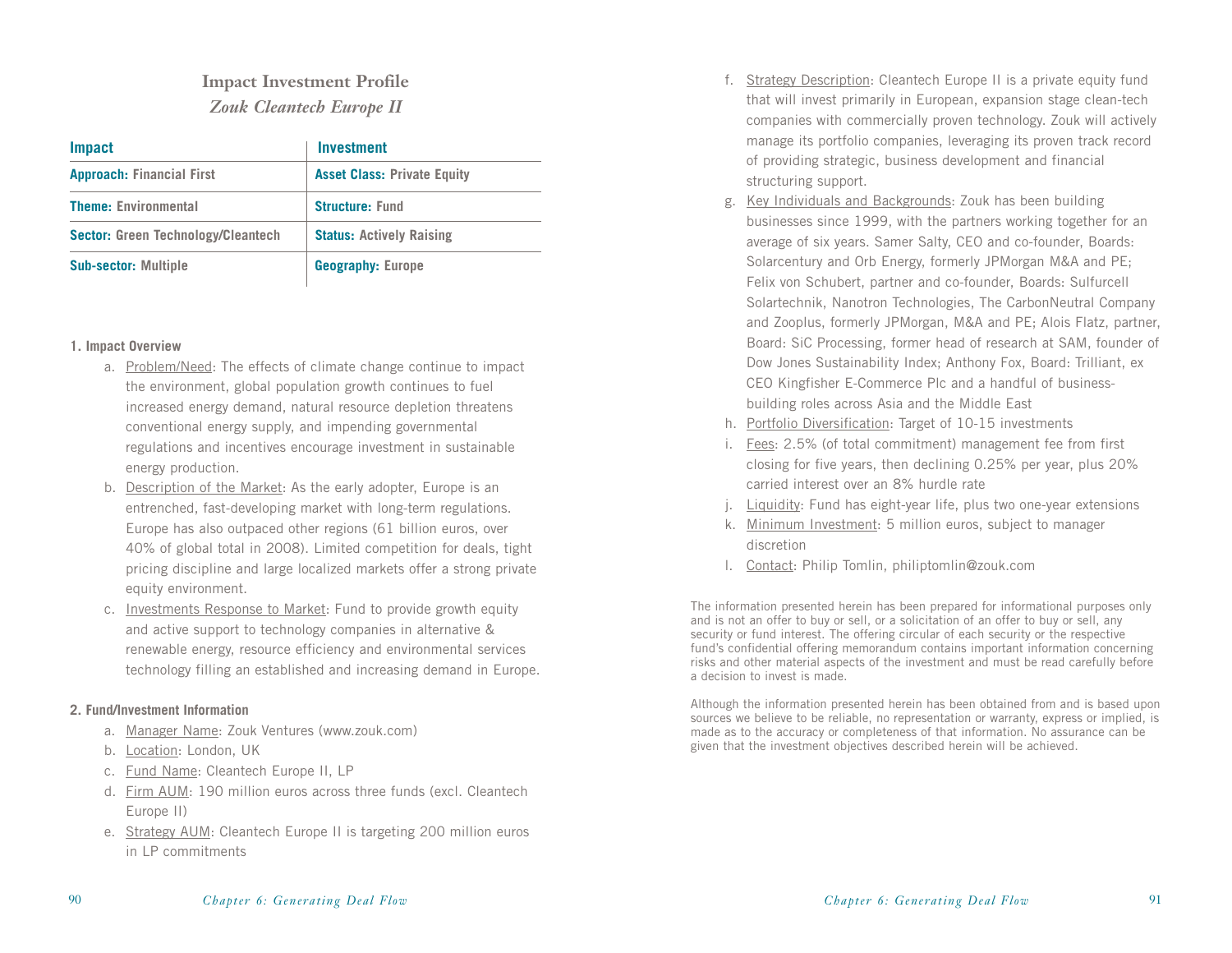# UNEP FI's Environmental and Social Responsibility Observatory

The United Nations Environment Programme Finance Initiative (UNEP FI) is a strategic public-private partnership between UNEP and the global financial sector. UNEP FI works with over 180 banks, insurers and investment firms, and a range of partner organizations to understand the impacts of environmental, social and governance issues on financial performance and sustainable development. Through a comprehensive work program encompassing research, training and region-specific activities, UNEP FI carries out its mission to identify, promote and realize the adoption of best environmental and sustainability practices at all levels of financial institution operations.

In support of its efforts, UNEP FI has embarked on the development of a case study database — the Environmental and Social Responsibility Observatory (ESRO). ESRO will be an innovative online database for financial analysts, investors and lenders looking for case studies at the intersection of commercial finance, investment and sustainability. Ranging across geographies, industries and sustainability issues, these case studies can demonstrate the financial benefits of appropriate environmental and social risk management in financial decision-making. The database should prove to be a helpful tool for impact investors as they evaluate a landscape of historical transactions, identify experienced players and source new opportunities. For additional information, visit www.unepfi.org.

Generating deal flow is an ongoing and evolving process. Investment managers, product designers, intermediaries and often impact investors themselves are continually developing offerings to harness the scale and power of capital markets to deliver solutions to the social and environmental challenges faced by society. These efforts are not only underway

in the boardrooms of the traditional financial or philanthropic centers, but are occurring at the grassroots level throughout the developing world, where many of the desired "impact" objectives are felt in real time. This results in deal sourcing being a global effort as impact investors seek opportunities to satisfy their desired levels of financial return AND social/ environmental impact.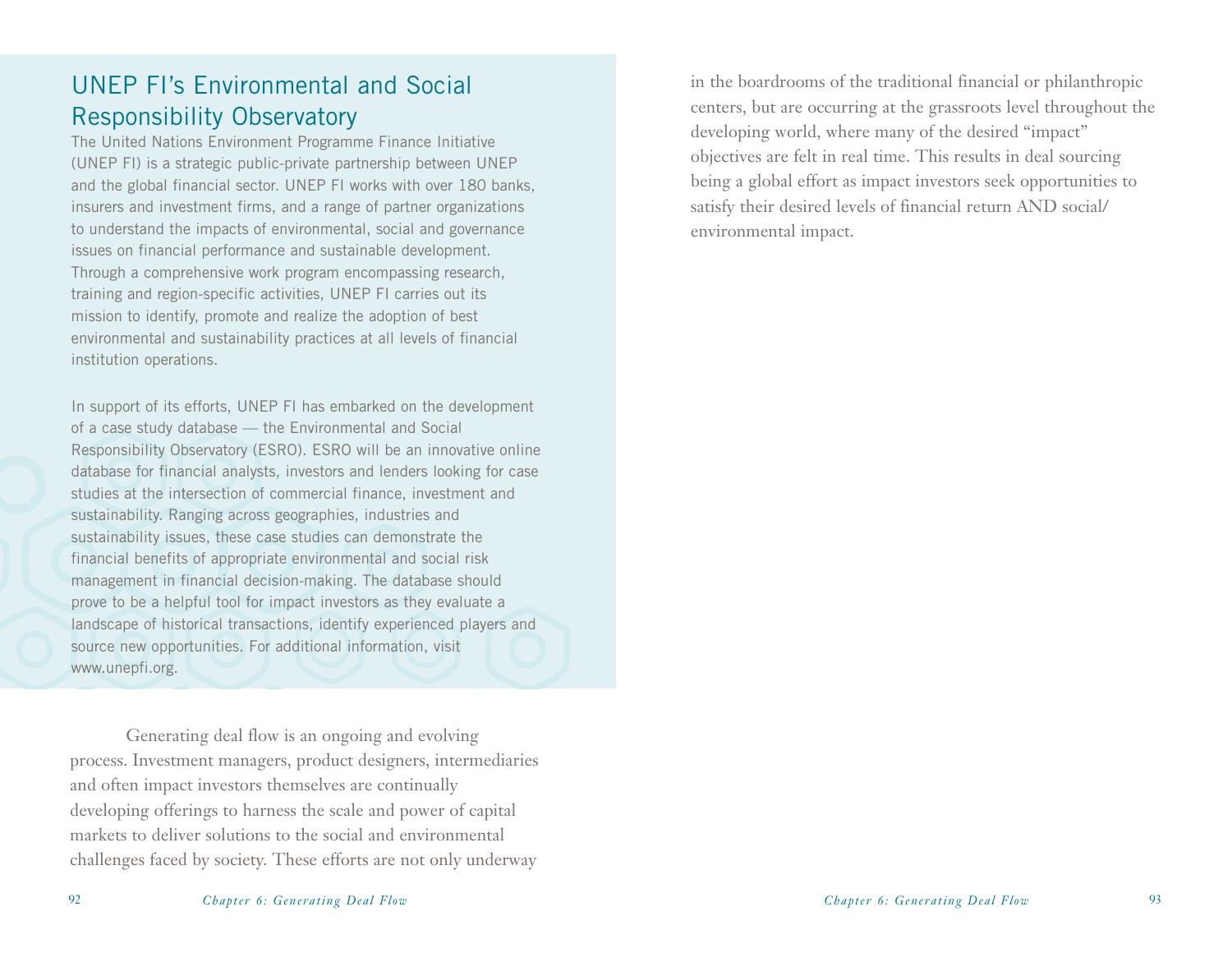# Chapter 7: Analyzing Deals

| <b>Establish Strategy</b>                     |                                          |                         |                                                               |                                 |                         |                                  |  | <b>Implement and Maintain Strategy</b> |  |
|-----------------------------------------------|------------------------------------------|-------------------------|---------------------------------------------------------------|---------------------------------|-------------------------|----------------------------------|--|----------------------------------------|--|
| Articulate<br><b>Mission</b><br>and<br>Values | Create<br><b>Impact</b><br><b>Themes</b> | Define<br><b>Impact</b> | <b>Develop</b><br>Impact<br><b>Investing</b><br><b>Policy</b> | Generate<br>Deal<br><b>Flow</b> | Analyze<br><b>Deals</b> | <b>Evaluate</b><br><b>Impact</b> |  |                                        |  |

# Diligence of Impact Investments

Due I<br>Due dili<br>of impac<br>to answer<br>What<br>Now de Is this Due diligence is your organization's research and investigation of impact investment opportunities. A first step in this process is to answer threshold questions such as:

- What is the impact investment thesis for this opportunity and how does it further specific impact goals?
- Is this a financial first or impact first investment?
- Who are the principals involved in the investment?
- Does the transaction leverage other sources of capital?
- What are the impact and financial risks and how are they distributed?
- Will this investment enable a project to happen that otherwise would not?
- Are there behavioral finance aspects you should consider?
- Does the investment raise reputation or policy issues?
- Where would this transaction fit in your overall asset allocation?

After an initial review, you and/or your financial advisor will complete a full review of the financial statements or offering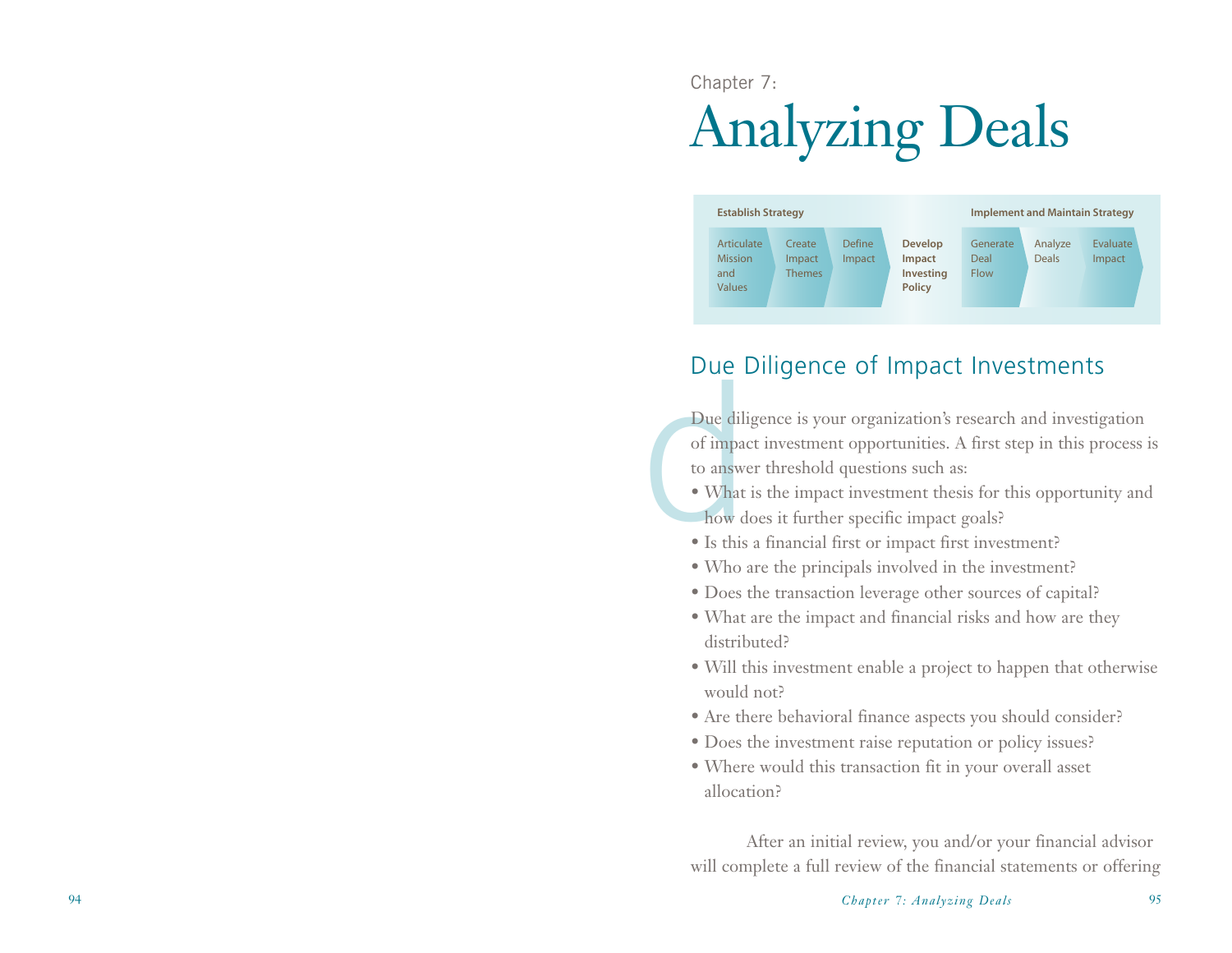documents and other relevant organizational materials as well as project-specific documentation such as projections and business plans. For some impact investment opportunities, it is possible to purchase "off-the-shelf" financial analysis from third party providers. Keep in mind that structured investments such as project financings, loan funds or investment in private equity funds will require a more customized financial analysis. A clear assessment of the quality of the management team is a key element of the due diligence. When investing in an intermediary, it is necessary to assess the fund manager's ability to find portfolio companies and projects that fit your impact and investment goals. You may look to a fund manager's previous track record with placing and exiting investments as one indicator of future success.

In general, financial advisors and other investment intermediaries will be more comfortable assessing the financial risk of the investment. The due diligence process for impact investments also needs to consider potential "impact risks" and their mitigation. Careful consideration of the mission-alignment of the management is crucial. So too is attention to the governance structure of the fund or company and how it will inform the inevitable trade-offs that successful impact investments encounter between opportunities for financial gain and impact. For direct investments, this additional due diligence can add substantial transaction costs. The deeper engagement by investment principals which this approach necessitates should be seen as more than simply an increase in research costs. Engagement with the management team often provides additional motivation and reward for the impact investor as well as for the investment. Options are also available to reduce transaction costs, most notably by investing through an established intermediary that aggregates investors' capital, such

as the case of the Triodos Sustainable Trade Fund described below.

### Investment Processes

#### **Calvert Foundation:**

Because the Calvert Community Investment Note is a debt instrument, Calvert Foundation's due diligence is based on an intensive credit underwriting that examines the applicant's credit quality, considering organizational history and mission, management and board, operating capacity, asset quality, and capitalization, among other criteria. This due diligence is performed by a team of outside analysts and is supported by an experienced in-house team. The foundation performs annual due diligence on all of its borrowers in order to remain fully apprised of their financial positions and operating conditions. Quarterly financial statements are required of all borrowers. For borrowers on the Watch List, additional monitoring is performed.

Based on the due diligence process, Calvert Foundation allocates a specific risk-rating category to each investment to determine the loan loss provision associated with that investment. Specific loan loss reserve requirements have been established for each internal risk tranche in the portfolio. Calvert Foundation's Board Investment Committee carefully monitors repayment history and actual experience to ensure the overall portfolio is performing and reserved appropriately. Individual positions are constantly reviewed for creditworthiness against the above guidelines and for the social impact the loans are creating.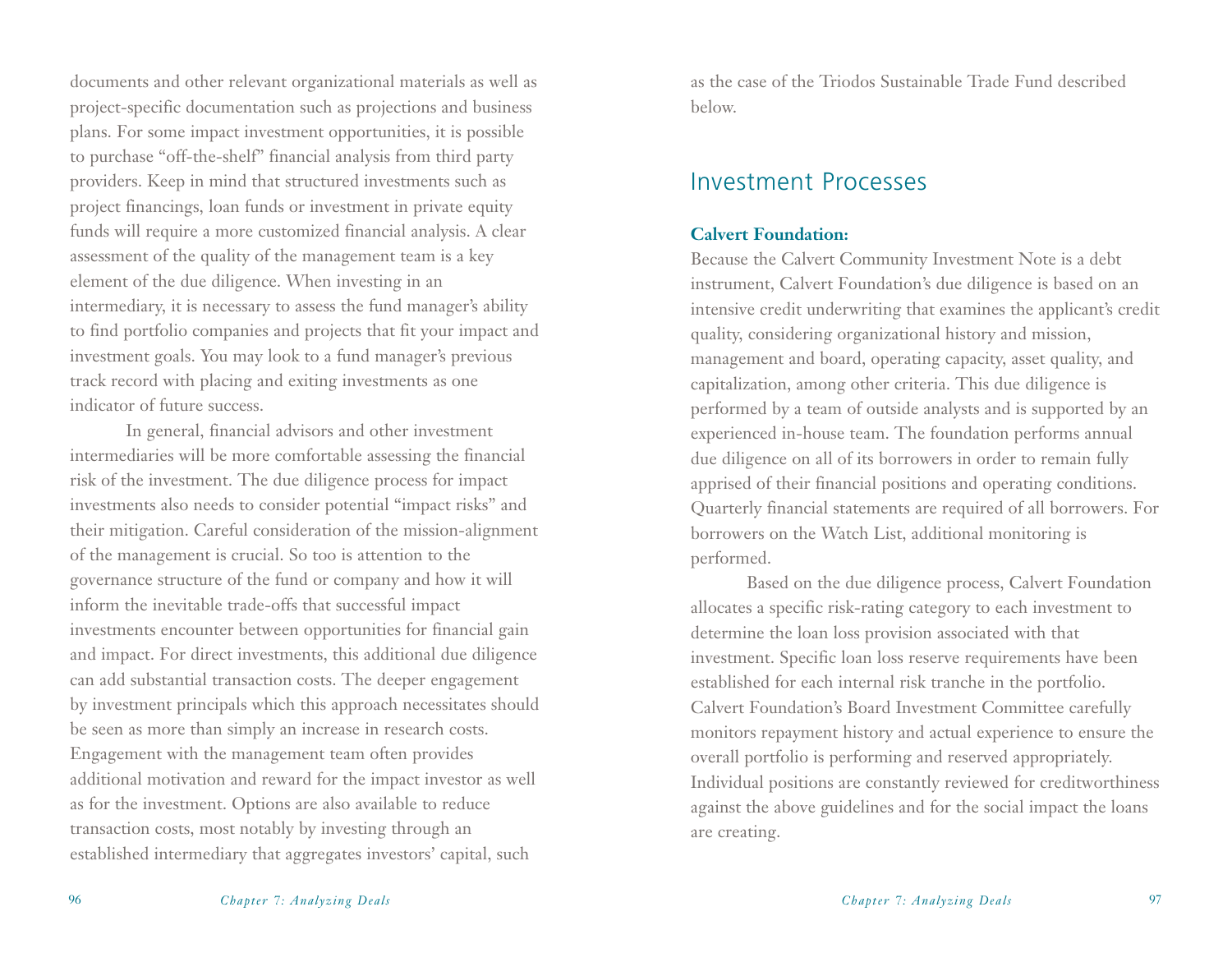#### **KL Felicitas Foundation:**

At KL Felicitas, the investment process follows a clear flow chart identifying the critical path action items and responsibility among the trustees and their advisors. The process varies depending on the type of impact investing (Sustainability Investments, Mission-Related Investments, Program-Related Investments and Social Component Investments). You can find detailed process descriptions at www.klfelicitasfoundation.org. KL Felicitas' MRI Evaluator tool is designed to work in conjunction with a formal investment due diligence process. It allows a foundation to assess, document and define roles for evaluating any given investment opportunity in the areas of:

- Investment structure, portfolio implications and financial performance reporting;
- Alignment with Mission or Purpose; and
- Establishing Mission 'Impact' criteria.

Impact investors may be as detailed as they like in documenting responses to the Evaluator tool questions. A scoring system is included for each question, allowing the impact investor to establish a more objective framework for evaluating impact investments. It is important to document a pass or fail scale for scoring results. KL Felicitas uses a very simple scoring system of -1, 0, and +1 to determine if a given investment is compliant, neutral, or not compliant with the various guidelines and objectives as expressed in the questions of the Evaluator tool.

#### **RSF Social Finance's Core Lending Investment Process:**

Loan inquiries are initially vetted by RSF's relationship managers and, once qualified, the due diligence is prepared. This work includes traditional loan underwriting, but also

evaluates the social entrepreneur's intention for beginning the business, potential exit strategies, and plans for improving production and supply chains from a social impact perspective. The Credit Committee reviews first the intention(s) of the entrepreneur and the social impact to ensure alignment with RSF's values and strategic plan, and then the underwriting is reviewed. If approved, RSF has a board-approved Loan Authorities Matrix for obtaining the required signatures for closing. Day-to-day management of loan clients is the responsibility of the individual relationship managers.

# Pico Bonito Investment Process

#### **KL Felicitas' investment in Pico Bonito followed these steps:**

- The Kleissners visited one of EcoLogic's projects in Guatemala and were impressed by the organization's approach and results.
- When one of EcoLogic's founders alerted the Kleissners of an investment opportunity in a 'spin-off' called Pico Bonito, the Kleissners were interested in learning more.
- Initial high level due diligence with the founders of Pico Bonito indicated that this could be a Mission-Related Investment (financial first investment), as the overall goals of Pico Bonito were very much in alignment with the mission of the foundation. The Kleissners asked their investment advisor to complete appropriate financial due diligence.
- The financial due diligence resulted in a recommendation to reevaluate this possible investment as a Program-Related Investment or impact first investment.
- Based on the rest of the due diligence process, the board approved a Program-Related Investment into Pico Bonito as well as a grant to EcoLogic.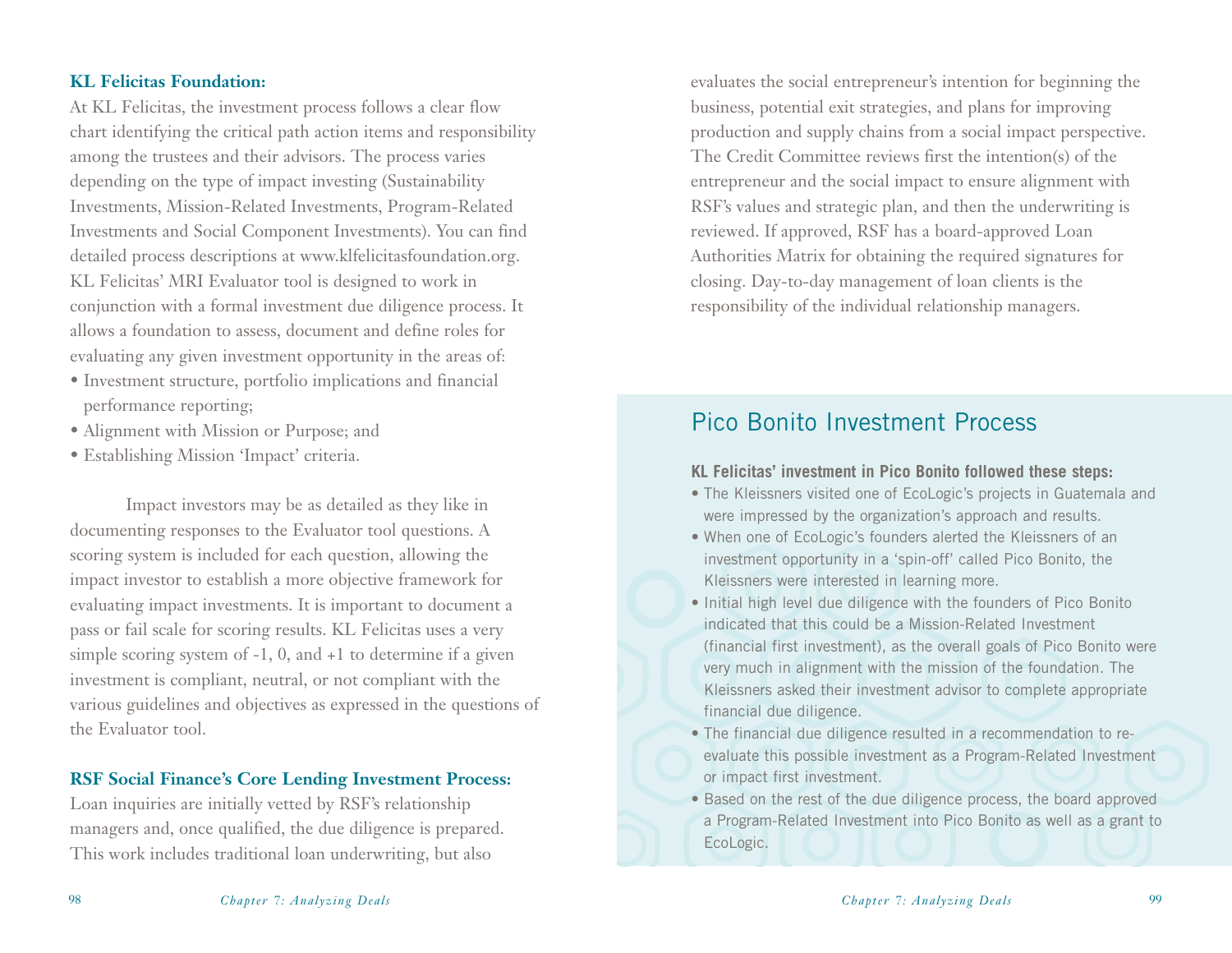# Due Diligence Case Studies

At the core of the due diligence process is the analysis of the underlying impact investment business models and risks. We have included the Triodos Sustainable Trade Fund (TSTF) and the Indian healthcare social enterprise Dial 1298 for Ambulance in order to provide a deeper understanding of impact first business models and the aspects of due diligence an impact investor might undertake. In each case we have outlined the organization's mission, the problem they are addressing, their business model and the challenges and opportunities they face. TSTF is a guarantee fund providing financing to fair trade producers around the world. Dial 1298 for Ambulance is an operating social enterprise. If your impact investment is made through a fund, the underlying social enterprises in the fund's portfolio will also have to be analyzed because your desired social and environmental impacts are created at the enterprise level. We have selected Dial 1298 for Ambulance to demonstrate the components of a social enterprise investment opportunity.

#### **Triodos Sustainable Trade Fund — C A S E S T U D Y**

#### **Background Brief**

Triodos Sustainable Trade Fund (TSTF) provides trade financing for certified fair trade and organic (CFT/O) producers. The fund provides developing world CFT/O farmers and farmer cooperatives willing to adopt more sustainable methods with a cash flow bridge loan from the start of the harvest season to the receipt of revenue from exported goods. These loans are collateralized by the receivables under the export contracts. Investors can participate by either providing a guarantee or a subordinated loan. TSTF is a special purpose fund of Triodos Bank, a leading sustainable bank in Europe. TSTF grew out of Triodos Bank's prior efforts in microfinance and trade finance for producers in developing countries.

#### **Mission**

Triodos Bank's mission is to help create a society that promotes people's quality of life and that has human dignity at its core; to enable individuals, institutions and businesses to use money more consciously in ways that benefit people and the environment and promote sustainable development; and to offer its customers sustainable financial products and high quality service.

#### **Problem and/or Need**

The most significant challenge commonly faced by farming industry participants is the bridging of cash flow from the start of the harvest season to receipt of revenue from exported goods. Farmers and cooperatives often lack the capacity to adequately train and manage farmers and employees. They often also have limited access to international and/or domestic capital markets, and lack the knowledge required to address increasing demands for their goods. From 2005 to 2006, there was a 41% increase in consumer expenditures on fair-trade certified products, according to the Fairtrade Labelling Organizations (FLO) — with cocoa, coffee and tea demand leading growth figures. The nations served by TSTF are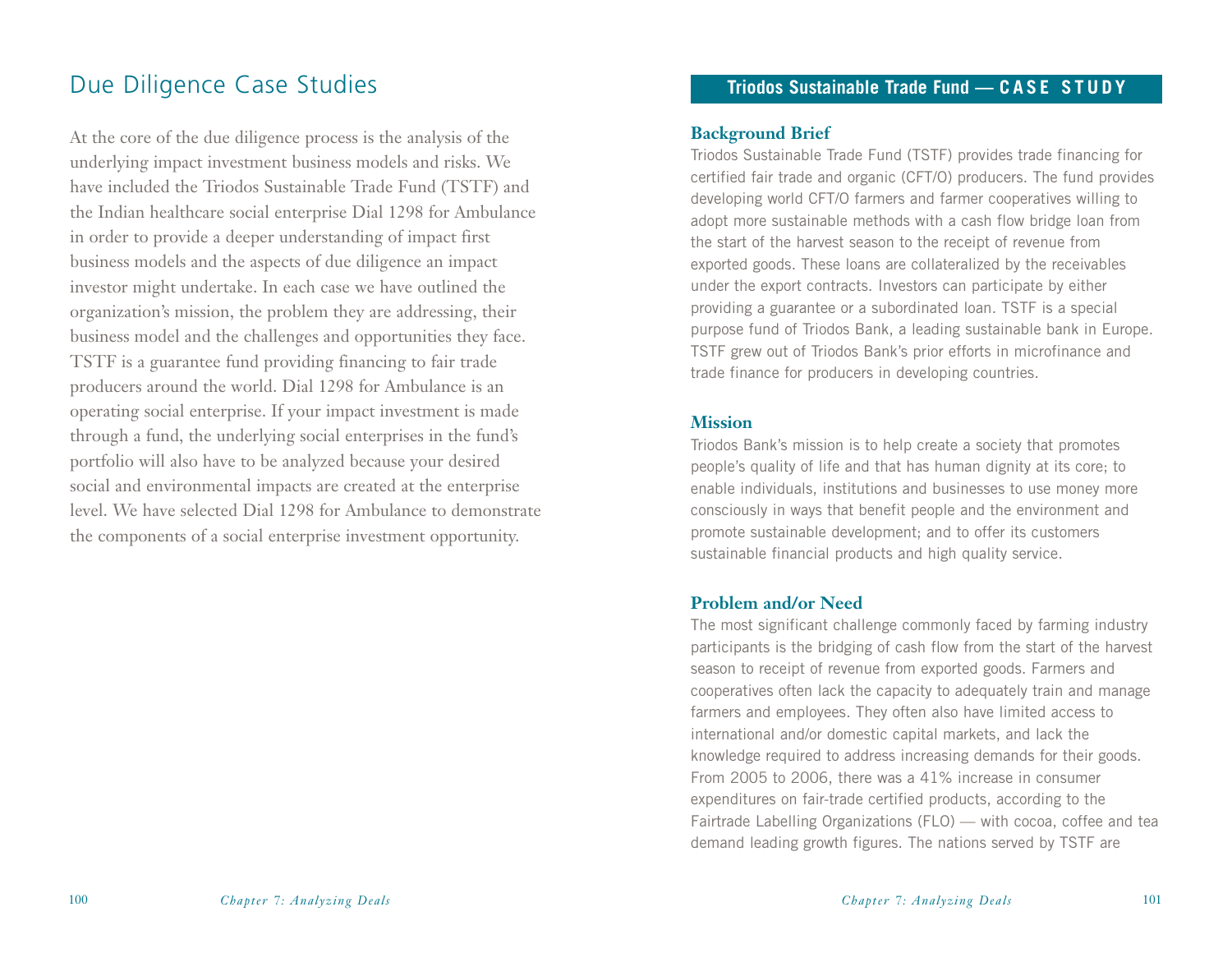underdeveloped as defined by the OECD. Often, they have significant obstacles to foreign investment, including underdeveloped or inadequate banking and securities industry regulations, unstable or high levels of inflation and significant foreign currency risk.

TSTF's opportunity exists because developing countries are and have been underserved by traditional financial capital markets. In industrialized countries, it is typical for merchants to obtain trade financing to provide cash flow before and in anticipation of sales of their goods. In developing countries, there is often no such financing available, nor is there any price guarantee once the selling/exporting season begins.

#### **Business Model**

#### **The Investors**

The Triodos Sustainable Trade Fund has raised 8 million euros of guarantees and is actively seeking to raise additional subordinated loans. Investors in the fund place euro-based deposits (minimum of 250,000 euros) with Triodos Bank (TB), which currently pays between 2% and 3%. The deposits are then pledged and provided as guarantees for the bank thereby leveraging the funds by a factor of three. The bank then lends these enhanced proceeds to the Triodos Sustainable Trade Fund. Due to the low profitability of such a trade finance portfolio and the inability of TSTF to offer a reasonable riskadjusted return to its investors, the Fund is structured as a not-forprofit foundation.

The Fund makes a gross margin of around 2.5% and a net margin of around 1% on the loans disbursed to borrowers. The fund is also subject to a 2.5% fund management fee on loans disbursed to Triodos Investment Management BV. The costs are passed on to the Fund's clients as an administration fee.





In the event of default by underlying borrowers to the TSTF, the losses are shared by and charged to the pledged deposits (guarantors) held by Triodos Bank. Over the past five years, according to Triodos, only two losses have been reported, amounting to less than 1% of the average amount of loans disbursed. It is important to note that although Triodos Bank provides three times leverage to the TSTF, investors' capital at risk is equal only to the amount of their deposit.

The performance (likelihood of default) of guarantees is uncorrelated to other securities, as its interest payments are dependent on successful harvests in emerging markets. The risks therein are isolated from capital markets in industrialized countries, and as such the security provides portfolio diversification.

#### **The Borrower**

The start of the loan period coincides with the start of the harvesting season and may continue until the last shipment of the exported products. Usually the loan duration is between 6 and 12 months.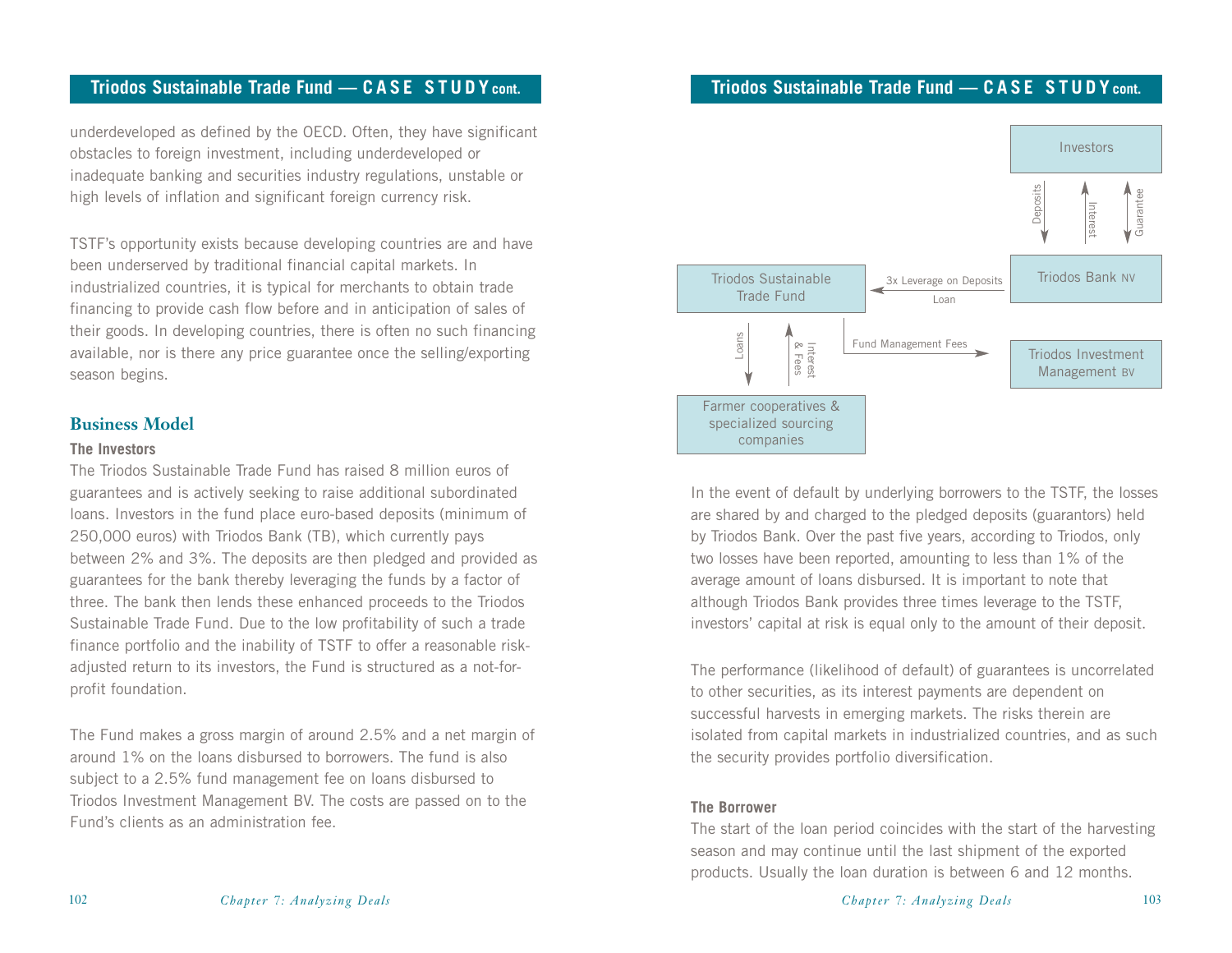#### Triodos Sustainable Trade Fund — CASE STUDY cont. Triodos Sustainable Trade Fund — CASE STUDY cont.

Amounts financed depend on the cash-flow needs of the exporting company and are based on a percentage of the value of the export contracts. For fresh crops this percentage is generally no more than 40%. For less vulnerable produce, such as coffee and cocoa, this percentage can be as high as 60%.

Triodos Sustainable Trade Fund charges a floating interest rate, consisting of the 1-month Euribor or Libor rate, plus a client specific interest spread. The loan is generally denominated in the currency of the export contract, typically either in euros or US dollars. After all conditions stipulated in the loan agreement are fulfilled, the loan amount is either disbursed in full or in tranches. Collateral beyond the receivables related to the export contracts is usually not required.

When payment under the export contract becomes due, the buyer transfers his payments into a Triodos bank account. Triodos withholds a certain percentage of these payments as repayment of the loan and transfers the remaining amount into the account of the exporting company.

#### **Social & Environmental Impact**

According to Triodos Investment Management's (TIM) metrics, guarantees supporting the TSTF have a multiplier effect in terms of their impact on exporting contract value financed, sales revenue generated by farmers and premium income earned by farmers. TIM projects that every euro pledged as a guarantee will result in three euros disbursed as loans, five euros worth of sales generated by farmers, and 0.4 euro of premium income earned annually by farmers. The result is that farmers' premium income will amount to 40% of guarantee amounts. As such, a 500,000 euro guarantee will result in approximately 200,000 euros of premium income to farmers, benefiting approximately 5,000 farmer households, 25,000 family members, and sustaining approximately 12,000 hectares of certified organic land.

#### **Challenges and Opportunities**

The activities of the Triodos Sustainable Trade Fund, as with any trade finance investment strategy, are exposed to multiple risks. Triodos analyzes the risk associated with production, non-delivery, debtor, trade dispute and defaulting buyer, to name a few, in constructing their loan portfolio.

The guarantors are exposed to this risk, inherent in farming in developing countries, through TSTF as an intermediary. In the event of a natural disaster or a poor crop yield, exports to merchants will be reduced, and in turn their payments to TSTF will be reduced, and the losses charged pro rata to guarantors. Although this risk is uncorrelated with other market-related risks to which guarantors will be normally exposed, this "export risk" can be significant. Triodos has successfully mitigated these challenges due to their extensive experience and successful track record in the areas of microfinance and trade finance, as demonstrated by their management of Hivos-Triodos Fund, Triodos Doen Foundation and the Triodos Fair Share Fund. Over the past five years, according to Triodos, only two losses have been reported, amounting to less than 1% of the average amount of loans disbursed.

Guarantees with Triodos Sustainable Trade Fund represent exposure to an illiquid cash allocation. All deposits are euro-denominated, which offers an element of foreign exchange risk and/or exposure for non-EU investors. Although the investment does pay a fair cash return, it does not offer an appropriate risk-adjusted rate of return for *traditional* investors, as guarantors are not compensated beyond the interest rate on their deposit for the risks inherent in the fund. In addition, the return received in any given year is subject to any deductions from offset loans or operating losses generated by Triodos Sustainable Trade Fund.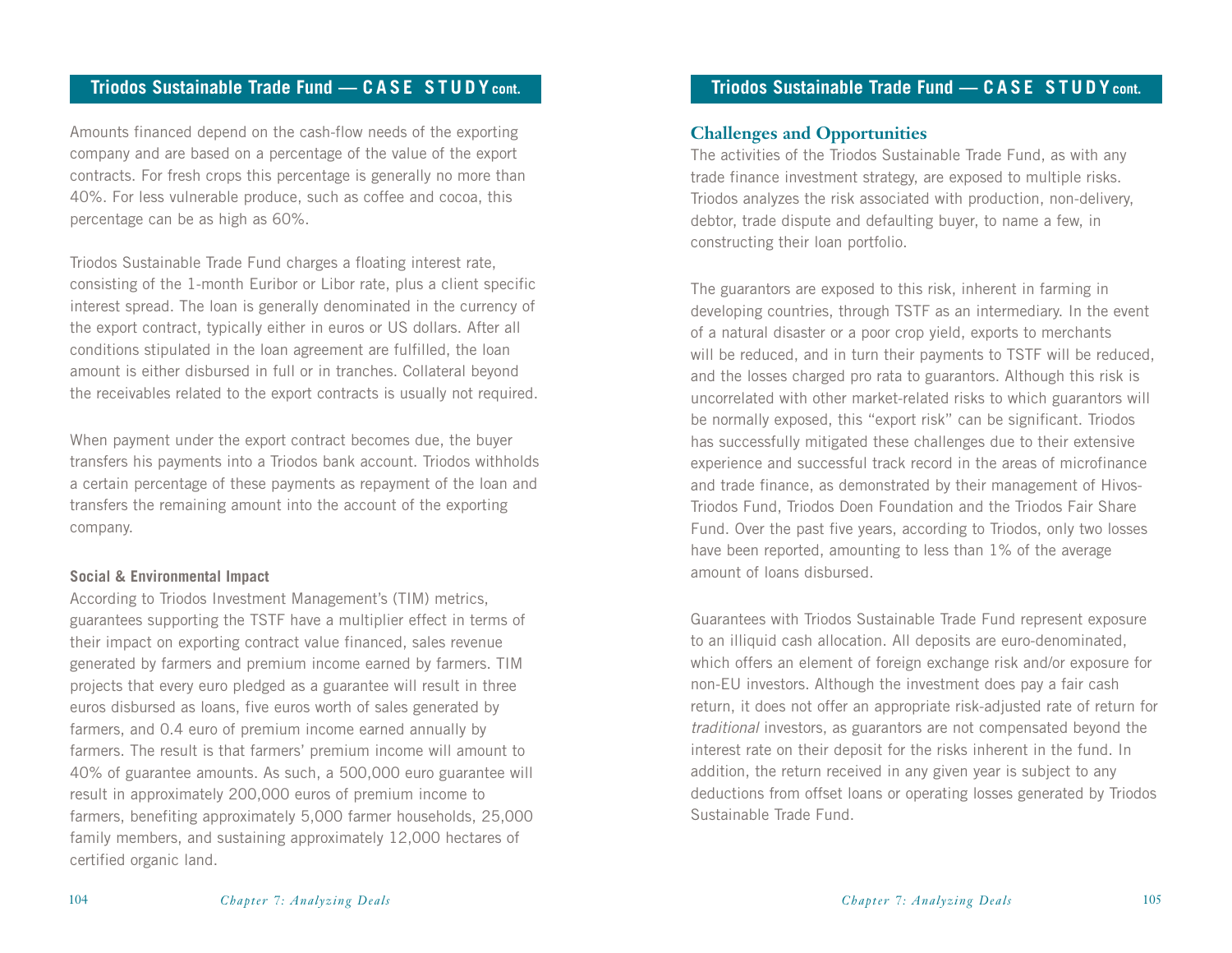#### **Conclusion**

For the impact investor seeking to maximize the social and environmental benefits of supporting trade finance for fair trade certified and organic goods, the Triodos Sustainable Trade Fund offers a compelling investment opportunity. Additionally, US foundations may consider qualifying, if appropriate, an allocation to the fund as a Program-Related Investment due to the fund's impact first focus.

The information presented herein has been prepared for informational purposes only and is not an offer to buy or sell, or a solicitation of an offer to buy or sell, any security or fund interest. The offering circular of each security or the respective fund's confidential offering memorandum contains important information concerning risks and other material aspects of the investment and must be read carefully before a decision to invest is made.

Although the information presented herein has been obtained from and is based upon sources we believe to be reliable, no representation or warranty, express or implied, is made as to the accuracy or completeness of that information. No assurance can be given that the investment objectives described herein will be achieved.

#### **Background Brief**

Dial 1298 for Ambulance (Dial 1298) provides a private, reliable, round-the-clock emergency ambulance response for residents in select cities within India. It utilizes a tiered pricing, cross-subsidy model to ensure access for all regardless of ability to pay. Based on the success of its Mumbai initiative, Dial 1298's principals have begun rolling out service to the top 10 cities with populations over one million within India.

#### **Vision and Mission**

Dial 1298's vision is "to assist saving human lives by becoming the leading network of life support ambulances in India." Dial 1298's mission is threefold: provide the best quality life support ambulance service as fast as possible to the patient; meet the emergency medical service needs by providing an easy to remember phone number; and provide self-employment for those with a passion to save lives.

#### **Problem and/or Need**

In India, there are more than 37 cities with one million plus population and 35 of these cities have no organized emergency medical services (EMS). Seventy-two percent of these city dwellers are estimated to have the capacity to pay for emergency medical services if available. Based on research conducted by Dial 1298, Mumbai has approximately 60,000 emergency cases per month (2,000 cases per day), 10% of which are served by ambulances. In addition, around 16,000 planned medical transfers occur on a daily basis, of which only 5% are through ambulance services. Of this potential market, Dial 1298 receives on average 50 calls a day. Other ambulance service providers in Mumbai include Nulife, Life Jet, and Ambucare. The remaining (almost 90%) of ambulance services are provided by single ambulance owners, hospitals, NGOs and government agencies.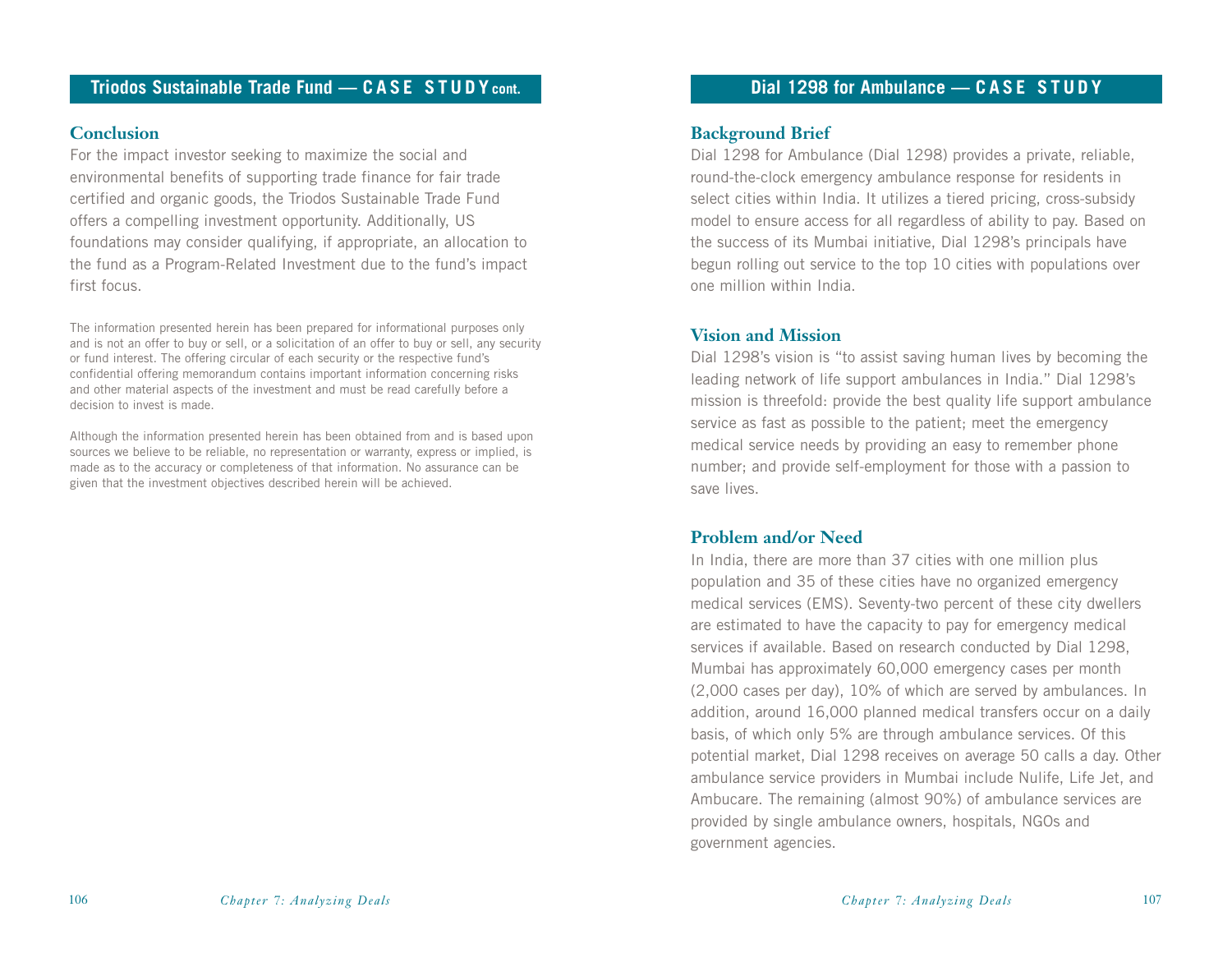Mumbai, location of Dial 1298's first rollout, is a city of 16 million people, yet it historically lacked any reliable ambulance or emergency medical response service. Private cars, autorickshaws, taxis or van "ambulances" with no medical equipment or trained technicians were typically used to take patients to a hospital. Without the benefit of medical personnel, these ambulances often end up functioning only as hearses. The poor suffer disproportionately from the lack of these services because they face greater transportation challenges and are less able to pay. Prior to Dial 1298, the concept of single number calling for an ambulance service was nonexistent. Also, the response time for other services was typically very high; these services were not professionally managed; and there were no communication links between the ambulances and the hospitals.

Historically and constitutionally, the provision of public health care is the state governments' responsibility. However, EMS is excluded from both the preventive care and hospital care divisions within the health care system and is grouped under Disaster Management (Department of Revenue). Thus, EMS is currently not a priority service for the government. Additionally, ambulance service is not currently covered under health insurance plans.

#### **Business Model**

Dial 1298 for Ambulance proposes to address the need of emergency medical services in the top 10 cities in India by building a fleet of ambulances managed by a 24/7 call center that will respond faster to emergency calls, cost less than the competition and provide a cleaner, better equipped and better managed service. Dial 1298 offers two types of ambulances: Basic Life Support and Advanced Life Support. All ambulances are completely equipped (suction machine, resuscitation kit, oxygen and an inventory of emergency medicine). The Advanced Life Support ambulances also offer defibrillator, ECG, cardiac monitor and portable ventilator. All ambulances are crewed with a paramedic, driver and a helper trained

#### Dial 1298 for Ambulance — CASE STUDY cont. Dial 1298 for Ambulance — CASE STUDY cont.

by programs certified by the American Heart Association and New York Presbyterian Hospital.

#### **Tiered Pricing Cross-Subsidy Model**

Dial 1298's business model is based on tiered pricing with crosssubsidies. Some customers pay less than the marginal cost of producing these goods or services, while other customers pay higher than the marginal cost. $^{11}$  A portion of the revenues generated from selling goods or services to customers able to pay the full price are used to subsidize those unable to cover any or part of the full cost of service. Dial 1298 employs a sliding price scale: wealthier customers, selecting the more expensive hospitals, pay the full rate for an ambulance ride, while the poor receive a deep discount — up to 50% off — or free service.

Dial 1298's business model targets a ratio of paid to free ambulance trips of 80 to 20. There are two classes of free transport: the transfer of road traffic accident victims to the nearest hospital and the transfer of mass casualty victims (terrorist acts, train accidents, etc.). Currently, although 20% is the upper ceiling of free or subsidized services in their business model, these types of calls equate to approximately 15% of all trips.

#### **Growth Plans**

Based on the successful rollout in Mumbai, Dial 1298 plans to scale across India by first establishing a presence in Kerala. Individuals and corporations have begun to donate ambulances to Dial 1298 as they see that this is a truly efficient and accountable way of providing life-saving emergency services to the poor. Dial 1298's model has the potential to be replicated not only in other Indian cities, but also around the world.

Dial 1298 is now being asked to bid on and is winning government contracts, something that did not exist when the firm was founded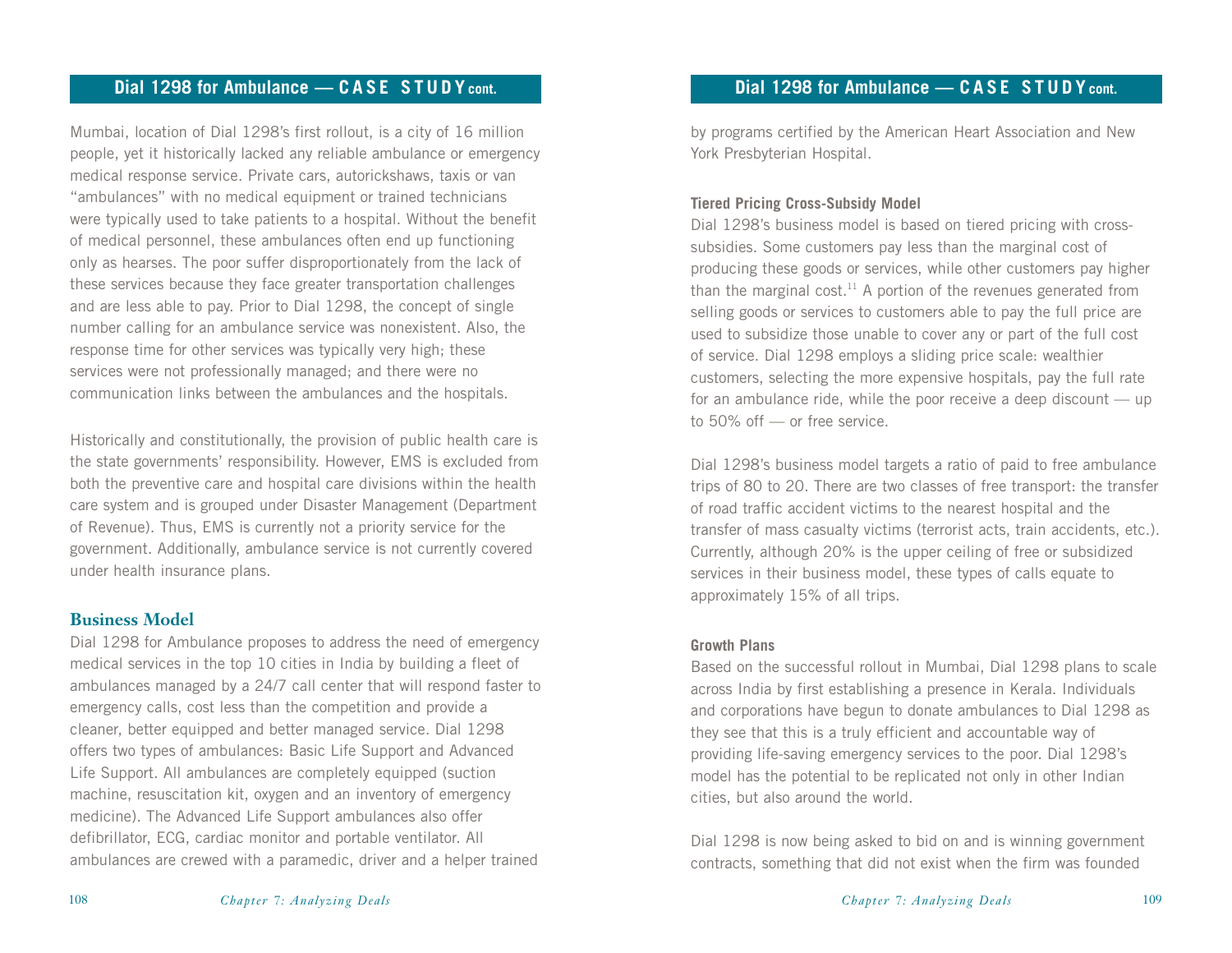#### Dial 1298 for Ambulance — CASE STUDY cont. The Context of Dial 1298 for Ambulance — CASE STUDY cont.

three years ago. These contracts add a new revenue stream to Dial 1298 over and above the user fee and donations from corporate sponsors for the purchase of ambulances.

Growth drivers relevant to the success of the Dial 1298 model include: increasing consumer awareness resulting in a need for a wide range of high quality emergency medical care; growth of communication technology and infrastructure; and entry of private health insurance companies to change the face of healthcare service.

Revenue drivers include: trips per day per ambulance; price charged per trip; and proportion of emergency services to basic services.

Cost Drivers include: fuel, which constitutes more than 9% of revenues; depreciation, which forms a significant part of overall costs and is presently at about 60% of total revenues (however depreciation cost will reduce to 11% of total revenues by 2011–12 as most of the capital expenses will be fully amortized); and payroll — ambulance-related salaries will account for about 21% of total revenues by 2011–12 (currently about 28%).

#### **Financial Returns**

Revenues were \$1.98 million in 2008 and are expected to reach \$3.3 million in 2009 and \$ 3.8 million in 2010. <sup>12</sup> The financing dynamics for Dial 1298 involves purchasing the ambulances through the use of \$1.5 million in equity obtained in 2007 from Acumen Fund, a non-profit global venture fund and one of their key investors. Acumen Fund has a significant, minority equity position in Ziqitza Health Care Limited, parent company of Dial 1298. Dial 1298 is working on a second round of funding. Acumen Fund will invest additional funds to maintain its holdings. New investors are expected to hold a minority interest and Dial 1298's founders are expected to hold less than 50% of the company.

#### **Social Returns**

While the service may need subsidies or budgetary support in rural areas, Dial 1298 appears to be fully capable of addressing the emergency medical services market needs in urban India, especially in the top 20 cities in India. As 20% of the services of Dial 1298 are estimated to be offered free of cost or at subsidized rates, this investment provides an opportunity to extend quality healthcare to a significant portion of the urban poor in India (estimated to be 5.2 to 8.7 million people in Mumbai alone). The rollout of a high-quality, affordable life-saving ambulance network in Mumbai should create a great deal of value for consumers in terms of providing adequate health care in a timely, sustainable and cost-efficient manner.

#### **Challenges and Opportunities**

Maintaining the projected customer mix will be a challenge. Dial 1298 is vulnerable if there is a precipitous drop in the percentage of fully-paid services, but the use of paid sponsors can potentially reduce this impact of a drop in paying customers. Raising capital to expand its operations may be a challenge if Dial 1298 seeks to raise capital from sources that view the lost revenues associated with the tiered pricing cross-subsidy model as reducing the prospective profitability of the company. Another possible challenge is competition that might target the higher-income portion of Dial 1298's customer base.

A major challenge ahead is education of the customer base. Even with efficient systems in place, Dial 1298 needs to educate people of all income levels about their services and the advantages of using an ambulance. The company is developing marketing campaigns to raise awareness about the importance of calling an ambulance in an emergency and effecting behavioral changes in the populace (e.g., "Save a life! Make way for an ambulance!"). Making Dial 1298's telephone number easier to recall during emergencies is also a high priority.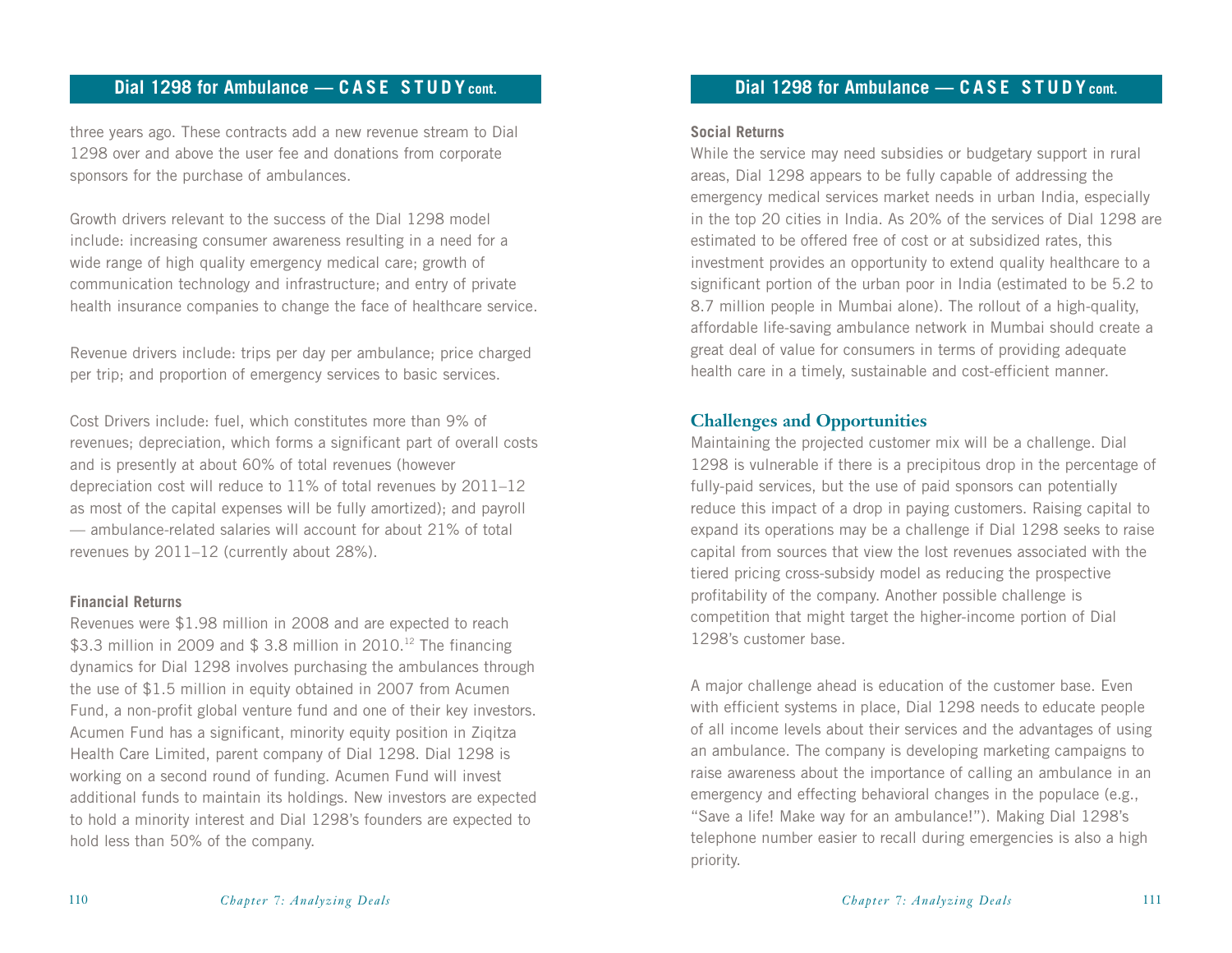#### **Dial 1298 for Ambulance — C A S E S T U D Y cont.**

Finally, there are myriad marketing challenges stemming from the tiered pricing cross-subsidy model, such as selling the same level of service to different customer segments at different prices. Normally, an organization confronted with these challenges would identify different marketing campaigns for these different customer groups. However, this is difficult for an early-stage company with sparse resources.

#### **Conclusion**

Dial 1298 has successfully implemented its tiered pricing, crosssubsidy business model. It has mitigated a number of the risks and challenges delineated above through its successful efforts to receive donated capital for ambulance acquisition, and through winning government contracts. At this writing, Dial 1298 is expanding its services to other Indian urban cities.

The information presented herein has been prepared for informational purposes only and is not an offer to buy or sell, or a solicitation of an offer to buy or sell, any security or fund interest. The offering circular of each security or the respective fund's confidential offering memorandum contains important information concerning risks and other material aspects of the investment and must be read carefully before a decision to invest is made.

Although the information presented herein has been obtained from and is based upon sources we believe to be reliable, no representation or warranty, express or implied, is made as to the accuracy or completeness of that information. No assurance can be given that the investment objectives described herein will be achieved.

# Behavioral Finance Reflections

As previously discussed, the behavioral approach emphasizes investors' reliance on heuristics, or rules of thumb, because they do not act in a fully rational manner. Some key issues impact investors should consider when researching an impact investment include: understanding their own heuristics; being able to separate their own bias from the facts as presented; and being able to gauge if the facts as presented are fully transparent.

In the case of Triodos and Dial 1298, two investors seeing the same set of facts might come to two different conclusions. One investor might see the impact metrics as representing the best possible case, while a second investor might feel the metrics are depicting only an average scenario. What one investor may see as an opportunity in an emerging market, another may see as too high a risk to warrant an investment.

Is there a market failure stemming from representativeness bias in the Triodos and Dial 1298 business models? One could make the case that representativeness bias explains the existence of both market opportunities. This bias could also stem from excessive reliance on stereotyping, for instance, leading to a general belief that poor people are unwilling or unable to repay debt or cover ambulance fees.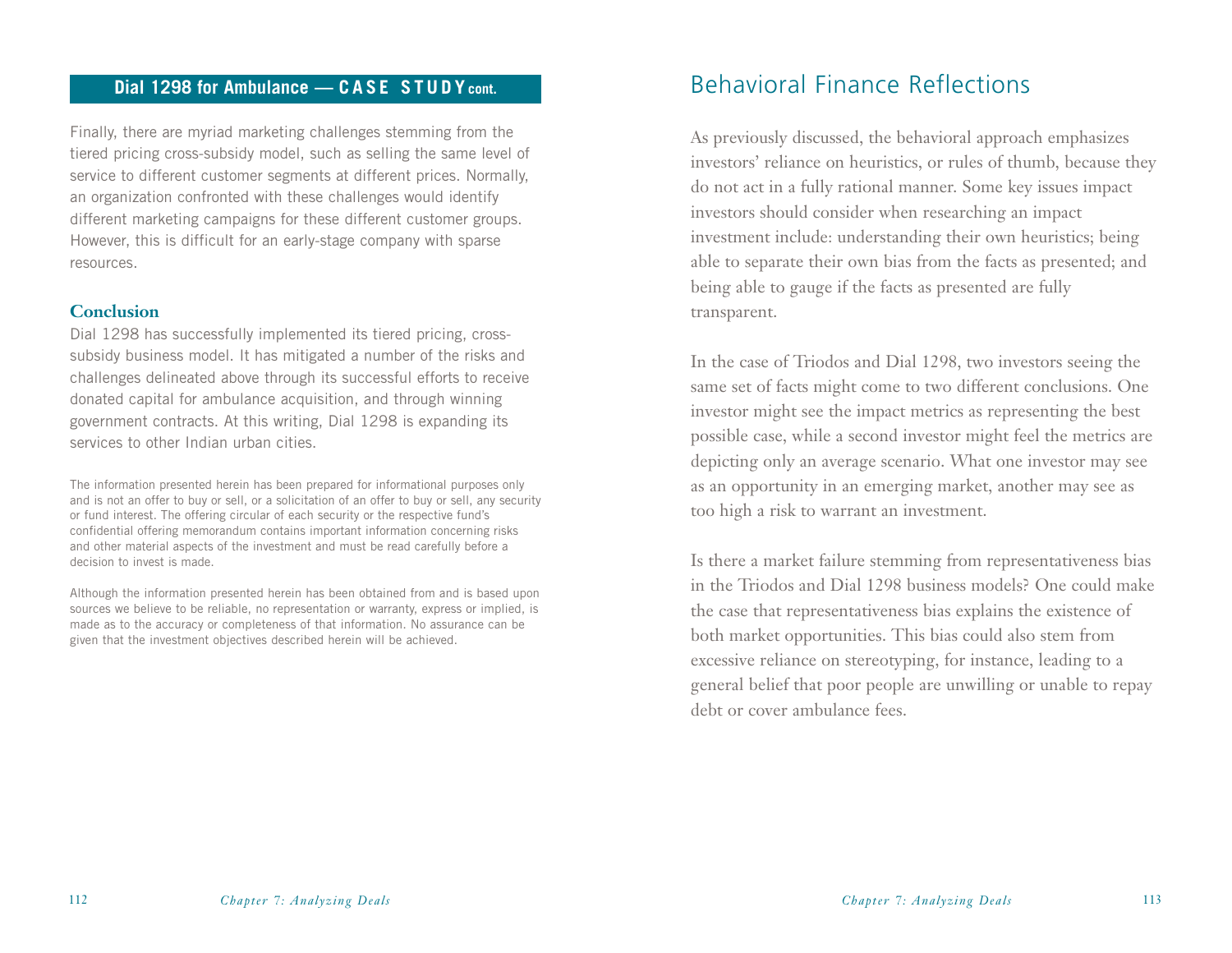Chapter 8:

# Evaluating Impact

|                                               | <b>Establish Strategy</b>                |                                |                                                        |                                 | <b>Implement and Maintain Strategy</b> |                           |
|-----------------------------------------------|------------------------------------------|--------------------------------|--------------------------------------------------------|---------------------------------|----------------------------------------|---------------------------|
| Articulate<br><b>Mission</b><br>and<br>Values | Create<br><i>Impact</i><br><b>Themes</b> | <b>Define</b><br><i>Impact</i> | <b>Develop</b><br>Impact<br>Investing<br><b>Policy</b> | Generate<br>Deal<br><b>Flow</b> | Analyze<br><b>Deals</b>                | Evaluate<br><i>Impact</i> |

# Defining and Measuring Impact

Defin<br>As an i<br>achievi<br>in mine<br>and use<br>investme<br>will un As an impact investor, you are seeking the best opportunities for achieving impact within specific impact themes. With this goal in mind, how can you capture the impact of your investments and use this knowledge to drive your future strategy and investment decisions? Impact investors who are philanthropists will understand the challenges of measuring the impact of their grantmaking and recognize that similar challenges will exist with measuring the social and/or environmental benefits of impact investing.

To better understand how your impact investments are creating social and/or environmental impact, it is essential to be very clear about measurement. A key notion is to differentiate outputs from outcomes. Outputs are results you can measure or assess directly. For example, outputs for a homeownership program would include the number of housing units built or renovated. Outcomes are the ultimate changes that we are trying to make in the world. For the home-ownership program, an outcome might be increased wealth and quality of life for lowincome earners. It can sometimes be difficult to evaluate

<sup>11</sup> See the University of Michigan's case study on Subsidies in Base-of-the-Pyramid Ventures, which includes a section on Dial 1298 for Ambulance: http://www.globalens.com/casedetail.aspx?cid=1428767

<sup>12</sup> Dollar figures based on an exchange rate of 48 INR to 1 USD.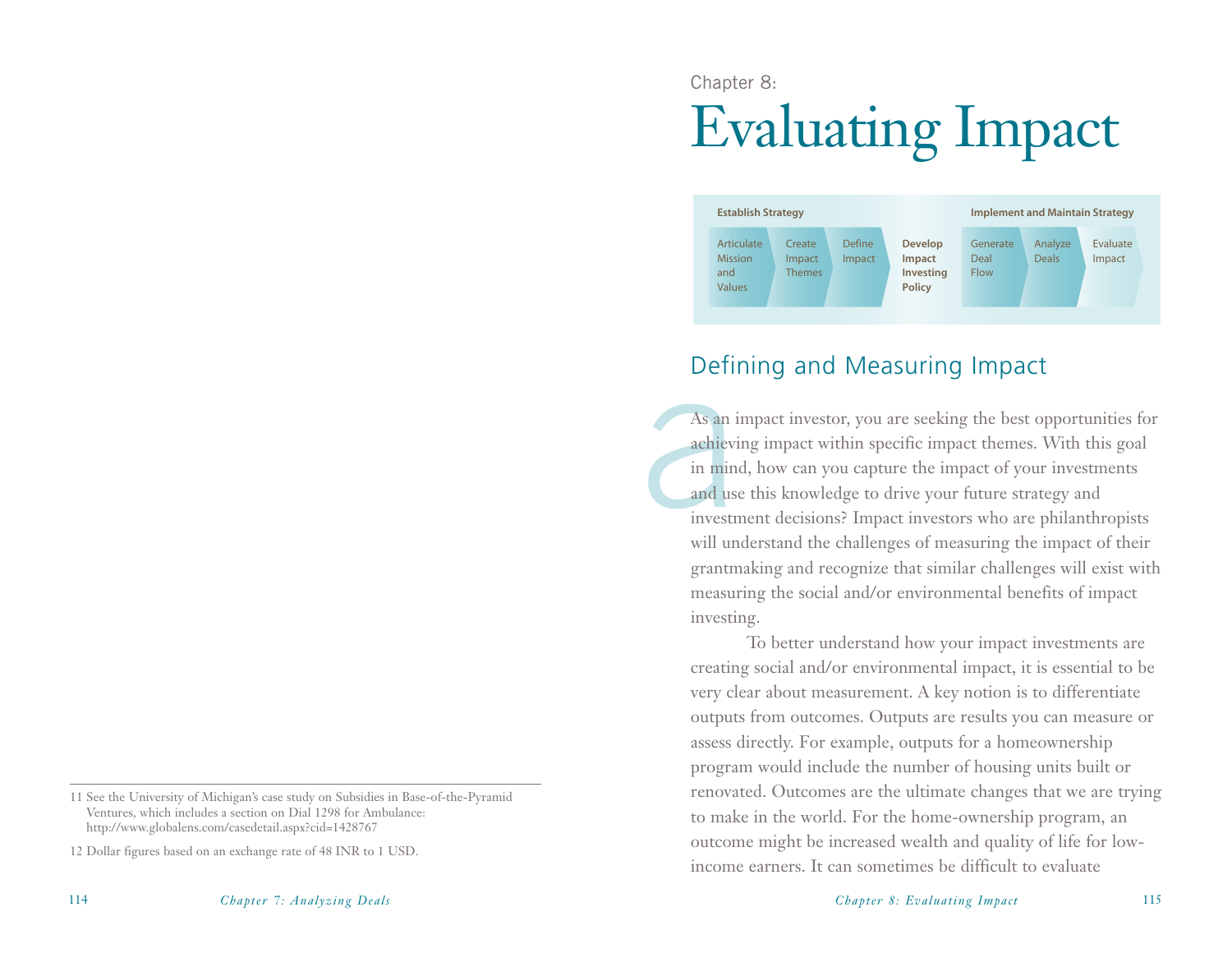whether an outcome has been achieved. Nevertheless, an organization should define its desired outcomes and work to determine how the measurable outputs correlate to those outcomes. Impact is the next link in the chain. Impact is that portion of the total outcome occurring as a result of the activity, above and beyond a predicted outcome. The following Impact Value Chain was developed as part of the Rockefeller Foundation's Double Bottom Line Project: 13



*Source: Clark, Catherine, William Rosenzweig, David Long, and Sara Olsen,* Double Bottom Line Project Report: Assessing Social Impact in Double Bottom Line Ventures, *the Rockefeller Foundation, 2004.*

At present, most impact investors focus on the first order derivative output of their work. This not only makes the task of measurement and reporting more feasible, it also preempts speculative and contentious debate on real causes and effects. While impact should be measurable based on clear outcome metrics and comparable across social enterprises, we should be aware of the challenges of aggregating outputs across impact themes and overemphasizing impact themes which generate easily quantifiable outputs compared to more qualitative themes. <sup>14</sup> Impact investors seek to create impact assessment systems relevant to their missions while also trying to create reporting that can be compared to other investors' performance. On the financial side, setting clear benchmarks for each asset class is standard practice. Establishing the appropriate benchmarks on the impact side is not yet standardized.

# Core Beliefs for Impact Assessment

Given the complexity of impact assessment, it is useful to approach this with some core beliefs. The following was developed as part of a recent McKinsey & Co Discussion Paper.<sup>15</sup> It focuses on foundations, but the principles apply to other impact investors as well:

- Hear the constituent voice;
- Exercise rigor within reason;
- Assess not for assessment's sake;
- Design assessment and strategy together;
- Don't let assessment sit on a shelf;
- Collaborate, don't dictate;
- Build off and build up;
- Borrow, don't reinvent; and
- Foster learning culture.

RSF Social Finance approaches the question of social impact through a holistic framework derived from the Balanced Scorecard methodology. This approach provides a roadmap for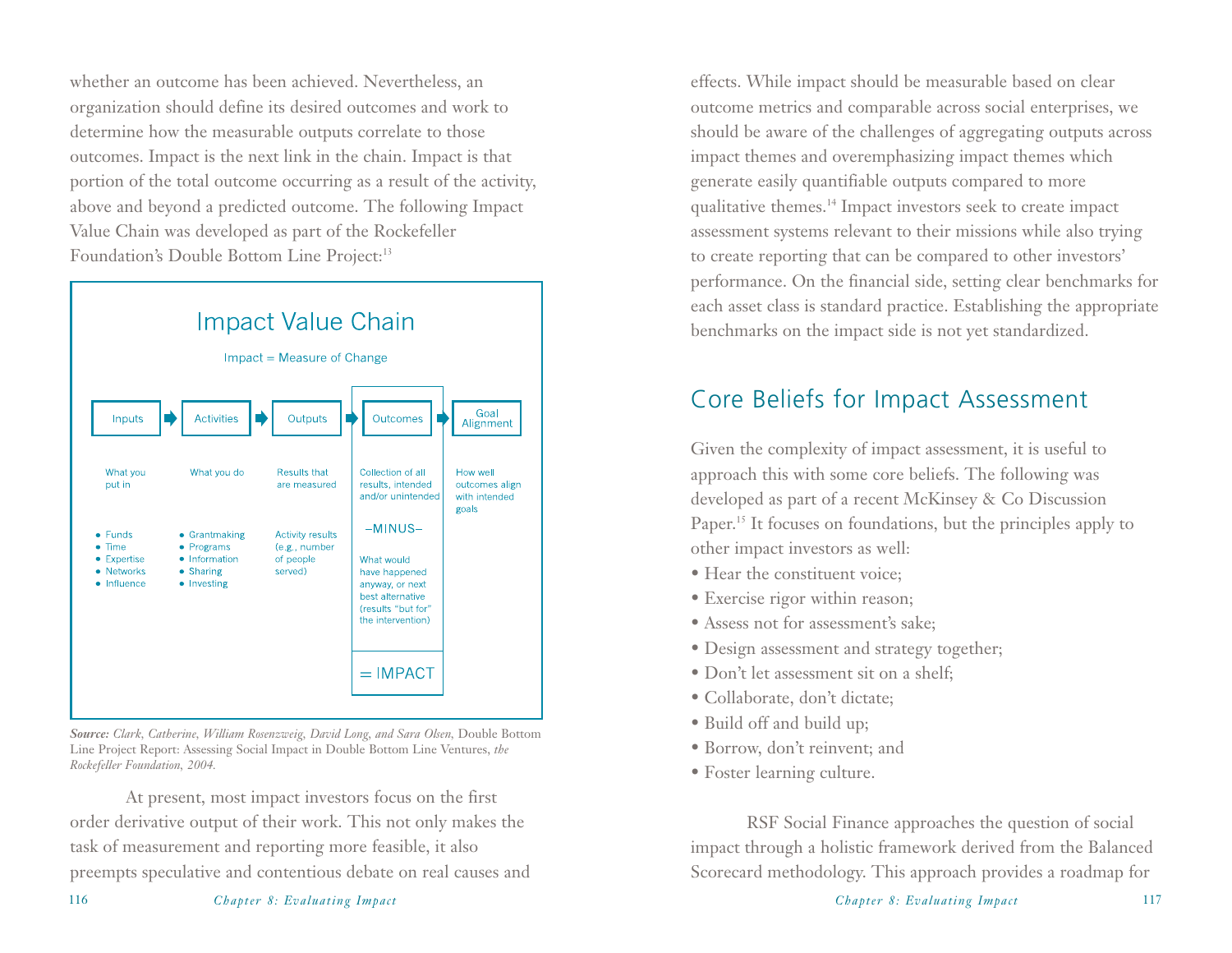# Beartooth Capital

Beartooth Capital is a private real estate fund investing in the ranch land market to generate strong financial returns through the restoration and protection of ecologically important land. The fund focuses its work on ranch properties in the western US, working in partnership with conservation organizations and others to acquire ranches and create value through habitat restoration, land protection and ecologically appropriate, limited development. Threatened ranchland is typically protected through conservation, but conservation groups have limited resources and cannot access the capital markets. Beartooth Capital utilizes private capital to protect ecologically important ranchland, furthering the efforts of the conservation movement.

Beartooth regularly communicates investment performance and metrics related to its sustainability thesis to its investors. In their 2008 investor report, they state that they have returned approximately 27% of the capital called from investors to date, while selling less than 7% of the land the fund acquired AND:

- Followed through on their stated mission of making investments to generate competitive risk-adjusted returns for investors while achieving real conservation results;
- Protected more than 9,250 acres of the ~15,000 acres acquired to date through conservation easements or sale to conservation partners; and
- Replanted and restored more than 40 miles of creek and river by planting thousands of willows, cottonwoods and river birch and rehabilitating thousands of acres of upland habitat through rest, managed grazing and reseeding.

*Source: Beartooth Capital*

instilling explicit, values-based strategies and evaluation at every layer of the organization, from day-to-day business execution to client relationships to its contributions to the overall field of social finance. In terms of measuring the social impact of its lending and investment programs, RSF uses a combination of quantitative and qualitative factors with a focus on the outputs of investments such as the number of affordable housing units financed, low-income mortgages made and environmental projects initiated.

To assist prospective investors, The Calvert Foundation has created a Social Return on Investment (SROI) Calculator Tool which is available on its website. The tool allows investors to better understand potential social return on investment based on data Calvert Foundation has collected from numerous organizations in the field. For each sector, Calvert Foundation converts a potential impact investment amount into the corresponding housing units created or improved, microenterprises created, jobs created or small businesses created. The statistics are calculated based on Calvert Foundation's activities in the previous year.

Calvert Foundation also tells investors to keep the following in mind when using the tool: "Most importantly, certain program orientations, regional/country differences and other factors make it difficult to compare results of SROI calculations from group to group, region to region or social impact sector to social impact sector. It's a classic apples to oranges situation in many cases. We must keep in mind that the relative cost of creating a living wage job in San Francisco is very different from the cost of creating one in Bolivia. Likewise, if programs in one area spend a lot of resources on counseling because it is deemed necessary for the success of clients, and another region does not find it as necessary for this provision of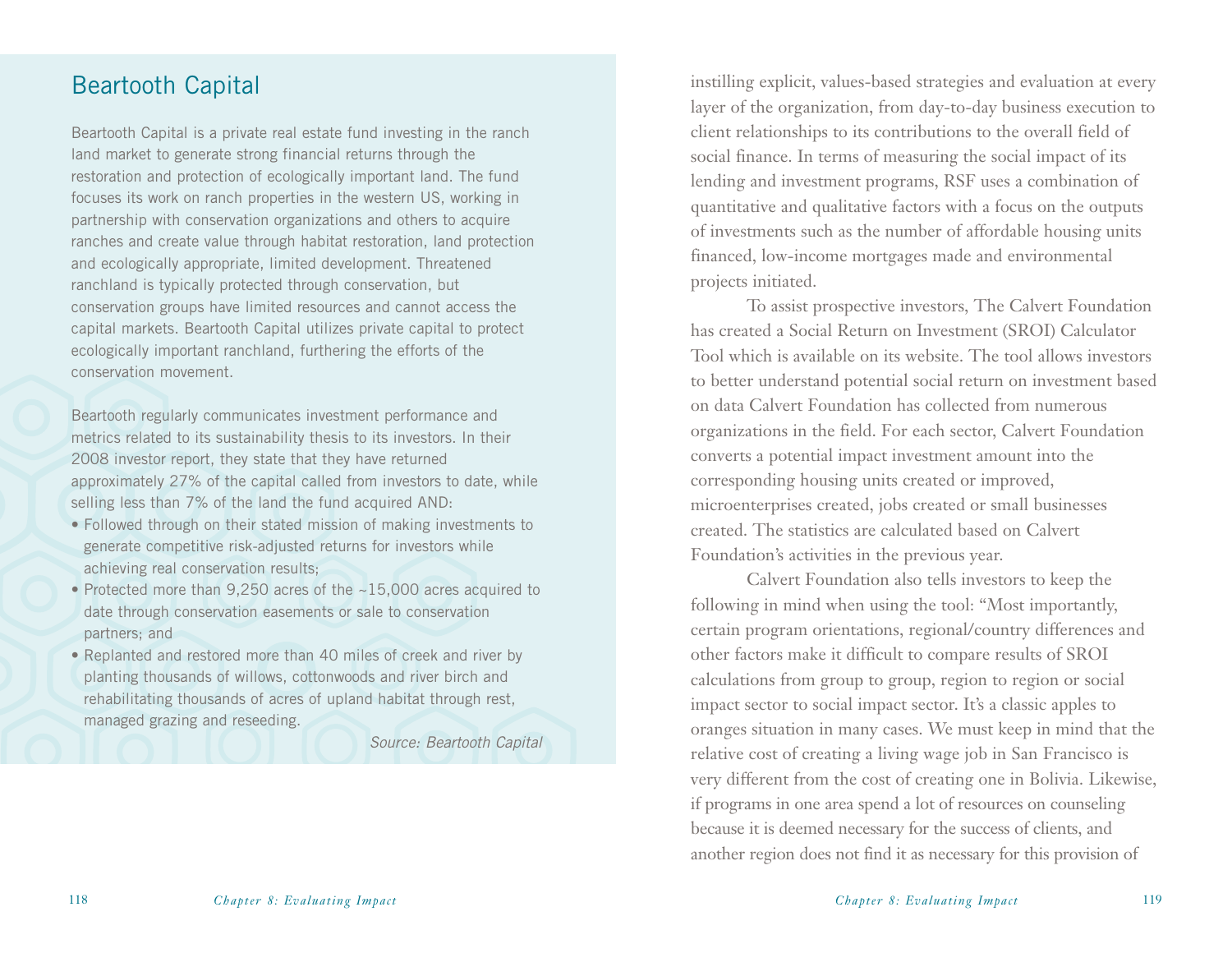# One Family's Approach to Microfinance and Impact

The Opus Foundation is a family foundation whose mission is to enable people to better sustain themselves, their families and communities through education and employment. The family became interested in microfinance when they made a grant to the International Rescue Committee to foster self-help and enterprise among refugees. The recipient NGO continued to send grant reports after the first year, since it had been able to recycle the original funding through the repayment it received from refugee microcredit borrowers. Intrigued by the possibility of making loans rather than grants, Opus approached the Calvert Foundation and invested in a Community Investment Note directed to international microfinance institutions in countries of interest to them as well as community development organizations where the family had businesses. When the family was considering how to leverage the foundation's philanthropic activities through impact investing, it discovered its values were clearly in alignment with those of the Calvert Foundation:

- Mutuality: Investing relationship creates mutual respect;
- Enterprise: Harnesses power of enterprise;
- Accountability: Values measurable outcomes;
- Self-reliance: 'Beneficiaries' transform their own lives;
- Self-respect: Process fosters self-confidence and dignity;
- Sustainable: Capital is returned and recycled.

Through the Community Investment Note, Opus received impact reports based on data from the microfinance institutions. Opus has also directly commissioned evaluations and developed relevant social indicators to assess the impact of their portfolio of microfinance debt and equity investments. When Opus wanted to expand their support of microfinance to include equity investments in start-up MFIs, Calvert Foundation was able to share its due diligence analysis thereby mitigating the risk of this investment. The family has since co-invested in Jamaica with several local businesses and other double bottom line investors in the start-up of a now successful microfinance institution.

social service, it can present problems in comparing social returns based on the capital amount required to produce those returns. The basic version of this tool calculates among bundles of community development organizations working in sectors or regions, so as not to lend itself to comparing one group to another."

# Creating Structural Change for Measuring Impact

New systems and metrics are important for investors evaluating social and/or environmental investment options and tracking the financial and non-financial returns. The absence of standards has implications across the investment cycle:

- Potential investees (e.g., small business owners in emerging markets, clean energy companies, microfinance institutions and larger companies seeking deliberate positive social or environmental impact) do not have a clear, consistent, broadly acknowledged way to measure and communicate social impact and associated returns to potential investors;
- Intermediaries who make and facilitate new investments (e.g., social investment funds, private equity, foundations) face challenges in screening potential investees to maximize social impact of invested capital and measuring the social and environmental impact and performance at the portfolio level — requiring significant efforts to research and communicate non-financial performance; and
- Investors (e.g., foundations, private investors, institutional investors, et al) have little data with which to assess and compare performance of various funds and investees; apples to apples comparison of financial and non-financial performance lacks the standardization, transparency and rigor available for more traditional investment measures.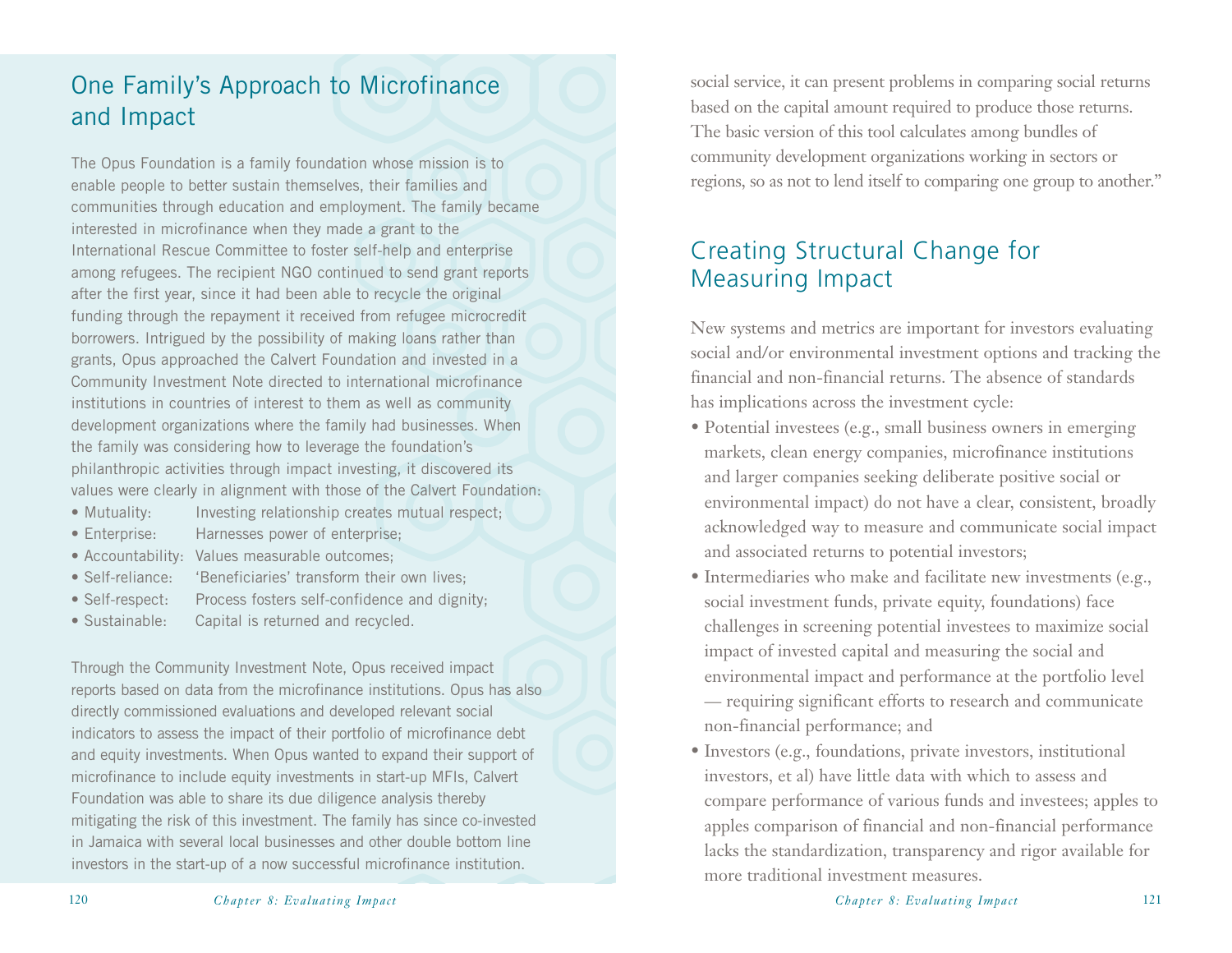There are a number of initiatives under way to address the infrastructural gaps for impact assessment. In this regard, the Impact Reporting and Investment Standards (IRIS) initiative of the Global Impact Investing Network seeks to move toward standardizing the measurement and reporting of social and/or environmental impact investment. Developed by a group of leading impact investors (with support from Deloitte and Touche, PriceWaterhouseCoopers, Google.org and B Lab) and piloted with investment funds and companies around the world, the IRIS standards seek to establish uniform definitions of terms for social impact reporting (just as the GAAP standards do for financial reporting) and to equip fund managers and direct investees to adopt these standards. IRIS will also aggregate social performance data and release benchmarking reports that enable impact investors to compare investments against their peers — a capacity that proved central in the growth of mainstream venture capital and private equity.

The field of impact measurement remains very much in flux with much innovation and a lack of industry-wide standards. However, impact investors are currently deploying meaningful approaches. We anticipate that impact evaluation will continue to be an area of rapid consolidation and progress.

#### Conclusion:

# Coming Full Circle Using the Impact Investing Cycle

| <b>Establish Strategy</b>                     |                                          |                         | <b>Implement and Maintain Strategy</b>                 |                                 |                         |                    |
|-----------------------------------------------|------------------------------------------|-------------------------|--------------------------------------------------------|---------------------------------|-------------------------|--------------------|
| Articulate<br><b>Mission</b><br>and<br>Values | Create<br><i>Impact</i><br><b>Themes</b> | Define<br><i>Impact</i> | <b>Develop</b><br>Impact<br>Investing<br><b>Policy</b> | Generate<br>Deal<br><b>Flow</b> | Analyze<br><b>Deals</b> | Evaluate<br>Impact |

We hope of<br>Tyranny of<br>has emerge<br>classes and<br>a central ro We hope our monograph has inspired you to move beyond the Tyranny of OR and apply the Genius of AND. Impact investing has emerged as a viable and growing discipline — across asset classes and impact themes. All types of capital can and must play a central role in moving impact investing forward. Many high net-worth individuals and foundations are putting their investment dollars where their values are with great results. However, at the end of the day, a significant share of institutional capital must move in this direction to enable this nascent movement to become mainstream. But it is not just about capital. If impact investing is to truly have an impact, it should be about systemic change, new ways of deploying capital, and capacity building of the players on both sides of the equation. What responsibility do impact investors have in solving this problem?

<sup>13</sup> For additional research on impact measurement, please see the *San Francisco Federal Reserve Community Investment Review*, Summer 2009 (http://www.frbsf.org/publications/community/review/vol5\_issue2/index.html).

<sup>14</sup> See Kramer, Mark and Sarah Cooch, *Investing for Impact*, FSG Social Impact, Boston, 2006 for an analysis of impact measurement — particularly the integration of qualtitative measurements.

<sup>15</sup> "McKinsey's Approach to Learning for Social Impact," McKinsey & Co., Discussion Paper, Draft June 2009.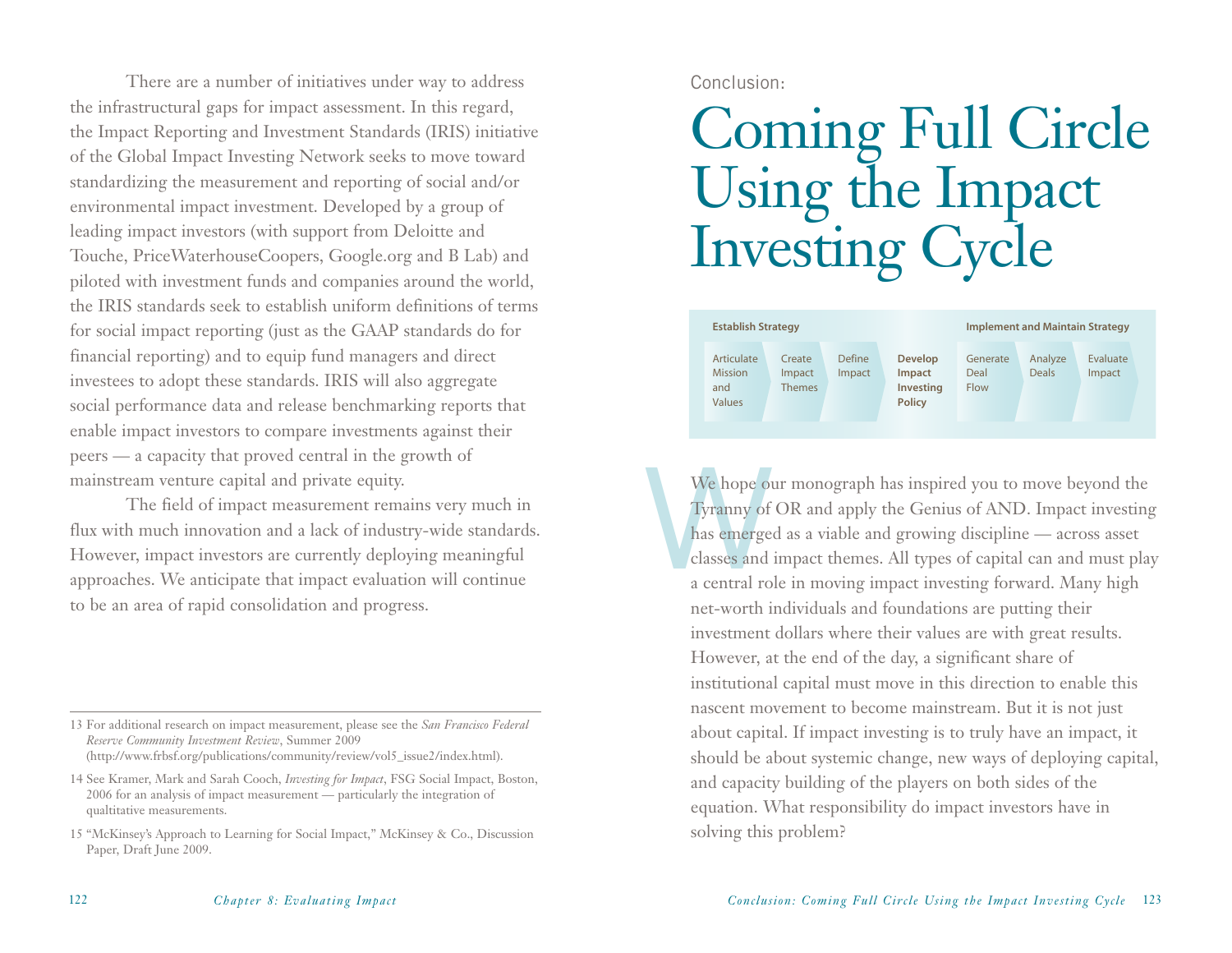# Rigor Matters

Impact investing is not charity. It requires and demands every bit of the same disciplined approach currently being applied to traditional investing if it is to succeed. Adding social and/or environmental criteria to existing rigorous investment evaluations may actually improve the quality and output of investments. Investors no longer need to assume that a discount be taken on their returns in order to align their investments with their impact objectives. Aligning investments with impact AND utilizing a disciplined approach is achievable.

# Investment Management Best Practice

Impact investing can be done within the established parameters of investment management best practice. Impact focused financial advisors, intermediaries, investor networks and collaboratives are emerging in greater numbers. In light of the market turmoil of 2008, investments with a double or triple bottom line may be the antidote to growing mistrust in the market place and perhaps part of a new 'best practice' paradigm. While the impact investment market remains fragmented, we expect the market to grow dramatically as large asset managers enter the impact investing space.

These managers will be driven not only by clients who are increasingly demanding social and/or environmental metrics as part of their investment strategies, but also by their own values and the realization that impact investing makes good investment sense.

# Impact Investment Opportunities Abound

Investment-grade impact investments are experiencing rapid growth. Global intermediaries are playing a key role in building demand for capital. These same organizations, with the help of information technology, are helping to create more fluid and transparent markets.

# Approaches Are Diverse

Impact investments are bringing creative, diverse opportunities to the market. They are tapping into new markets with innovative goods and services, leveraging both social and investment capital, and providing a double or even triple bottom line return. As demonstrated by our case studies and investment profiles, impact investors continue to define their impact themes across a wide range of issue areas and theories of change without clear standardization. While this diversity can slow the development of standardized products, it provides the opportunity for impact investors to approach problem solving from a number of directions.

# Money Isn't Everything

Supply and demand for capital ideally need to grow in tandem. Investors can and should play an important role in assisting the mentoring, incubation and acceleration of impact investment opportunities. Without a 'shoulder to shoulder' approach, we risk either a market where the product outpaces the investment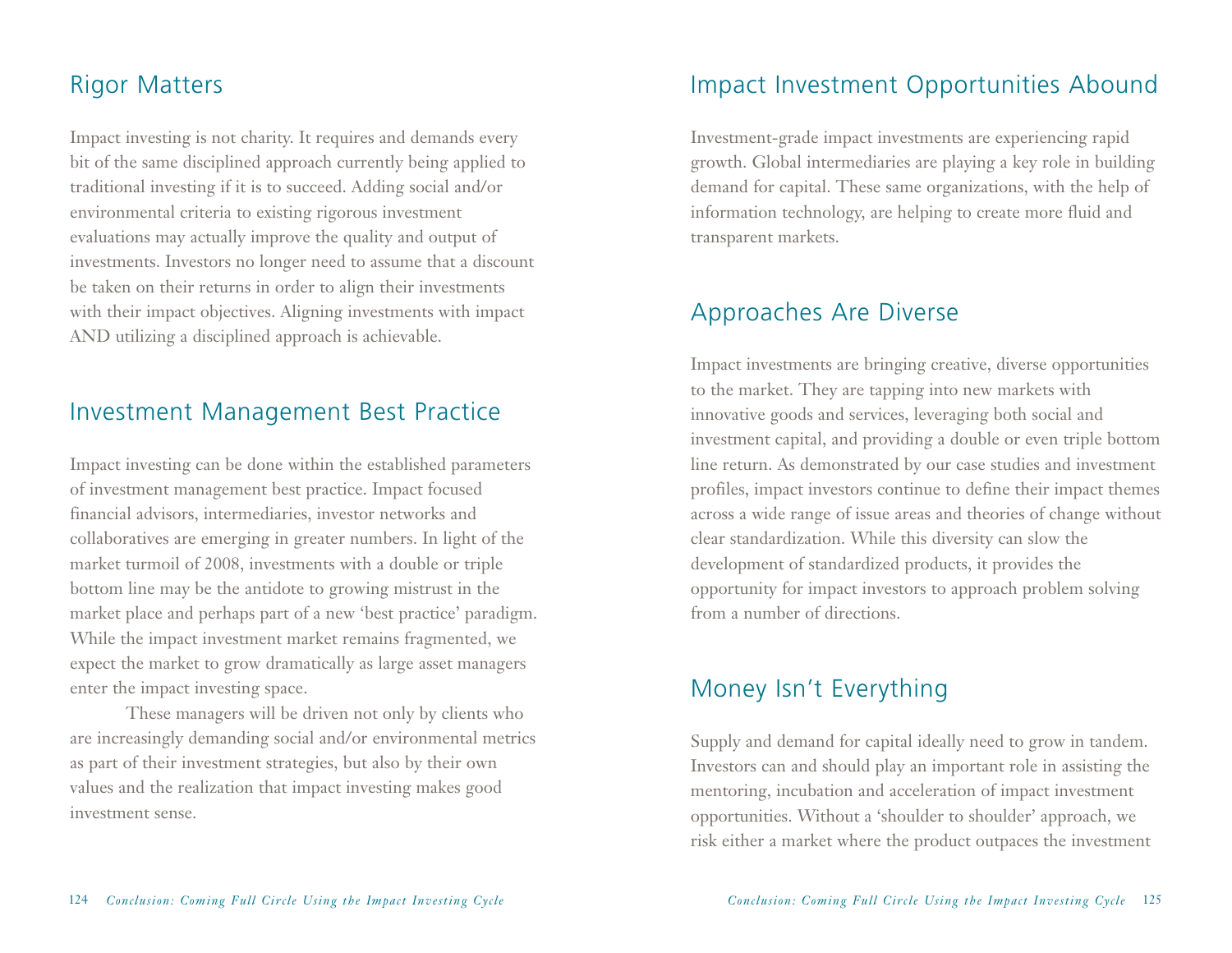capital or capital is competing for product. And without open channels between all interested parties, we risk missing important innovation that could help move impact investing from the sidelines into the mainstream investment market.

# Understand Inefficient Markets and Use Impact Investing to Address Market Failures

Impact investing benefits greatly from consideration of behavioral finance — not only in the assessment of investment opportunities but also in its evolution. Awareness of behavioral finance augments our understanding of inefficient markets, providing a subjective lens through which we can further evaluate a typically analytic process. Historically, impact investing has suffered from overconfidence on the part of the impact investing community, but also lack of confidence from the traditional investment community. Finding an appropriate middle ground will help move this field forward. Representative bias is difficult to tease out, but doing so can help the investment professionals provide more objective analysis. Acknowledging that perceptions of trust, honesty and morality are significant factors influencing our investment decisionmaking will go a long way to co-create and sustain this brave new world.

# Take Action

And this brave new world is imperfect at best. Impact investors acknowledge this, but aren't reticent to continue experimenting, measuring and investing. And with good reason. Impact investing, for all its challenges, may ultimately prove to be the most prudent form of investing.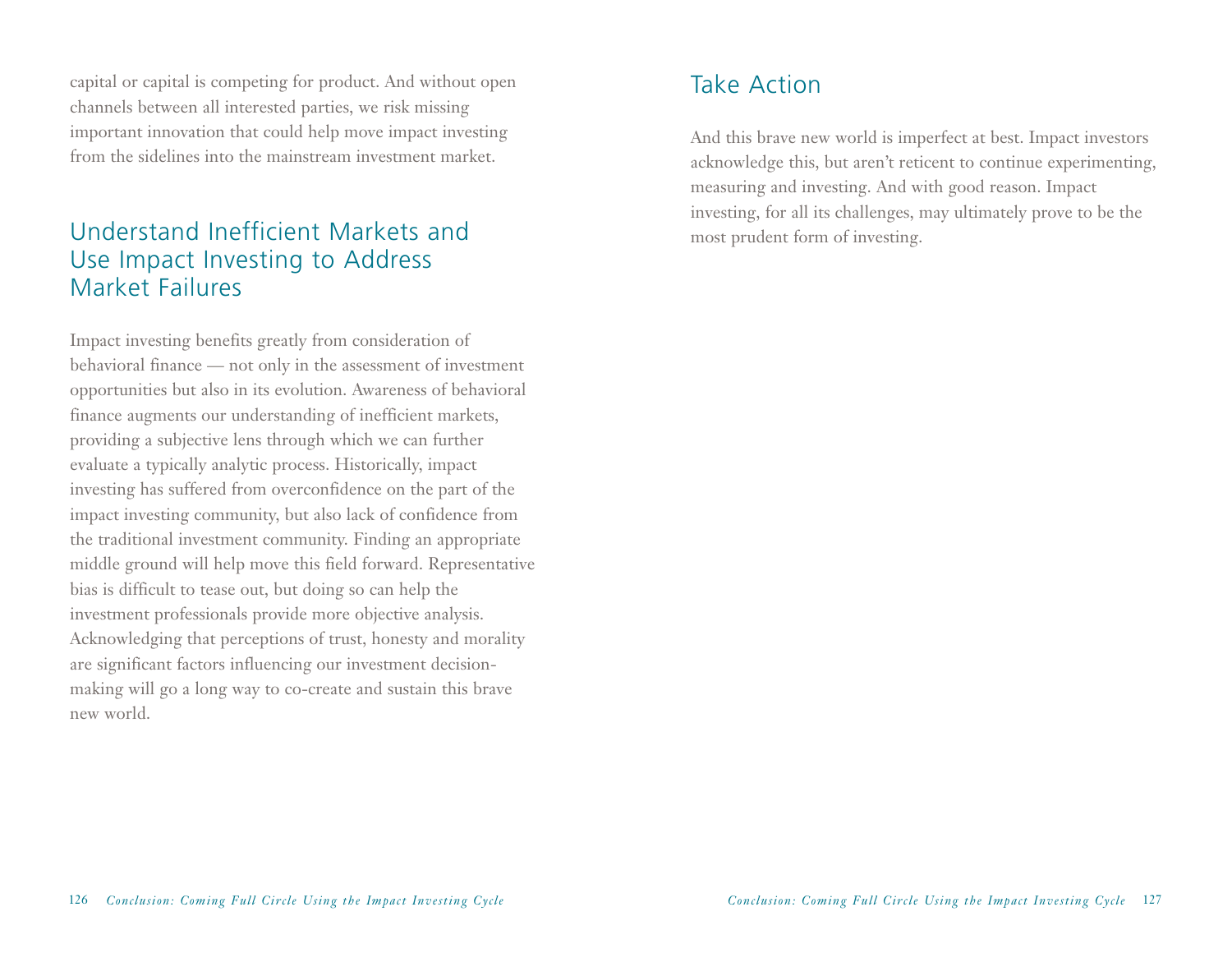Appendix 1:

# Impact Investment Profile Summary

The following is a list of impact investments profiles available at www.rockpa.org/impactinvesting, which were prepared in conjunction with this monograph. They are meant to serve as an illustrative example of impact investments available in the market place today and by no means represent a comprehensive list of the industry. Furthermore, additional profiles will be added online as they are completed. Please visit the site periodically for updated information.

Access Capital Acumen Capital Markets American River Ventures Fund II Ariya Capital C Change Transformative Energy and Materials Fund China Energy Efficiency Fund Climate Change Property Fund Community Capital Management Contact Fund DWM Microfinance Fund I E+Co People Planet Note EcoEnterprises Fund II EKO — Green Carbon Vehicle Essex Investments GEOS Fund GreenSpace Developments Greenwood Global Tree Farm Fund Healthpoint Services Global Highwater Global Fund I3 Fund IGNIA Fund IMPAX Environmental Markets Innosight Ventures Fund Living Cities Catalyst Fund

Living Forest Communities Los Angeles Community Investment Initiative Lyme Forest Fund III Minlam Microfinance Africa Fund NCB Capital Impact Neuberger Berman Socially Responsive Equity Pico Bonito Planet Habitat Rose Smart Growth Investment Fund Root Capital Self-Help Federal Credit Union ShoreBank Capacity Plus Loan Program Social Stock Exchange Southern Bancorp Summit Water Equity Fund SAM Sustainable Water Strategy USRG Power and Biofuels Fund III Verama Agroforestry Project WaterCredit Initiative XPV Water Growth Equity Fund Zouk Cleantech Europe II

*See important disclaimer information on inside back cover.*

Appendix 2:

# **Selected** Bibliography

**For our comprehensive bibliography please visit www.rockpa.org/impactinvesting**

Anderson, Miranda and David Gardiner, *Managing the Risks and Opportunities of Climate Change: a Practical Toolkit for Corporate Leaders*, Boston, MA CERES, 2006.

Akerlof, George A. and Robert J. Shiller, *Animal Spirits: How Human Psychology Drives the Economy, and Why It Matters for Global Capitalism*, Princeton: Princeton University Press, 2009.

Bayon, Ricardo, Amanda Hawn, and Katherine Hamilton, *Voluntary Carbon Markets: An International Business Guide to What They Are and How They Work,* 2nd ed., London: Earthscan, 2009.

Belsky, Gary and Thomas Gilovich, *Why Smart People Make Big Money Mistakes And How To Correct Them: Lessons From The New Science Of Behavioral Economics*, New York: Simon & Schuster, 1999.

Bernholz, Lucy and Lisa Richter, *Equity Advancing Equity: How Community Philanthropy Can Build Racial and Social Equity through Mission Investing*, Blueprint Research & Design and GPS Capital Partners LLC, September 2009.

Bishop, Matthew and Michael Green, *Philanthrocapitalism: How the Rich Can Save the World*, Bloomsbury Press, 2008.

Bolton, Margaret, *Foundations and Social Investment: Making Money Work Harder*, London: Esmée Fairbairn Foundation, October 2005.

Bugg-Levine, Antony, "Impact Investing Bold Models to Drive Development at Scale," *Beyond Profit,* Intellecap, May/June, pg 17-21, 2009.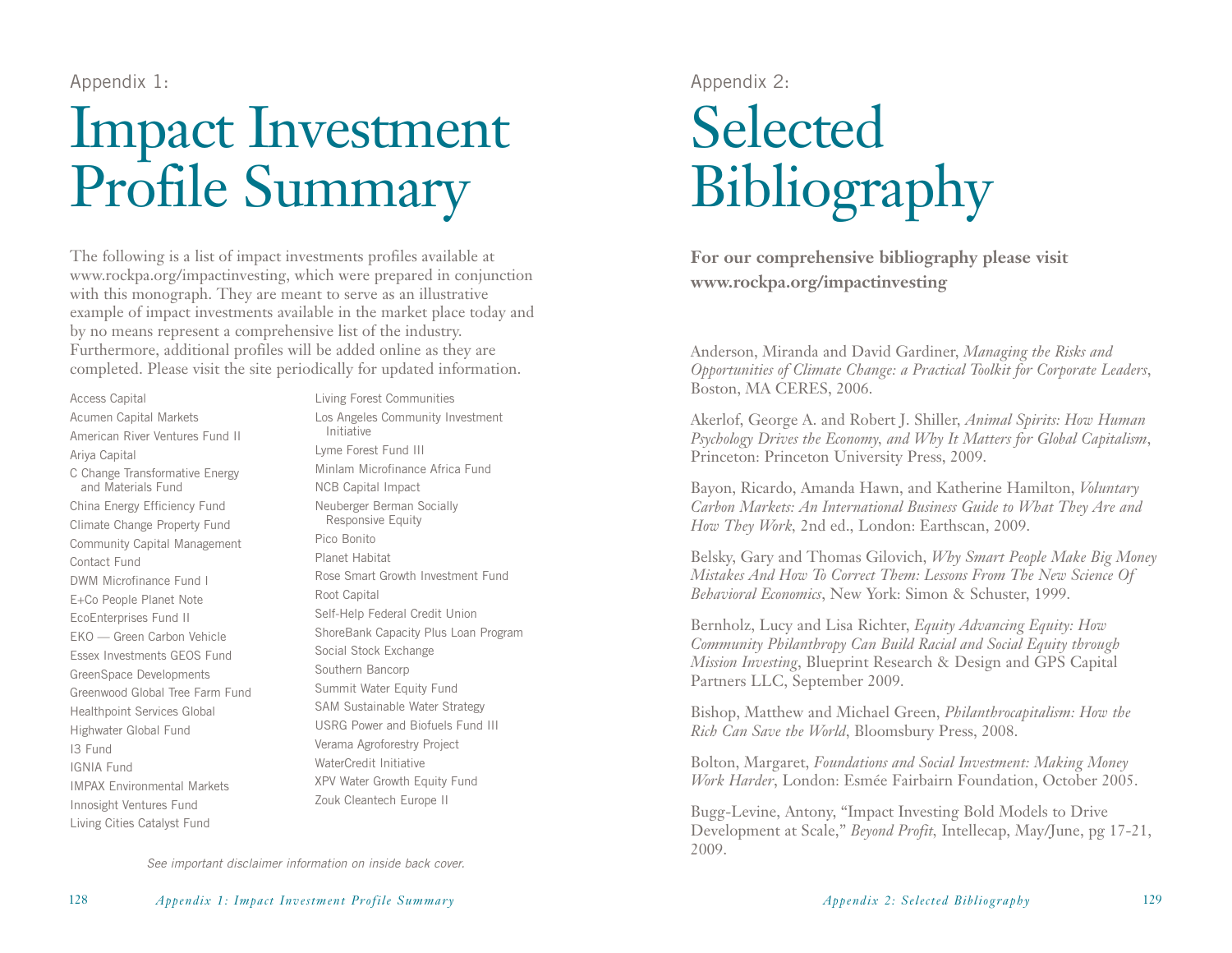Carlson, Neil, *Assessing and Managing PRI Risk: Nothing Ventured, Nothing Gained*, New York: GrantCraft Guides, 2008.

Cooch, Sarah, Mark Kramer, Fi Cheng, Adeeb Mahmud, Ben Marx, and Matthew Rehrig, *Compounding Impact: Mission Investing by US Foundations*, Boston, MA: FSG Social Impact Advisors, 2007.

Deringer, Freshfields Bruckhaus, *Legal Framework for the Integration of Environmental, Social and Governance Issues into Institutional Investment*, UNEP Financial Initiative, 2005.

Dietel, William M., *Mission Stewardship: Aligning Programs, Investments, and Administration to Achieve Impact*, New York: The F.B. Heron Foundation, 2007.

Elkington, John, and Pamela Hartigan, *The Power of Unreasonable People: How Social Entrepreneurs Create Markets That Change the World*, New York: Harvard Business School, 2008.

Emerson, Jed and Joshua Spitzer, *Blended Value Investing: Capital Opportunities for Social and Environmental Impact*, World Economic Forum, 2006.

Emerson, Jed, Joshua Spitzer and Jacob Harold, *Blended Value Investing: Innovations in Real Estate*, Oxford: Skoll Centre for Social Entrepreneurship, 2007.

Godeke, Steven, and Doug Bauer, *Philanthropy's New Passing Gear: Mission-Related Investing — A Policy and Implementation Guide for Foundation Trustees*, Rockefeller Philanthropy Advisors, 2008.

Hammond, Allen L., William J. Kramer, Robert S. Katz, Julia T. Tran, and Courtland Walker, *The Next 4 Billion: Market Size and Business Strategy at the Base of the Pyramid*, New York: World Resources Institute and International Finance Corporation/World Bank Group, 2007.

Humphreys, Joshua, *The Mission in the Marketplace: How Responsible Investing Can Strengthen the Fiduciary Oversight of Foundation Endowments and Enhance Philanthropic Missions*, Washington, DC: Social Investment Forum Foundation, 2007.

Hawken, Paul, Amory Lovins, and Hunter L Lovins, *Natural Capitalism: Creating the Next Industrial Revolution*, New York: Back Bay Book, 2000.

Kiernan, Matthew J., *Investing in a Sustainable World: Why GREEN Is the New Color of Money on Wall Street*, New York: AMACOM / American Management Association, 2009.

Krosinsky, Cary (editor) and Nick Robbins (editor), *Sustainable Investing: The Art of Long Term Performance*, Earthscan Ltd., 2008.

LaVoie, Valerie and David Wood, *Handbook on Climate-Related Investing Across Asset Classes*, Institute for Responsible Investment at the Boston College Center for Corporate Citizenship, 2009.

Passoff, Michael, *Proxy Preview 2009: Helping Foundations Align Mission and Investment*, As You Sow, San Francisco, 2009.

Segerfeldt, Fredrik, *Water for Sale, How Business and the Markets Can Resolve the World's Water Crisis*, Washington, DC, The Cato Institute, 2005.

Shefrin, Hersh, *A Behavioral Approach to Asset Pricing*, Burlington: Elsevier Inc, 2005.

Shefrin, Hersh, *Beyond Greed and Fear, Understanding Behavioral Finance and the Psychology of Investing*, Oxford: Oxford University Press, 2002.

Stetson, Anne, and Mark Kramer. *Risk, Return and Social Impact: Demystifying the Law of Mission Investing by US Foundations,* FSG Social Impact Advisors, October 2008.

*A Toolkit for Foundations and Individual Investors: Harnessing Your Investments to Help Solve the Climate Crisis*, CERES, Investor Network on Climate Risk and Environmental Grantmakers Association, 2008.

Wood, David and Belinda Hoff, *Handbook on Responsible Investment Across Asset Classes*, The Institute of Responsible Investing at the Boston College Center for Corporate Citizenship, 2007.

Yunus, Muhammad, *Creating a World Without Poverty — Social Business and the Future of Capitalism*, New York: PublicAffairs, 2008.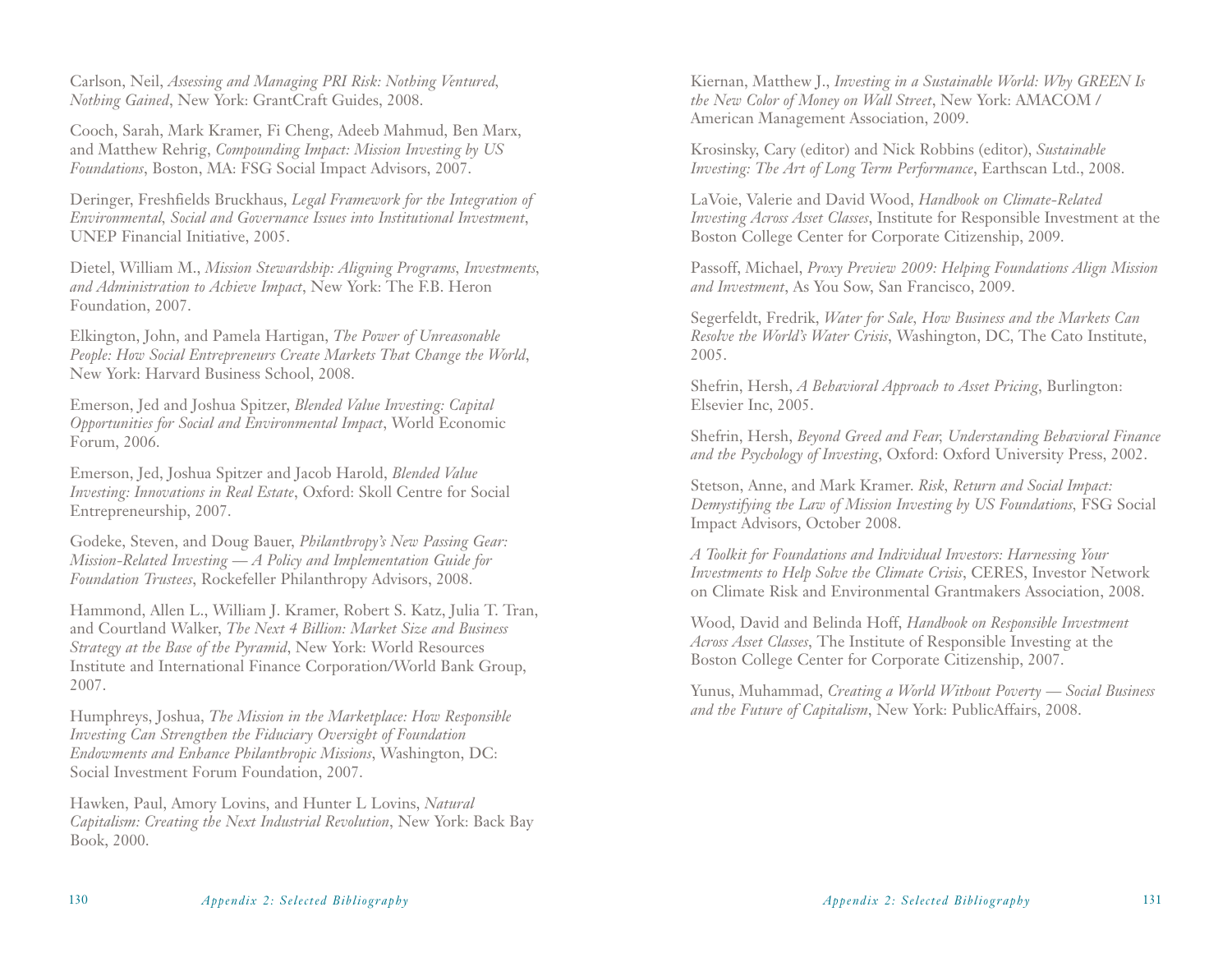# About the Authors

### **STEVEN GODEKE**

**Principal, Godeke Consulting**

**Steven Godeke** is an independent investment advisor who works with foundations, corporations and non-profit organizations to integrate their financial and philanthropic goals. Steven advises his clients on the creation and execution of impact investment strategies across asset classes and program areas. His services include due diligence, structuring and negotiation of impact investments and portfolio performance measurement. Steven is co-author of *Philanthropy's New Passing Gear: Mission-Related Investing — A Policy and Implementation Guide for Foundation Trustees*, published in 2008 by Rockefeller Philanthropy Advisors, where he is an Affiliated Consultant. Steven is an adjunct professor at New York University's Center for Global Affairs where he currently teaches a course in Microfinance and Social Entrepreneurship.

Prior to establishing his own firm, Steven worked for twelve years in corporate and project finance with Deutsche Bank where he structured debt and equity products and advised corporate clients in the natural resources, telecommunications, media and real estate industries. Steven grew up on a family farm in Southern Indiana and attended Purdue University where he received a B.S. in Management and a B.A. in German. He studied as a Fulbright Scholar at the University of Cologne and earned an M.P.A. from Harvard University.

### **RAUL POMARES**

#### **Vice President, Guggenheim Partners**

**Raúl Pomares** is a member of Guggenheim Investments, where he focuses on the development of a dedicated impact/ sustainability investment management platform. The platform aims to deliver innovative fund solutions for return-oriented investors that seek measurable environmental and social impact. Prior to this effort, Raúl served as a Portfolio Manager at Guggenheim Investment Advisors, developing integrated multimanager portfolios for foundations and high net-worth clients. Raúl applied his expertise across a broad range of sustainability, mission and social investment themes to create an integrated manager research and portfolio construction methodology for impact investors. Prior to joining Guggenheim Partners in 2006, Raúl was a co-founder and director of client services for a boutique wealth management firm. He has served as an investment advisor, international private banker and consultant on behalf of global financial institutions and private investors.

Raúl also serves as Mentor — Capital Markets, for "The Global Social Benefit Incubator (GSBI™), the signature program of Santa Clara University's Center for Science, Technology and Society. He is an avid volunteer to various community service activities focused on the environment, youth and Latino education and professional development. Raúl received his degree in international business management from the University of San Francisco.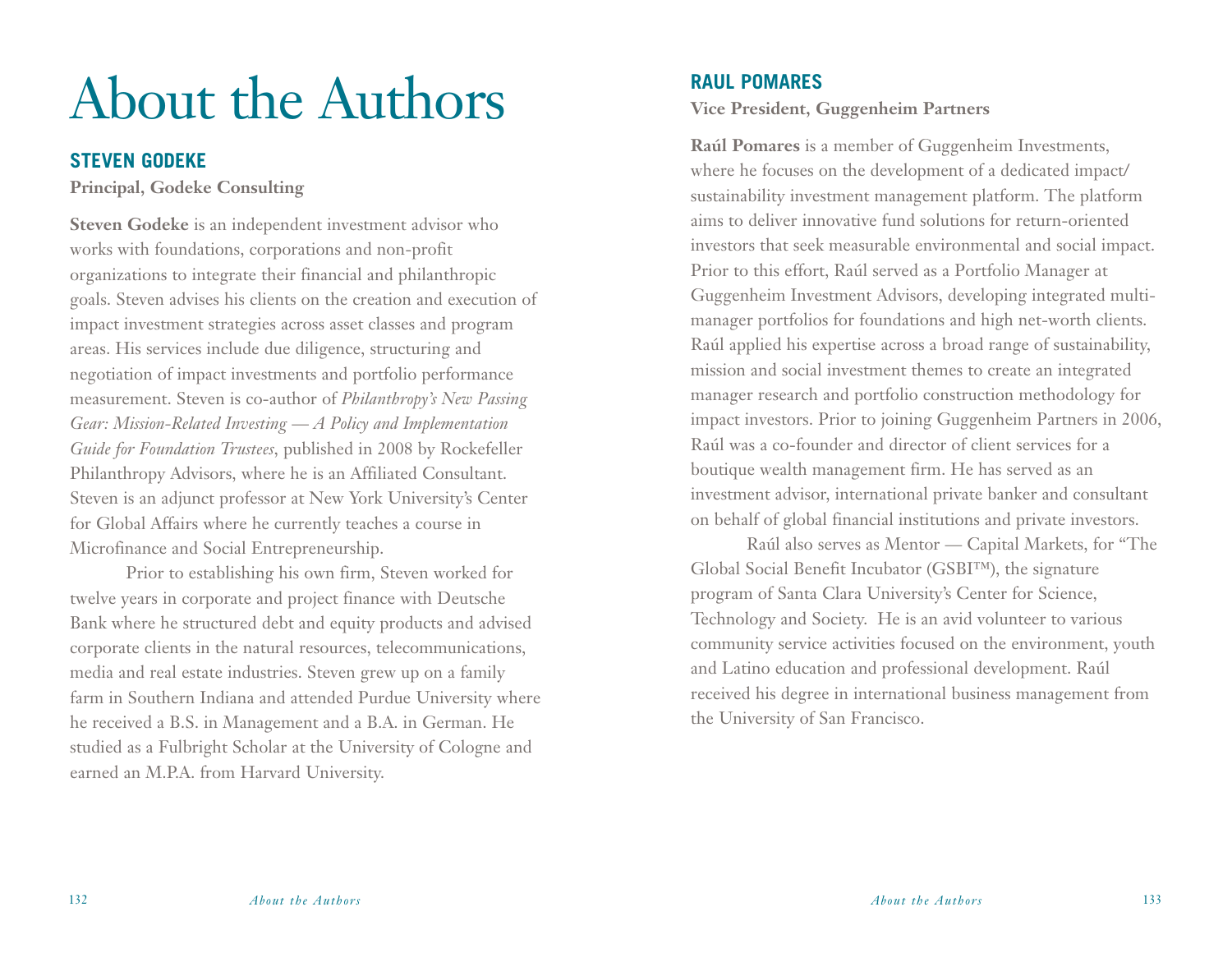#### **ALBERT V. BRUNO**

**William T. Cleary Professor, Leavey School of Business, Santa Clara University**

**Albert V. Bruno** is the William T. Cleary Professor at the Leavey School of Business at Santa Clara University, where he has held a variety of administrative positions as well as founding the Center for Innovation & Entrepreneurship, and co-founding the Global Social Benefit Incubator. Professor Bruno, who earned a Ph.D. at the Krannert School at Purdue University, has taught at Harvard University as a visiting research scholar, Sup de co, Rouen, France, and at the Naval Postgraduate School. In 1982, Professor Bruno was one of 13 recipients in the US of the Leavey Foundation Award. In the same year, he was honored with the Glenn Klimek Professorship at Santa Clara, which he held for 16 years. His many articles, research publications and book chapters have been published in a diverse set of business journals and periodicals. His book, *The Market Value Process: Bridging Customer and Shareholder Value*, was republished in German in 1998.

#### **PATRICK GUERRA**

**Founder and Principal, Lions Peak LLC Co-Founder, Global Social Benefit Incubator, Santa Clara University**

**Patrick Guerra** has served in senior management information technology, manufacturing, distribution, product management and business development roles with Hewlett Packard, AMD, PSB, Ariba and SpinCircuit, where he was President and CEO. Pat's experience includes early stage business formation and the rapid scaling of technology-based ventures. He has served on

numerous academic and early-stage company boards of advisors. Pat has also served as the Executive Director, Center for Innovation and Entrepreneurship at Santa Clara University, where he co-founded the Global Social Benefit Incubator. Pat holds a B.Sc. in Economics and a M.B.A. in Operations Management and Information Systems from Santa Clara University, where he is an adjunct member of the faculty in Entrepreneurship.

Pat has done groundbreaking work with Ashoka, the Skoll and Rockefeller Foundations, and Acumen in support of the scaling and sustainability of Social Enterprises. Most recently, he has developed the Social Enterprise Innovation Network — a *purpose driven network* designed to enhance the absorptive capacity for capital of global social entrepreneurial ventures. He continues his commercial entrepreneurial pursuits as an investor and consultant to early stage technology companies as a member of the Band of Angels.

#### **CHARLY KLEISSNER, PH.D.**

**Co-Founder, KL Felicitas Foundation**

**Dr. Charly Kleissner** is a philanthropic entrepreneur utilizing his high technology background in his venture philanthropy. He is co-founder of the KL Felicitas Foundation and the Social-Impact initiative, helping social entrepreneurs worldwide to accelerate and increase their social impact. Dr. Kleissner serves on the Advisory Board of multiple not-for-profit companies like the Acumen Fund, Global Social Benefit Incubator and The Global Philanthropy Forum. He is also an advisor to multiple social venture capital funds, like MicroVest and Acumen Capital Market.